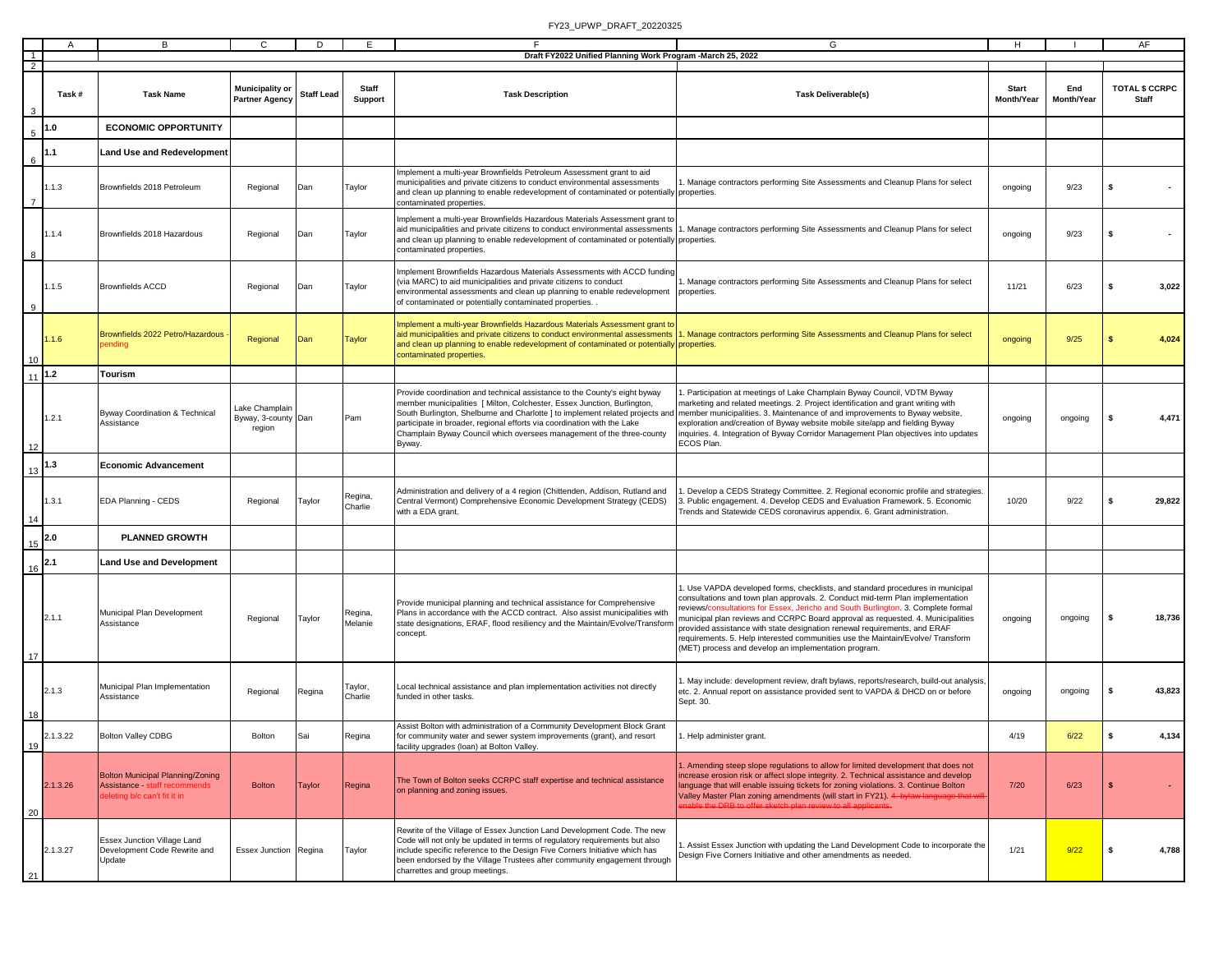|                | AG         | AJ                                             | AK                    | AL                                                 | AM  | AN                       | BF                                                                                      | BG                                  | <b>BM</b>                                          | BN                                      | <b>BO</b>                        | BP                   | BQ                                                        | <b>BR</b>   | <b>BS</b>          |
|----------------|------------|------------------------------------------------|-----------------------|----------------------------------------------------|-----|--------------------------|-----------------------------------------------------------------------------------------|-------------------------------------|----------------------------------------------------|-----------------------------------------|----------------------------------|----------------------|-----------------------------------------------------------|-------------|--------------------|
| $\frac{1}{2}$  |            |                                                |                       | TRANSPORTATION PROGRAM                             |     |                          | Draft FY2022 Unified Planning Work Program -March 25, 2022<br>  CARRY OVER   CARRY OVER |                                     |                                                    |                                         | PLANNING PROGRAM                 |                      |                                                           |             | <b>GRAND TOTAL</b> |
| 3              | Task#      | Trans.<br>Consultants<br>Regionally<br>Matched | <b>Funding Source</b> | Consultant<br>Costs Match<br>with Local<br>Funding | GMT | Trans. Direct<br>Expense | <b>TOTAL NEW</b><br>Transportation<br><b>BUDGET FY22</b>                                | <b>Total Carryover</b><br>from FY22 | Fed/State/Muni<br><b>Contract - Staff</b><br>Costs | ACCD - Staff<br>$\mathsf{Costs}\xspace$ | Muni - Staff<br>$\mathsf{Costs}$ | Muni<br>Contribution | <b>Planning Direct Total Planning</b><br>$\mathsf{Costs}$ | <b>FY22</b> | <b>GRAND TOTAL</b> |
| 5              | $1.0$      |                                                |                       |                                                    |     |                          |                                                                                         |                                     |                                                    |                                         |                                  |                      |                                                           |             |                    |
| 6              | $1.1$      |                                                |                       |                                                    |     |                          |                                                                                         |                                     |                                                    |                                         |                                  |                      |                                                           |             |                    |
| $\overline{7}$ | 1.1.3      |                                                | EPA                   |                                                    |     |                          | \$<br>$\blacksquare$                                                                    |                                     | \$0                                                | \$0                                     |                                  |                      | \$5,000                                                   | \$5,000     | \$5,000            |
| 8              | 1.1.4      |                                                | EPA                   |                                                    |     |                          | \$<br>$\overline{\phantom{a}}$                                                          |                                     | \$0                                                | \$0                                     |                                  |                      | \$15,000                                                  | \$15,000    | \$15,000           |
| 9              | 1.1.5      |                                                | MARC                  |                                                    |     |                          | \$<br>$\blacksquare$                                                                    |                                     | \$3,022                                            |                                         |                                  |                      | \$90,000                                                  | \$93,022    | \$93,022           |
| 10             | 1.1.6      |                                                | <b>EPA</b>            |                                                    |     |                          | $\pmb{\mathsf{s}}$<br>$\sim$                                                            |                                     | \$2,259                                            | \$1,766                                 |                                  |                      | \$200,000                                                 | \$204,024   | \$204,024          |
| 11             | $1.2$      |                                                |                       |                                                    |     |                          |                                                                                         |                                     |                                                    |                                         |                                  |                      |                                                           |             |                    |
| 12             | 1.2.1      |                                                | PL                    |                                                    |     |                          | \$<br>4,471                                                                             |                                     |                                                    |                                         |                                  |                      |                                                           |             | \$4,471            |
|                | $1.3$      |                                                |                       |                                                    |     |                          |                                                                                         |                                     |                                                    |                                         |                                  |                      |                                                           |             |                    |
| 13<br>14       | 1.3.1      |                                                | EDA                   |                                                    |     |                          |                                                                                         |                                     | \$23,619                                           | \$6,203                                 |                                  |                      | \$50,000                                                  | \$79,822    | \$79,822           |
|                | $15^{2.0}$ |                                                |                       |                                                    |     |                          |                                                                                         |                                     |                                                    |                                         |                                  |                      |                                                           |             |                    |
|                | $16^{2.1}$ |                                                |                       |                                                    |     |                          |                                                                                         |                                     |                                                    |                                         |                                  |                      |                                                           |             |                    |
| 17             | 2.1.1      |                                                | ACCD                  |                                                    |     |                          | \$<br>$\bullet$                                                                         |                                     |                                                    | \$18,736                                |                                  |                      |                                                           | \$18,736    | \$18,736           |
| 18             | 2.1.3      |                                                | ACCD                  |                                                    |     |                          | \$<br>$\bullet$                                                                         |                                     |                                                    | \$43,823                                |                                  |                      |                                                           | \$43,823    | \$43,823           |
| 19             | 2.1.3.22   |                                                | <b>MUNI</b>           |                                                    |     |                          |                                                                                         |                                     | \$0                                                | \$4,134                                 |                                  |                      |                                                           | \$4,134     | \$4,134            |
| 20             | 2.1.3.26   |                                                | <b>MUNI</b>           |                                                    |     |                          |                                                                                         |                                     | $\mathbb{S}$<br>$\star$                            | \$0                                     |                                  |                      |                                                           | \$0         | \$0                |
| 21             | 2.1.3.27   |                                                | <b>MUNI</b>           |                                                    |     |                          |                                                                                         |                                     | $\mathbb S$<br>2,000                               | \$2,788                                 |                                  |                      |                                                           | \$4,788     | \$4,788            |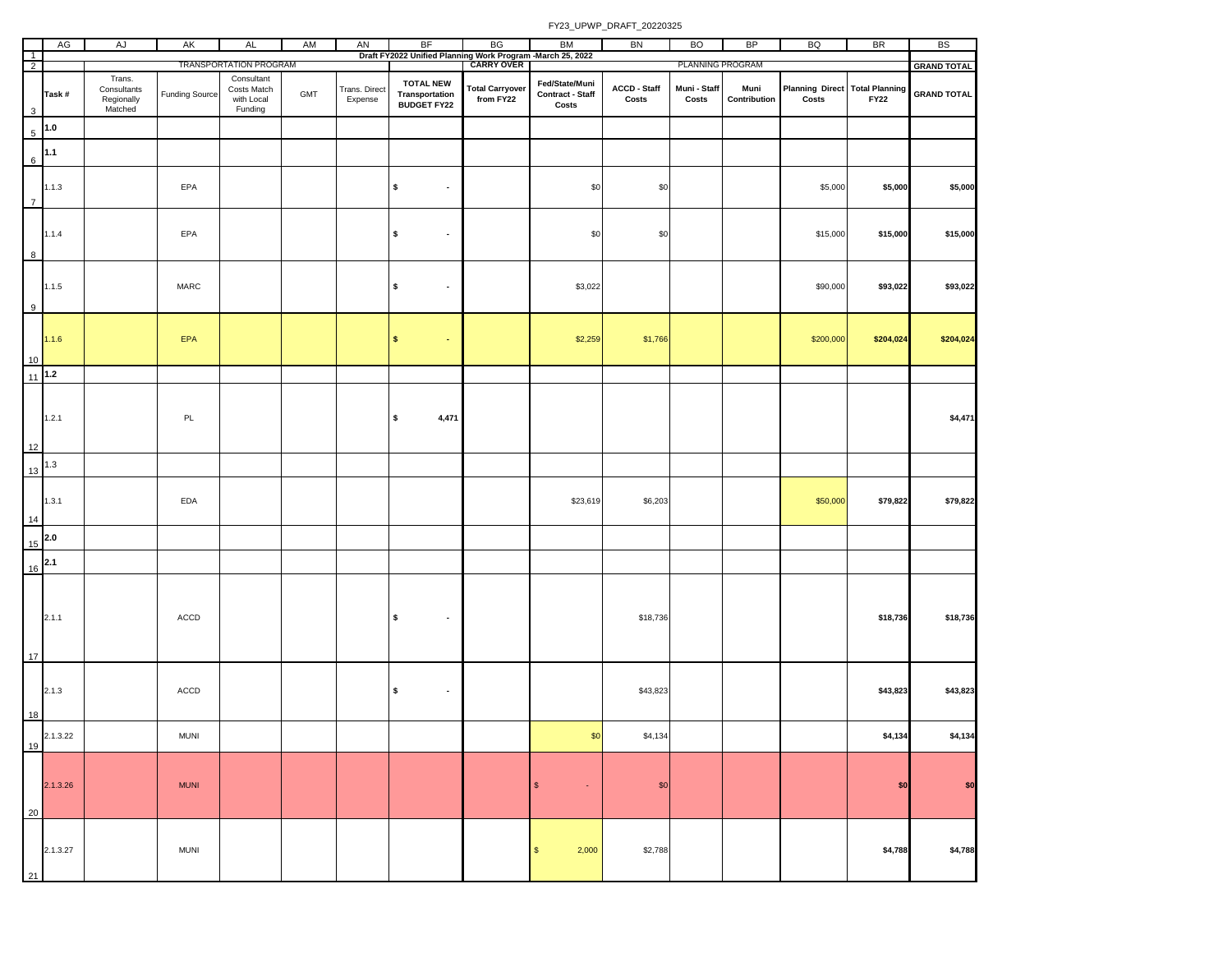|              | $\mathsf{A}$ | В                                                                                                        | C                                        | D                  | E.                                                  | F.                                                                                                                                                                                                                                                                                                                                                                                            | G                                                                                                                                                                                                                                                                                                         | H                          |                   | AF                                    |
|--------------|--------------|----------------------------------------------------------------------------------------------------------|------------------------------------------|--------------------|-----------------------------------------------------|-----------------------------------------------------------------------------------------------------------------------------------------------------------------------------------------------------------------------------------------------------------------------------------------------------------------------------------------------------------------------------------------------|-----------------------------------------------------------------------------------------------------------------------------------------------------------------------------------------------------------------------------------------------------------------------------------------------------------|----------------------------|-------------------|---------------------------------------|
|              | Task #       | <b>Task Name</b>                                                                                         | Municipality or<br><b>Partner Agency</b> | <b>Staff Lead</b>  | Staff<br><b>Support</b>                             | <b>Task Description</b>                                                                                                                                                                                                                                                                                                                                                                       | <b>Task Deliverable(s)</b>                                                                                                                                                                                                                                                                                | <b>Start</b><br>Month/Year | End<br>Month/Year | <b>TOTAL \$ CCRPC</b><br><b>Staff</b> |
| 22           | 2.1.3.28     | Huntington Water/Wastewater<br>Planning                                                                  | Huntington                               | Taylor             | Regina                                              | Assist the PC and SLB with water/wastewater services in the village areas.                                                                                                                                                                                                                                                                                                                    | . Assist Huntington in preparing for implementation of Village wastewater/water. 2.<br>Assist in grant writing and administration of funding including the awarded MPG as<br>needed. Unclear as to scope - 1- is new wording, 2 is from last year.                                                        | 3/20                       | 6/23              | s<br>4,073                            |
| 23           | 2.1.3.29     | South Burlington Planning Climate<br><b>Planning Technical Assistance</b>                                | South Burlington Melanie                 |                    | Emma                                                | Regina, Ann, This project would reserve CCRPC staff time to provide support for selected<br>planning & land use projects.                                                                                                                                                                                                                                                                     | Continue with Energy Planning/Climate Action Plan work; and GIS assistance. No<br>other land use assistance projects can be accommodated in FY22, unless reassessed<br>at mid-year. Unclear as to what to modify for FY23.                                                                                | 1/21                       | 6/23              | 12,470<br>-S                          |
| 24           | 2.1.3.32     | Westford Water/Wastewater<br>Planning - delete and charge to<br>2.1.3 for any further assistance         | Westford                                 | Taylor             | Regina                                              | Westford is actively working to secure funding for a village wastewater<br>system; and redevelopment of a property adjacent to the Town Office in the<br>Village.                                                                                                                                                                                                                             | Close out VCDP grant. 2. Assist with application for VHCB funding to purchase<br>roperty. 3. Corrective Action Plan. 4. Help organize application for Brownfields<br>leanup funds.                                                                                                                        | 3/20                       | 6/23              | -S<br>5,092                           |
| 25           | 2.1.3.37     | <b>Bolton Trails Bylaws - staff</b><br>commends deleting b/c can't fit it                                | <b>Bolton</b>                            | Dan?               |                                                     | The Town of Bolton seeks CCRPC staff expertise and technical assistance<br>with developing bylaw language that will help Bolton balance the benefits and<br>impacts of trail construction and use.                                                                                                                                                                                            | Bylaws addressing trails and trailheads.                                                                                                                                                                                                                                                                  | $7/22$                     | 6/23              | \$                                    |
| 26           | 2.1.3.38     | Assistance to Charlotte for Bylaws<br><b>Updates</b>                                                     | Charlotte                                | Taylor             |                                                     | Charlotte is working to increase the efficiency of permit reviews, better align<br>the LURs with smart growth objectives, and to bring them into compliance<br>with objectives in the Town Plan.                                                                                                                                                                                              | Identify needed regulatory changes to enable more diverse housing types in village<br>centers; 2. Provide technical review & consult on drafted LURs updates                                                                                                                                              | $7/22$                     | 6/23              | 12,220<br>\$                          |
| 27           | 2.1.3.39     | Hinesburg Zoning for Great<br>Neighborhood                                                               | Hinesburg                                | Regina             |                                                     | With funding from a State Municipal Bylaw Modernization Grant to analyze<br>Hinesburg's existing zoning regulations and help us make minor revisions<br>that would enable the creation of more housing pursuant to recommendations<br>in the 2020 guide, "Enabling Better Places: A Zoning Guide For Vermont<br>Neighborhoods."                                                               | Draft bylaws to address housing and housekeeping changes. 2. Lead the public<br>eview process through to adoption.                                                                                                                                                                                        | $7/22$                     | 6/23              | 23,225                                |
| 28           | 2.1.3.40     | Hinesburg Housing Needs<br><b>Assessment Update</b>                                                      | Hinesburg                                | Melanie            |                                                     | Update Hinesburg's 2017 Housing Needs Assessment.                                                                                                                                                                                                                                                                                                                                             | updated housing needs assessment.                                                                                                                                                                                                                                                                         | 7/22                       | 6/23              | 7,069                                 |
| 29           | 2.1.3.41     | Planning Technical Assistance -<br><b>General Planning - staff</b><br>commends deleting b/c can't fit it | South Burlington                         | Melanie/<br>Taylor |                                                     | Provide support for planning & land use projects, with an anticipated focus on<br>development and implementation of the City's priority planning and mapping<br>projects in its FY 23 work plan.                                                                                                                                                                                              | Specific projects may include mapping support, assistance in preparation of the 2024<br>Comprehensive Plan, updates to the Citywide Official Map, and /or special projects.<br>May include working directly with City committees under the overall direction of the<br>Planning & Zoning Department.      | $7/22$                     | 6/23              |                                       |
| 30           | 2.1.3.42     | Data Development for 2025<br>Williston Comprehensive Plan                                                | Williston                                | Melanie            |                                                     | Gather and compile Census demographic, housing, economy and<br>employment, energy/climate, schools and education, transportation,<br>recreation and open space data in preparation for the development of the<br>2025 Comprehensive Plan.                                                                                                                                                     | Data will be compiled from various sources (2020 Census, Housing Vermont, Vermont<br>AOT, Williston School District, etc.) into spreadsheet form and presented in<br>infographic format to convey the information in an engaging, accessible and easily<br>understood manner.                             | 7/22                       | 6/23              | 12,158                                |
| 31           | 2.1.3.43     | Affordable Housing Needs<br>Assessment                                                                   | Williston                                | Regina             | Taylor                                              | A significant issue raised during the Taft Corners Form-Based Code project is<br>a need to ensure that future development in the area is inclusive and<br>provides much-needed affordable housing. The Planning Commission is<br>beginning to consider the adoption of Inclusionary Zoning. Vermont Statute<br>requires Inclusionary Zoning to be supported by a housing needs<br>assessment. | The town would like CCRPC's assistance in 1) gathering data related to housing<br>needs that would appropriately support the adoption of Inclusionary Zoning, 2) helping<br>the Planning Commission to determine defined goals for housing and to develop<br>Inclusionary Zoning provisions in the bylaw. | 7/22                       | 6/23              | 6,110                                 |
| 32           | 2.1.3.44     | Essex Build-Out for Bylaw<br>Modernization                                                               | Essex                                    | Melanie            | Regina                                              | Essex Town will model build-out of the sewer service area core and conduct<br>robust public outreach to re-envision development patterns and draft new<br>bylaws that set the stage for State designation.                                                                                                                                                                                    | The town would like CCRPC's assistance in 1) a build-out.                                                                                                                                                                                                                                                 | 7/22                       | 6/23              | 15,783                                |
| 33           | 2.1.4        | Regional and State Issues                                                                                | Regional                                 | Regina             | Melanie,<br>Taylor, Dan                             | Work with DHCD and RPCs statewide on issues of statewide interest.                                                                                                                                                                                                                                                                                                                            | 1. Review and comment on proposed legislation (Act 250, infrastructure, energy,<br>cannabis, etc.). 2. Other issues as may arise. 3. ACCD FY23 Deliverables                                                                                                                                               | ongoing                    | ongoing           | 41,803<br>\$                          |
| 34           | 2.1.5        | Regional Housing Conversation                                                                            | Regional                                 | Regina             | Melanie,<br>Taylor,<br>Emma                         | Continued participation in the Building Homes Together campaign, and help<br>identify how we can build more housing to meet the needs. Convene<br>affordable housing committees in the region to share ideas, expand our<br>knowledge and coordinate policies and activities with each other and the<br>CCRPC.                                                                                | Convene municipal housing committee members for peer exchange on housing<br>tools. 3. Provide municipal assistance on housing tools as requested. 4. Produce<br>annual Building Homes Together campaign results. 5. Participation in statewide<br>housing conversations.                                  | ongoing                    | ongoing           | 23,300<br>\$                          |
| 35<br>36 2.2 | 2.1.6        | Pandemic Response and Recovery<br><b>Energy and Climate</b>                                              | Regional                                 | Regina             | Melanie,<br>Taylor,<br>Emma                         | Special Pandemic Response Activity in ACCD workplan. Grants of \$75,000 to<br>each regional planning commission for increased workload from the<br>pandemic through FY24.                                                                                                                                                                                                                     | Deliver services pursuant to increased workload from the pandemic. This work could<br>include equity, broadband, housing, water/wastewater, recovery policy, etc.                                                                                                                                         |                            |                   | \$<br>11,636                          |
| 37           | 2.2.2        | Regional Transportation Energy<br>Planning and Transportation<br><b>Electrification Support</b>          | Regional                                 | Melanie            | Charlie,<br>Eleni,<br>Regina,<br>Marshall,<br>Bryan | Staff will continue to support the ECOS/MTP energy goals, work on<br>transportation/energy planning initiatives, and support the electric vehicle<br>significantly over the past several years and this market is poised to<br>accelerate in FY23 and beyond with federal policy shifts and additional<br>funding.                                                                            | (EV) market transformation in Chittenden County. EV adoption has advanced Participation in Drive Electric Vermont events and other activities that target the<br>reduction of VMTs/SOV travel/GHG emissions.                                                                                              | Ongoing                    | Ongoing           | 14,439<br>- \$                        |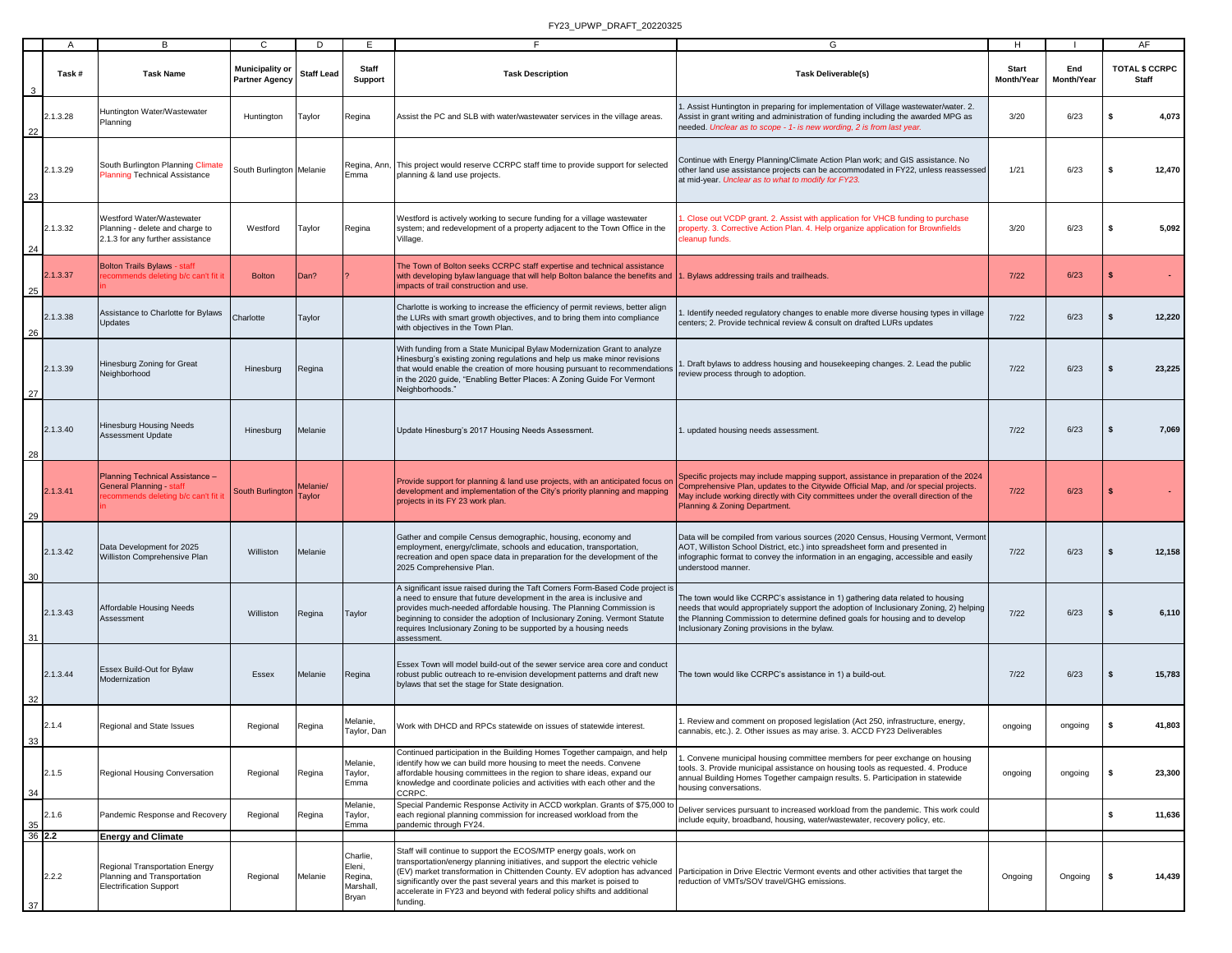|                     | AG       | AJ                                             | AK                    | <b>AL</b>                                          | AM  | AN                       | <b>BF</b>                                         | BG                                  | <b>BM</b>                                          | BN                    | <b>BO</b>             | <b>BP</b>            | BQ                                      | <b>BR</b>   | <b>BS</b>          |
|---------------------|----------|------------------------------------------------|-----------------------|----------------------------------------------------|-----|--------------------------|---------------------------------------------------|-------------------------------------|----------------------------------------------------|-----------------------|-----------------------|----------------------|-----------------------------------------|-------------|--------------------|
| 3                   | Task#    | Trans.<br>Consultants<br>Regionally<br>Matched | <b>Funding Source</b> | Consultant<br>Costs Match<br>with Local<br>Funding | GMT | Trans. Direct<br>Expense | <b>TOTAL NEW</b><br>Transportation<br>BUDGET FY22 | <b>Total Carryover</b><br>from FY22 | Fed/State/Muni<br><b>Contract - Staff</b><br>Costs | ACCD - Staff<br>Costs | Muni - Staff<br>Costs | Muni<br>Contribution | Planning Direct Total Planning<br>Costs | <b>FY22</b> | <b>GRAND TOTAL</b> |
| 22                  | 2.1.3.28 |                                                | <b>MUNI</b>           |                                                    |     |                          |                                                   |                                     | 1,000<br>\$                                        | \$3,073               |                       |                      |                                         | \$4,073     | \$4,073            |
| 23                  | 2.1.3.29 |                                                | MUNI                  |                                                    |     |                          |                                                   |                                     | 7,200<br>$\mathfrak{s}$                            | \$5,270               |                       |                      |                                         | \$12,470    | \$12,470           |
| 24                  | 2.1.3.32 |                                                | MUNI                  |                                                    |     |                          |                                                   |                                     | 1,200<br>\$                                        | \$3,892               |                       |                      |                                         | \$5,092     | \$5,092            |
| 25                  |          |                                                | <b>MUNI</b>           |                                                    |     |                          |                                                   |                                     | $\mathsf{s}$<br>$\omega$                           | \$0                   |                       |                      |                                         | \$0         | \$0                |
| 26                  |          |                                                | <b>MUNI</b>           |                                                    |     |                          |                                                   |                                     | $\mathbb{S}$<br>1,800                              | \$10,420              |                       |                      |                                         | \$12,220    | \$12,220           |
| 27                  |          |                                                | <b>MUNI</b>           |                                                    |     |                          |                                                   |                                     | $\mathbb{S}$<br>20,700                             | \$2,525               |                       |                      |                                         | \$23,225    | \$23,225           |
| 28                  |          |                                                | <b>MUNI</b>           |                                                    |     |                          |                                                   |                                     | $\sqrt[6]{\frac{1}{2}}$<br>4,000                   | \$3,069               |                       |                      |                                         | \$7,069     | \$7,069            |
| 29                  |          |                                                | <b>MUNI</b>           |                                                    |     |                          |                                                   |                                     | $\mathsf{\$}$<br>$\omega$                          | $\$0$                 |                       |                      |                                         | \$0         | \$0                |
| 30                  |          |                                                | <b>MUNI</b>           |                                                    |     |                          |                                                   |                                     | 6,000<br>$\sqrt[6]{\frac{1}{2}}$                   | \$6,158               |                       |                      |                                         | \$12,158    | \$12,158           |
| 31                  |          |                                                | <b>MUNI</b>           |                                                    |     |                          |                                                   |                                     | 3,000<br>$\sqrt[6]{\frac{1}{2}}$                   | \$3,110               |                       |                      |                                         | \$6,110     | \$6,110            |
| 32                  |          |                                                | <b>MUNI</b>           |                                                    |     |                          |                                                   |                                     | 14,500<br>$\mathbb{S}$                             | \$1,283               |                       |                      |                                         | \$15,783    | \$15,783           |
| 33                  |          |                                                | ACCD                  |                                                    |     |                          |                                                   |                                     |                                                    | \$41,803              |                       |                      |                                         | \$41,803    | \$41,803           |
| 34                  | 2.1.5    |                                                | ACCD                  |                                                    |     |                          | \$<br>$\blacksquare$                              |                                     |                                                    | \$23,300              |                       |                      |                                         | \$23,300    | \$23,300           |
| $\frac{35}{36}$ 2.2 | 2.1.6    |                                                | ACCD                  |                                                    |     |                          | \$<br>$\sim$                                      |                                     |                                                    | \$11,636              |                       |                      |                                         | \$11,636    | \$11,636           |
| 37                  | 2.2.2    | $$\mathbb{S}$$<br>$\sim$                       | PL                    |                                                    |     |                          | \$<br>$\sim$<br>\$<br>$14,439$ \$                 | 37,500                              |                                                    |                       |                       |                      |                                         |             | \$51,939           |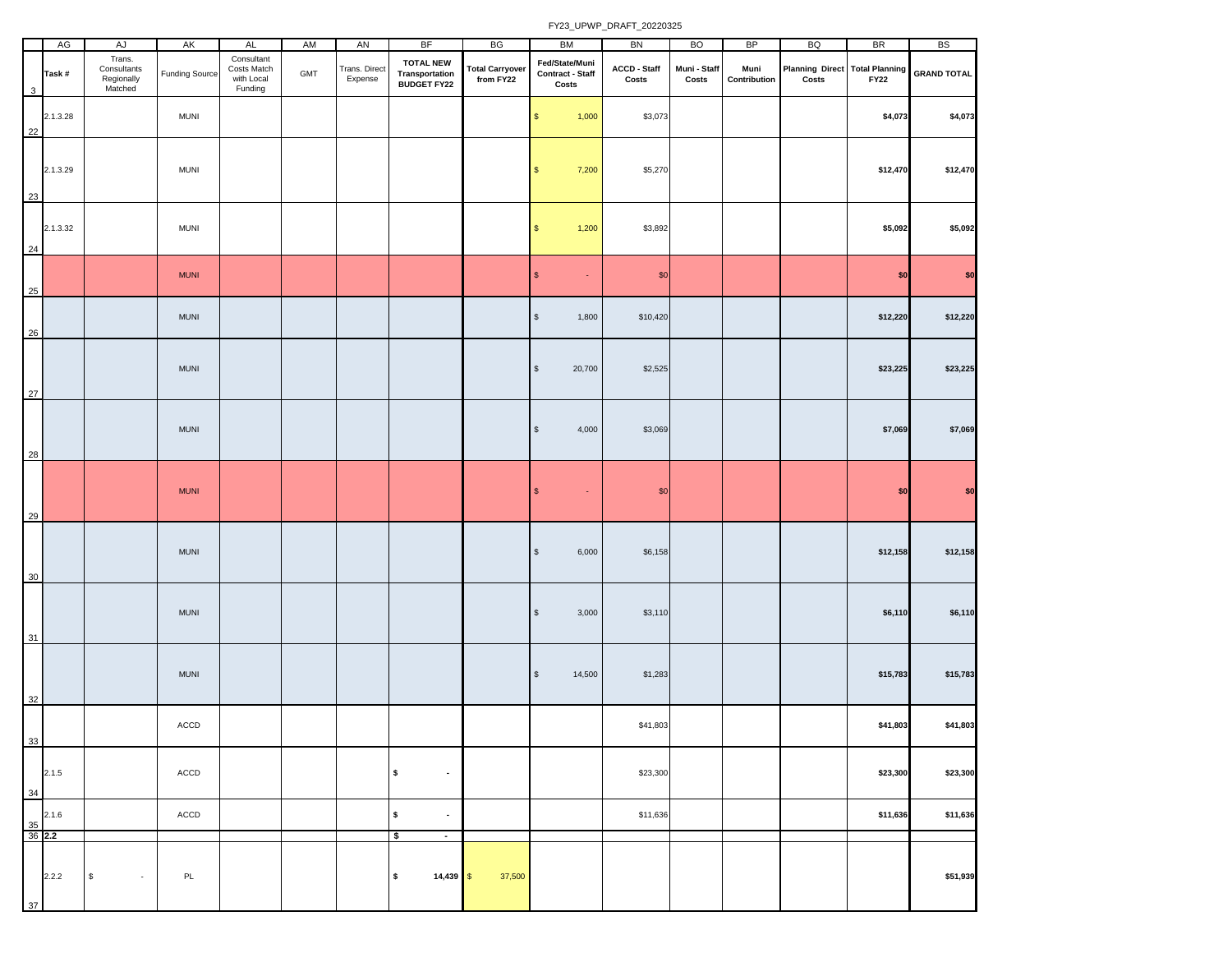|    | $\overline{A}$ | В                                                                                                                                        | C                                               | D                 | E                                      | Е                                                                                                                                                                                                                                                                                                                                                                                                                                                                                                                                                                                        | G                                                                                                                                                                                                                                                                                                                                                                                                                                                                                                                                                                                                                                                                                                                                                                                                                                                                                                                                                                                                                                                                                                                                                                                                                                                      | H                          |                   | AF                                    |
|----|----------------|------------------------------------------------------------------------------------------------------------------------------------------|-------------------------------------------------|-------------------|----------------------------------------|------------------------------------------------------------------------------------------------------------------------------------------------------------------------------------------------------------------------------------------------------------------------------------------------------------------------------------------------------------------------------------------------------------------------------------------------------------------------------------------------------------------------------------------------------------------------------------------|--------------------------------------------------------------------------------------------------------------------------------------------------------------------------------------------------------------------------------------------------------------------------------------------------------------------------------------------------------------------------------------------------------------------------------------------------------------------------------------------------------------------------------------------------------------------------------------------------------------------------------------------------------------------------------------------------------------------------------------------------------------------------------------------------------------------------------------------------------------------------------------------------------------------------------------------------------------------------------------------------------------------------------------------------------------------------------------------------------------------------------------------------------------------------------------------------------------------------------------------------------|----------------------------|-------------------|---------------------------------------|
|    | Task#          | <b>Task Name</b>                                                                                                                         | <b>Municipality or</b><br><b>Partner Agency</b> | <b>Staff Lead</b> | Staff<br>Support                       | <b>Task Description</b>                                                                                                                                                                                                                                                                                                                                                                                                                                                                                                                                                                  | <b>Task Deliverable(s)</b>                                                                                                                                                                                                                                                                                                                                                                                                                                                                                                                                                                                                                                                                                                                                                                                                                                                                                                                                                                                                                                                                                                                                                                                                                             | <b>Start</b><br>Month/Year | End<br>Month/Year | <b>TOTAL \$ CCRPC</b><br><b>Staff</b> |
| 38 | 2.2.2.1        | <b>Property Transportation Plan:</b><br>Reduce transportation emissions in<br>commercial and affordable multi-<br>unit sectors - Phase 2 | <b>Burlington</b>                               | <b>Bryan</b>      | Melanie                                | Burlington Electric Department (BED) and the Burlington 2030 District (BTV<br>2030) are seeking to reduce vehicle miles travelled and transportation<br>emissions in Burlington's commercial and affordable multi-unit sectors via the<br>development and implementation of customized Property Transportation<br>and BTV 2030 to develop a PTP template and develop ten PTPs for ten BTV<br>2030 District members. This project will involve extensive stakeholder<br>engagement to ensure the PTPs recommend steps, opportunities and<br>activities that are realistic and actionable. | The proposed project will use the Property Transportation Plan (PTP) template<br>Plans (PTP). Over the course of two years, this UPWP funding will allow BED developed in phase 1 to create ten Property Transportation Plans (PTP) for ten<br>Burlington 2030 District property owners.                                                                                                                                                                                                                                                                                                                                                                                                                                                                                                                                                                                                                                                                                                                                                                                                                                                                                                                                                               | 7/20                       | 6/22              |                                       |
| 39 | 2.2.7          | Climate Action Plan, Transportation<br>Component                                                                                         | South Burlington Ann                            |                   | Melanie,<br>Jason                      | After developing a framework and setting objectives of a Climate Action Plan<br>in the first half of 2021 (enumeration of objectives, identification of key<br>sectors, measurement, and sector-by-sector goals), the framework would call<br>for a detailed plan by sector for how the City, its residents, businesses, and<br>partners would take action to meet the sector's objectives. This project will<br>focus on the transportation sector.                                                                                                                                     | This transportation component would include establishing targets and specific actions<br>to meet goals within this sector, in collaboration with local partners (residents,<br>businesses, organizations).                                                                                                                                                                                                                                                                                                                                                                                                                                                                                                                                                                                                                                                                                                                                                                                                                                                                                                                                                                                                                                             | 7/21                       | 6/22              | 15,538<br>s.                          |
| 40 | 2.2.8          | Energy Implementation - ACCD                                                                                                             | Regional                                        | Ann               | Regina,<br>Melanie,<br>Taylor,<br>Emma | Special Energy Planning Activity in ACCD workplan to deliver technical<br>assistance services for municipal enhanced energy planning and<br>implementation to advance the Regional Energy Plan, Statewide Energy Plan<br>& emerging climate goals.                                                                                                                                                                                                                                                                                                                                       | Examples of reporting activities may include: 1. direct support to local energy and/or<br>climate change/resilience committees or municipalities with energy and climate<br>implementation work. 2. education and outreach conducted to increase awareness<br>and understanding of local, regional, and state energy and climate plans. 3.<br>cooperation with DPS, EAN, VEIC, and others in tracking data and reporting on<br>progress toward achieving energy and greenhouse gas emission targets. 4. thermal<br>sector implementation activities (e.g., weatherization, alternative heating systems,<br>workforce development). 5. transportation and land use sector implementation<br>ctivities (e.g., climate resilience, public transportation, bike-ped projects, compact<br>mixed-use development, electric vehicles, charging infrastructure and e-bikes). 6.<br>electricity sector implementation activities (e.g., electric efficiency and conservation<br>measures, smart grid, appropriate siting of renewables-based generating facilities,<br>electricity/power resilience). 7. efforts to ensure implementation work has directly<br>engaged with and addressed needs of marginalized and under-represented<br>residents/communities. | 7/21                       | 6/22              | 17,486<br>s.                          |
| 41 | 2.2.9          | <b>Energy Implementation - Buildings</b><br><b>nd General Services</b>                                                                   | Regional                                        | Ann               | Regina,<br>Melanie,<br>Taylor,<br>Emma | Special Energy Planning Activity in ACCD workplan to deliver technical<br>assistance services for municipal enhanced energy planning and<br>implementation to advance the Regional Energy Plan, Statewide Energy Plan<br>& emerging climate goals.                                                                                                                                                                                                                                                                                                                                       | Examples of reporting activities may include: 1. direct support to local energy and/or<br>climate change/resilience committees or municipalities with energy and climate<br>implementation work. 2. education and outreach conducted to increase awareness<br>and understanding of local, regional, and state energy and climate plans. 3.<br>cooperation with DPS, EAN, VEIC, and others in tracking data and reporting on<br>progress toward achieving energy and greenhouse gas emission targets. 4. thermal<br>sector implementation activities (e.g., weatherization, alternative heating systems,<br>vorkforce development). 5. transportation and land use sector implementation<br>ctivities (e.g., climate resilience, public transportation, bike-ped projects, compact<br>mixed-use development, electric vehicles, charging infrastructure and e-bikes). 6.<br>electricity sector implementation activities (e.g., electric efficiency and conservation<br>measures, smart grid, appropriate siting of renewables-based generating facilities,<br>electricity/power resilience). 7. efforts to ensure implementation work has directly<br>engaged with and addressed needs of marginalized and under-represented<br>residents/communities. | 7/21                       | 6/22              | 87,859<br>$\mathbf{s}$                |
| 42 | 2.3            | <b>Transportation and Land Use</b>                                                                                                       |                                                 |                   |                                        |                                                                                                                                                                                                                                                                                                                                                                                                                                                                                                                                                                                          |                                                                                                                                                                                                                                                                                                                                                                                                                                                                                                                                                                                                                                                                                                                                                                                                                                                                                                                                                                                                                                                                                                                                                                                                                                                        |                            |                   |                                       |
| 43 | 2.3.1          | Act 250/Section 248 Review - Non-<br>Transportation                                                                                      | Regional                                        | Taylor            | Regina,<br>Melanie                     | Review Act 250 major applications and Section 248 applications with<br>hearings (or potential applications) in relation to the regional plan. Report on<br>the number of applications commented on, providing more detail about those<br>involving substantive comment, using attached form for reporting.                                                                                                                                                                                                                                                                               | I. Provide letters (and potentially participate in hearings) on Act 250 & Section 248<br>applications that go to hearing. 2. Provide year-end report to DHCD.                                                                                                                                                                                                                                                                                                                                                                                                                                                                                                                                                                                                                                                                                                                                                                                                                                                                                                                                                                                                                                                                                          | ongoing                    | ongoing           | 11,018                                |
| 44 | 2.3.1.2        | Act 250/Section 248 Review -<br>Transportation                                                                                           | Regional                                        | Jason             | Sai, Eleni                             | Conduct reviews of Act 250 applications (focusing on Criterion 5) and Traffic<br>Impact Studies, and work with Act 250 to better incorporate TDM and other<br>non-motorized mitigations into the process. Provide technical assistance to<br>the District Commission coordinators as needed.                                                                                                                                                                                                                                                                                             | ) Provide letters (and potentially participate in hearings) on Act 250 & Section 248<br>pplications that go to hearing; and 2) Maintain Act 250 database transportation<br>nitigation conditions.                                                                                                                                                                                                                                                                                                                                                                                                                                                                                                                                                                                                                                                                                                                                                                                                                                                                                                                                                                                                                                                      | ongoing                    | ongoing           | 9,733<br>\$                           |
| 45 | 2.3.2          | <b>Transportation Advisory Committee</b><br>TAC)                                                                                         | Regional                                        | Bryan             | Christine,<br>Eleni                    | Administration of and participation in Transportation Advisory Committee<br>(TAC) meetings.                                                                                                                                                                                                                                                                                                                                                                                                                                                                                              | 1) Development of TAC agendas and meeting notes; 2) Facilitation of meetings as<br>necessary; and 3) Participation of staff in TAC meetings.                                                                                                                                                                                                                                                                                                                                                                                                                                                                                                                                                                                                                                                                                                                                                                                                                                                                                                                                                                                                                                                                                                           | ongoing                    | ongoing           | 22,505<br>s                           |
| 46 | 2.3.2.3        | <b>Transportation Policy Planning</b>                                                                                                    | Regional                                        | Charlie           |                                        | Eleni, Jason, Monitor national, state, regional and local transportation policy development<br>Christine, Sai and assist in implementation efforts as appropriate.                                                                                                                                                                                                                                                                                                                                                                                                                       | 1) Maintain an ongoing summary of policy efforts; 2) Implementation of policy<br>objectives; 3) Provide comments on state policies/plans developed by VTrans, as<br>appropriate; 4) Coordinate with VTrans and FHWA on transportation performance<br>measures and targets; and 5) Work with VTrans on the new Congestion Policy for<br>urban/suburban areas in the state/county.                                                                                                                                                                                                                                                                                                                                                                                                                                                                                                                                                                                                                                                                                                                                                                                                                                                                       | ongoing                    | ongoing           | 15,623<br>s                           |
| 47 | 2.3.3          | <b>Transportation Demand</b><br>Management (TDM)                                                                                         | Regional                                        | Bryan             | Charlie                                | Managing regional TDM initiatives and projects in coordination with partners                                                                                                                                                                                                                                                                                                                                                                                                                                                                                                             | ) Coordinate/manage regional TDM projects and initiatives; and 2) Partner<br>coordination with CarShare VT, Local Motion, CATMA, and other partners.                                                                                                                                                                                                                                                                                                                                                                                                                                                                                                                                                                                                                                                                                                                                                                                                                                                                                                                                                                                                                                                                                                   | ongoing                    | ongoing           | \$<br>27,345                          |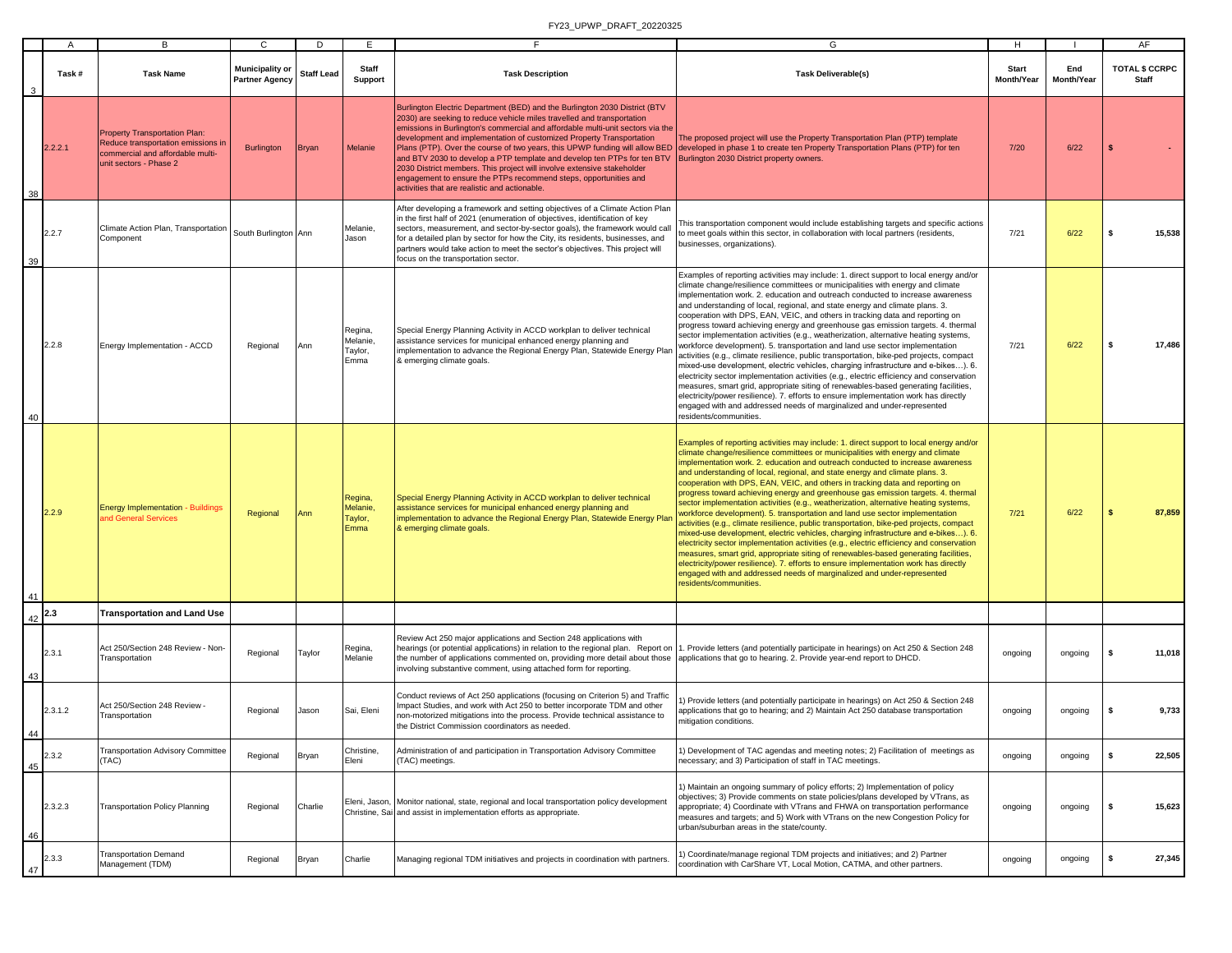|              | AG                   | AJ                                             | AK                    | AL                                                 | AM  | AN                       | <b>BF</b>                                                 | BG                                  | <b>BM</b>                                   | BN                    | <b>BO</b>             | BP                   | BQ                                           | <b>BR</b> | <b>BS</b>          |
|--------------|----------------------|------------------------------------------------|-----------------------|----------------------------------------------------|-----|--------------------------|-----------------------------------------------------------|-------------------------------------|---------------------------------------------|-----------------------|-----------------------|----------------------|----------------------------------------------|-----------|--------------------|
| $\mathbf{3}$ | Task#                | Trans.<br>Consultants<br>Regionally<br>Matched | <b>Funding Source</b> | Consultant<br>Costs Match<br>with Local<br>Funding | GMT | Trans. Direct<br>Expense | <b>TOTAL NEW</b><br><b>Transportation<br/>BUDGET FY22</b> | <b>Total Carryover</b><br>from FY22 | Fed/State/Muni<br>Contract - Staff<br>Costs | ACCD - Staff<br>Costs | Muni - Staff<br>Costs | Muni<br>Contribution | Planning Direct Total Planning<br>Costs FY22 |           | <b>GRAND TOTAL</b> |
| 38           | 2.2.2.1              |                                                | PL                    |                                                    |     |                          | $\pmb{\mathsf{s}}$<br>$\bullet$                           |                                     |                                             |                       |                       |                      |                                              |           | \$0                |
| 39           | 2.2.7                |                                                | PL                    |                                                    |     |                          | \$<br>$15,538$ \$                                         | 30,000                              |                                             |                       |                       |                      |                                              |           | \$45,538           |
| 40           | 2.2.8                |                                                | ACCD                  |                                                    |     |                          | \$<br>$\sim$                                              |                                     |                                             | \$17,486              |                       |                      |                                              | \$17,486  | \$17,486           |
| 41           | 2.2.9                |                                                | <b>BGS</b>            |                                                    |     |                          | $\mathsf S$<br>$\bullet$                                  |                                     |                                             | \$87,859              |                       |                      |                                              | \$87,859  | \$87,859           |
|              | $42$ <sup>2.30</sup> |                                                |                       |                                                    |     |                          | $\pmb{\mathsf{s}}$<br>$\blacksquare$                      |                                     |                                             |                       |                       |                      |                                              |           |                    |
| 43           | 2.3.1                |                                                | ACCD                  |                                                    |     |                          | \$<br>$\bullet$                                           |                                     |                                             | \$11,018              |                       |                      |                                              | \$11,018  | \$11,018           |
| 44           | 2.3.1.2              |                                                | PL                    |                                                    |     |                          | \$<br>9,733                                               |                                     |                                             |                       |                       |                      |                                              |           | \$9,733            |
|              | 2.3.2                |                                                | PL                    |                                                    |     |                          | $\pmb{\mathsf{s}}$<br>22,505                              |                                     |                                             |                       |                       |                      |                                              |           | \$22,505           |
| 45<br>46     | 2.3.2.3              |                                                | PL                    |                                                    |     |                          | \$<br>15,623 \$                                           | $\sim$                              |                                             |                       |                       |                      |                                              |           | \$15,623           |
| 47           | 2.3.3                |                                                | PL                    |                                                    |     |                          | $\pmb{\mathsf{s}}$<br>27,345                              |                                     |                                             |                       |                       |                      |                                              |           | \$27,345           |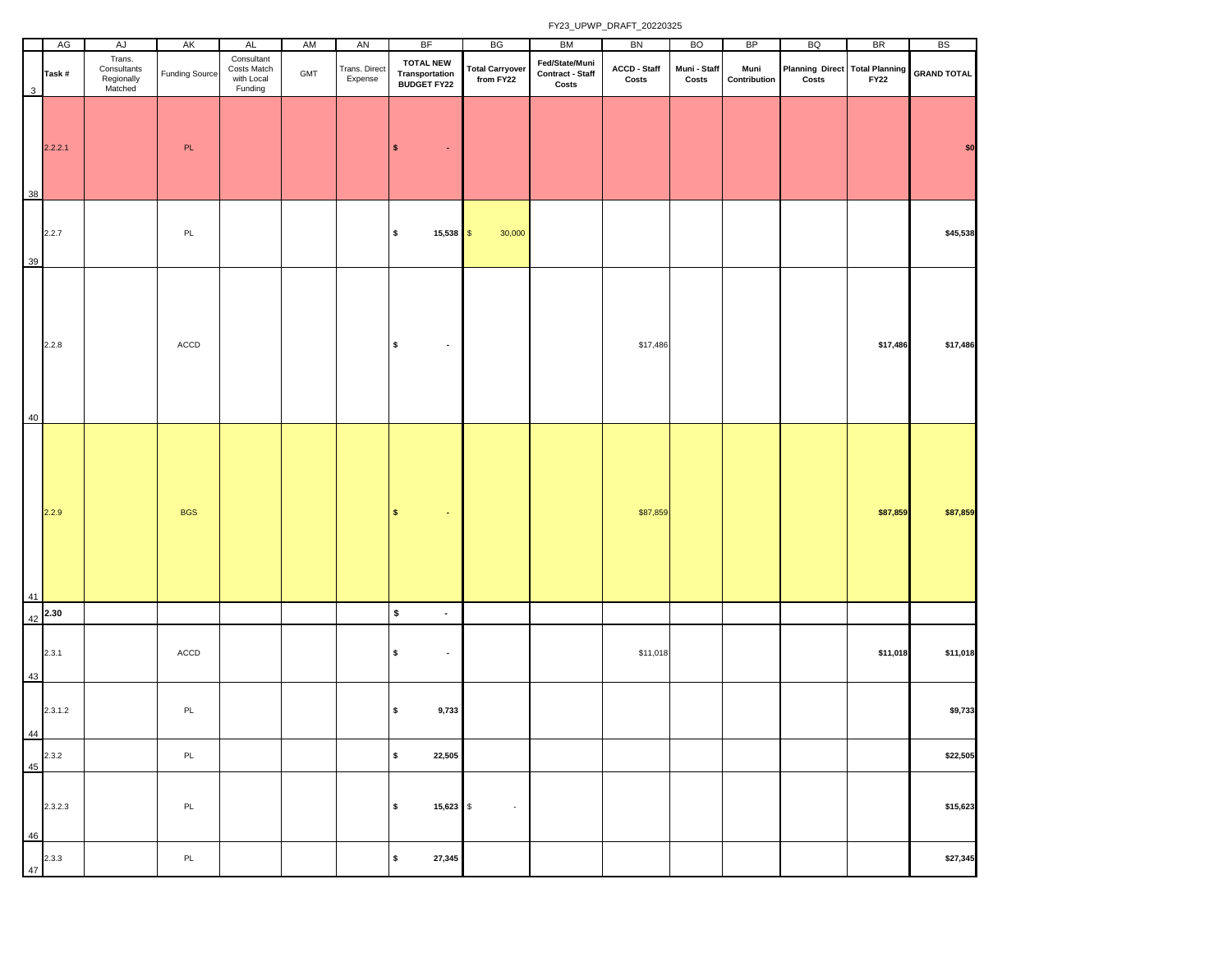|    | A         | B                                                                                                                                | C                                                                | D                  | E                       | Е                                                                                                                                                                                                                                                                                                                                                                                                                                                                                                                                                                                                                                                                                                                                                                                                               | G                                                                                                                                                                                                                                                                                                                                                                                                                                                                                                                                                                                           | Н.                         |                   | AF                             |
|----|-----------|----------------------------------------------------------------------------------------------------------------------------------|------------------------------------------------------------------|--------------------|-------------------------|-----------------------------------------------------------------------------------------------------------------------------------------------------------------------------------------------------------------------------------------------------------------------------------------------------------------------------------------------------------------------------------------------------------------------------------------------------------------------------------------------------------------------------------------------------------------------------------------------------------------------------------------------------------------------------------------------------------------------------------------------------------------------------------------------------------------|---------------------------------------------------------------------------------------------------------------------------------------------------------------------------------------------------------------------------------------------------------------------------------------------------------------------------------------------------------------------------------------------------------------------------------------------------------------------------------------------------------------------------------------------------------------------------------------------|----------------------------|-------------------|--------------------------------|
|    | Task#     | <b>Task Name</b>                                                                                                                 | <b>Municipality or</b><br><b>Partner Agency</b>                  | <b>Staff Lead</b>  | Staff<br><b>Support</b> | <b>Task Description</b>                                                                                                                                                                                                                                                                                                                                                                                                                                                                                                                                                                                                                                                                                                                                                                                         | <b>Task Deliverable(s)</b>                                                                                                                                                                                                                                                                                                                                                                                                                                                                                                                                                                  | <b>Start</b><br>Month/Year | End<br>Month/Year | <b>TOTAL \$ CCRPC</b><br>Staff |
| 48 | 2.3.3.1   | <b>CATMA Regional TMA &amp; Mobility</b><br><b>Management Center</b>                                                             | <b>CATMA</b>                                                     | <b>Bryan</b>       | Charlie                 | Over the past 7 years, CATMA has strengthened its brand, membership, TDM<br>services and business engagement with support from the annual UPWP. We<br>now have 90+ members in our Transportation Coordinator Network, provided<br>TDM strategy planning and solutions to at least a dozen<br>employers/developers this past year, launched a Telework Toolkit, actively<br>engaged in TDM policy development, and currently recruiting several new<br>dues paying members. With additional funding in FY23 from UPWP, CATMA<br>will advance our Regional Mobility Center service that supports the changing<br>commuting climate, including new mapping tools for commuters, user friendly<br>digital platform and website, telework support and continued growth of our<br>Network. Coordinate with GoVermont. | In FY23 CATMA will focus on the following: 1) Advance ourselves as a Regional<br>Mobility Center, a one stop shop for regional transportation information, trip planning,<br>education, resources and guidance that fosters cooperative, efficient and effective<br>transportation and parking opportunities; and 2) Conduct transportation surveys to<br>targeted audiences (employers, employees, residents) to collect data on COVID's<br>mpact on transportation behavior. The findings will identify gaps and barriers that can<br>assist and inform regional transportation planning. | $7/22$                     | 6/23              | $\mathbf{s}$                   |
| 49 | 2.3.3.2   | CarShare Vermont: Be Car<br><b>Conscious Campaign</b>                                                                            | CarShare<br>Vermont                                              | <b>Bryan</b>       |                         | In 2015, CarShare Vermont launched a campaign to inform the public about<br>the costs of owning a vehicle. The campaign, called Be Car Conscious,<br>culminated in the development of an online tool that calculated personalized<br>vehicle costs and compared them to other modes. Unlike tools that relied on<br>nationally sourced data, Be Car Conscious's calculator utilized local data and<br>allowed for customized inputs. The calculator was used across Chittenden<br>County and beyond; many users reported feeling more informed and aware of<br>their transportation expenses-and more willing to change their behavior.<br>Data collected was used to help compare transportation costs across modes.                                                                                           | Reinvent the Be Car Conscious campaign by developing an updated web-based tool<br>hat accurately compares the costs of personal vehicle ownership to various modes<br>and also reports out environmental and social costs. CarShare Vermont will<br>mplement an outreach campaign to both promote the use of the tool and to report out<br>on data findings, highlighting the financial and social inequities that result from vehicle<br>dependence.                                                                                                                                       | $7/22$                     | 6/23              | $\mathbf{s}$                   |
| 50 | 2.3.3.3   | Local Motion Bike/Ped Planning                                                                                                   | Local Motion                                                     | <b>Bryan</b>       |                         | Local Motion (LM) will assist the CCRPC on bicycle and pedestrian planning<br>in Chittenden County. LM expertise complements the skills of CCRPC and<br>municipal staff, expands their capacity, and improves project outcomes. LM<br>will provide walk/bike education and encouragement programs that support<br>CCRPC and municipalities in their efforts to promote safe walking and biking.                                                                                                                                                                                                                                                                                                                                                                                                                 | Area of work 1: Walk/Bike Planning Technical Assistance<br>Area of work 2: Active Transportation Encouragement and Education<br>Area of work 3: Cultivate Learning Networks to Promote Walking and Biking<br>Area of work 4: Active Transportation Plan Public Opinion Research                                                                                                                                                                                                                                                                                                             | $7/22$                     | 6/23              | $\mathbf{s}$                   |
| 51 | 2.3.3.4   | Way to Go! Challenge                                                                                                             | Regional                                                         | Bryan              | Emma                    | Way to Go! (WTG) encourages Vermonters to find and use more efficient<br>transportation options to meet their mobility needs. Its purpose is to help<br>lower emissions, conserve energy, and save transportation dollars through<br>reduced single occupancy vehicle (SOV) use. This year, the program will<br>continue to focus on schools to explore new mobility opportunities for<br>students, parents, teachers, and administrators.                                                                                                                                                                                                                                                                                                                                                                      | Initiate, plan, host and conclude the statewide FY23 Way to Go! program/event in<br>partnership with VTrans. Provide a Way to Go! report to Trans.                                                                                                                                                                                                                                                                                                                                                                                                                                          | 7/22                       | 6/23              | $\sim$                         |
| 52 | 2.3.3.5.1 | Way to Go Challenge (Statewide -<br>Go Vermont Funding)                                                                          | Statewide                                                        | Bryan              | Emma                    | Way to Go! (WTG) encourages Vermonters to find and use more efficient<br>transportation options to meet their mobility needs. Its purpose is to help<br>lower emissions, conserve energy, and save transportation dollars through<br>reduced single occupancy vehicle (SOV) use. This year, the program will<br>continue to focus on schools to explore new mobility opportunities for<br>students, parents, teachers, and administrators.                                                                                                                                                                                                                                                                                                                                                                      | Initiate, plan, host and conclude the statewide FY23 Way to Go! program/event in<br>partnership with VTrans. Provide a Way to Go! report to Trans.                                                                                                                                                                                                                                                                                                                                                                                                                                          | 7/22                       | 6/23              | l S                            |
| 53 | 2.3.3.7   | Regional Park and Ride Plan<br>Update                                                                                            | Regional                                                         | Marshall/<br>Chris | Eleni                   | This plan was last updated in 2011. The CCRPC's Park and Ride & Intercept<br>Facility Plan details high priority sites and projects, and offers<br>recommendations to help achieve the vision of a regional network of park &<br>ride and intercept facilities. CCRPC staff have started to update inventory<br>data and implementation plans.                                                                                                                                                                                                                                                                                                                                                                                                                                                                  | UPWP funding would be used to bring on consultant assistance to update a prioritized<br>list of new park and ride facilities and evaluate upgrades to existing facilities.                                                                                                                                                                                                                                                                                                                                                                                                                  | 7/21                       | 9/22              | s.<br>8,354                    |
| 54 | 2.3.3.8   | <b>Engaging and Connecting</b><br>Vermonters, Underserved &<br>Diverse Populations to Existing<br>Transit Options - phase 1 of 2 | Net Zero<br>Vermont and<br><b>Vermont Clean</b><br><b>Cities</b> | <b>Marshall</b>    |                         | Net Zero Vermont, Vermont Clean Cities, and its transit and equity partners<br>will advance on two levels: 1) to plan, coordinate and expand the Walk to<br>Shop initiative through enhanced outreach and marketing strategies designed<br>to appreciably engage hundreds of Vermonters and diverse communities, and<br>2) to encourage Vermonters to reduce the use of their car to make short trips.<br>Designed to encourage more walking and use of transit, this initiative offers<br>shoppers an affordable and accessible transportation tool--making it easy to<br>walk to shop for groceries and other goods.                                                                                                                                                                                          | 1) Planning for expansion of Walk to Shop; 2) Outreach to and coordination with new<br>and existing partners; 3) Marketing and promotion activities; 4) Planning, public<br>engagement and partner sponsored events; 5) Funding for stipends and for<br>subsidized trolleys to Vermonters in need.                                                                                                                                                                                                                                                                                          | $7/22$                     | 6/23              | 7,055<br>$\sim$                |
| 55 | 2.3.3.9   | <b>Chittenden County SOV Commuter</b><br>Reduction Program - phase 1 of 2                                                        | <b>UVM</b>                                                       | Marshall           |                         | This program reduces single-occupancy vehicle (SOV) use by 200<br>commuters within and commuting into Chittenden County. A combination of<br>one-time incentives, student labor and strategic marketing enables 200<br>people to drive less and use sustainable transportation options for at least<br>two days a week for a period of six months. Building on the success of a just<br>completed VTrans MTI funded project in which 98 commuters switched<br>commute days to non-SOV options, the program will lead to long-term<br>behavior change -- increasing the number of Chittenden County commuters<br>using non-SOV modes, such as cycling, walking, public transportation,<br>telecommuting or carpooling.                                                                                           | 1) Meet with stakeholders, identify potential employers and organizations; 2) Develop<br>email lists and outreach plan, meetings with project partners, and employers; 3)<br>Implement outreach and marketing; 4) Meet with and sign up program applicants,<br>issue incentives; 5) Interview participants, collect data, issue incentive payment 2; 6)<br>Six month review and interviews & final report, including ridership changes and<br>incentive effectiveness.                                                                                                                      | $7/22$                     | 6/24              | ls.<br>4,778                   |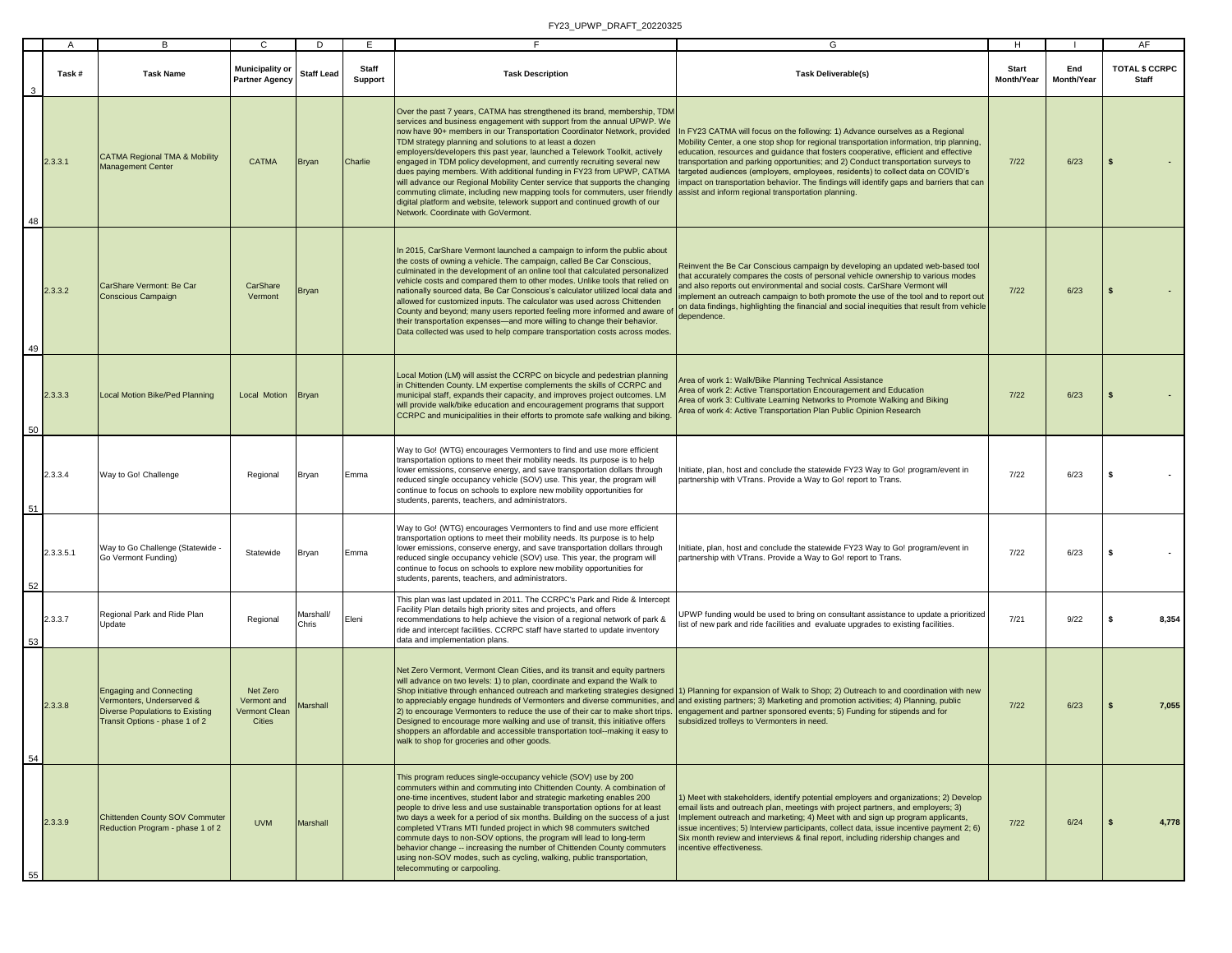|    | AG        | AJ                                             | AK                    | AL                                                 | AM  | AN                       | <b>BF</b>                                                | BG                                  | BM                                          | BN                           | <b>BO</b>             | BP                   | BQ                                                 | <b>BR</b>   | <b>BS</b>          |
|----|-----------|------------------------------------------------|-----------------------|----------------------------------------------------|-----|--------------------------|----------------------------------------------------------|-------------------------------------|---------------------------------------------|------------------------------|-----------------------|----------------------|----------------------------------------------------|-------------|--------------------|
| 3  | Task#     | Trans.<br>Consultants<br>Regionally<br>Matched | <b>Funding Source</b> | Consultant<br>Costs Match<br>with Local<br>Funding | GMT | Trans. Direct<br>Expense | <b>TOTAL NEW</b><br>Transportation<br><b>BUDGET FY22</b> | <b>Total Carryover</b><br>from FY22 | Fed/State/Muni<br>Contract - Staff<br>Costs | <b>ACCD - Staff</b><br>Costs | Muni - Staff<br>Costs | Muni<br>Contribution | Planning Direct Total Planning<br>$\mathsf{Costs}$ | <b>FY22</b> | <b>GRAND TOTAL</b> |
| 48 | 2.3.3.1   |                                                | PL                    | $\sqrt{2}$<br>110,000                              |     |                          | $\sqrt{2}$<br>110,000                                    |                                     |                                             |                              |                       |                      |                                                    |             | \$110,000          |
| 49 | 2.3.3.2   |                                                | PL                    | $$\mathbb{S}$$<br>70,000                           |     |                          | 70,000<br>$\sqrt{2}$                                     |                                     |                                             |                              |                       |                      |                                                    |             | \$70,000           |
| 50 | 2.3.3.3   |                                                | PL                    | $$\mathbb{S}$$<br>130,350                          |     |                          | 130,350<br>$\sqrt{2}$                                    |                                     |                                             |                              |                       |                      |                                                    |             | \$130,350          |
| 51 | 2.3.3.4   | 40,000<br>$\mathbb{S}$                         | PL                    |                                                    |     |                          | $\pmb{\mathsf{s}}$<br>40,000                             |                                     |                                             |                              |                       |                      |                                                    |             | \$40,000           |
| 52 | 2.3.3.5.1 | $\mathbb{S}$<br>40,000                         | Go Vermont            |                                                    |     |                          | $\sqrt{2}$<br>40,000                                     |                                     |                                             |                              |                       |                      |                                                    |             | \$40,000           |
| 53 | 2.3.3.7   |                                                | PL                    |                                                    |     |                          | $\pmb{\mathsf{s}}$<br>$8,354$ \$                         | 50,000                              |                                             |                              |                       |                      |                                                    |             | \$58,354           |
| 54 | 2.3.3.8   |                                                | PL                    | 67,548<br>$\sqrt{3}$                               |     |                          | l \$<br>74,603                                           |                                     |                                             |                              |                       |                      |                                                    |             | \$74,603           |
| 55 | 2.3.3.9   |                                                | PL                    | $\sqrt{3}$<br>25,000                               |     |                          | 29,778<br>$\sqrt{2}$                                     |                                     |                                             |                              |                       |                      |                                                    |             | \$29,778           |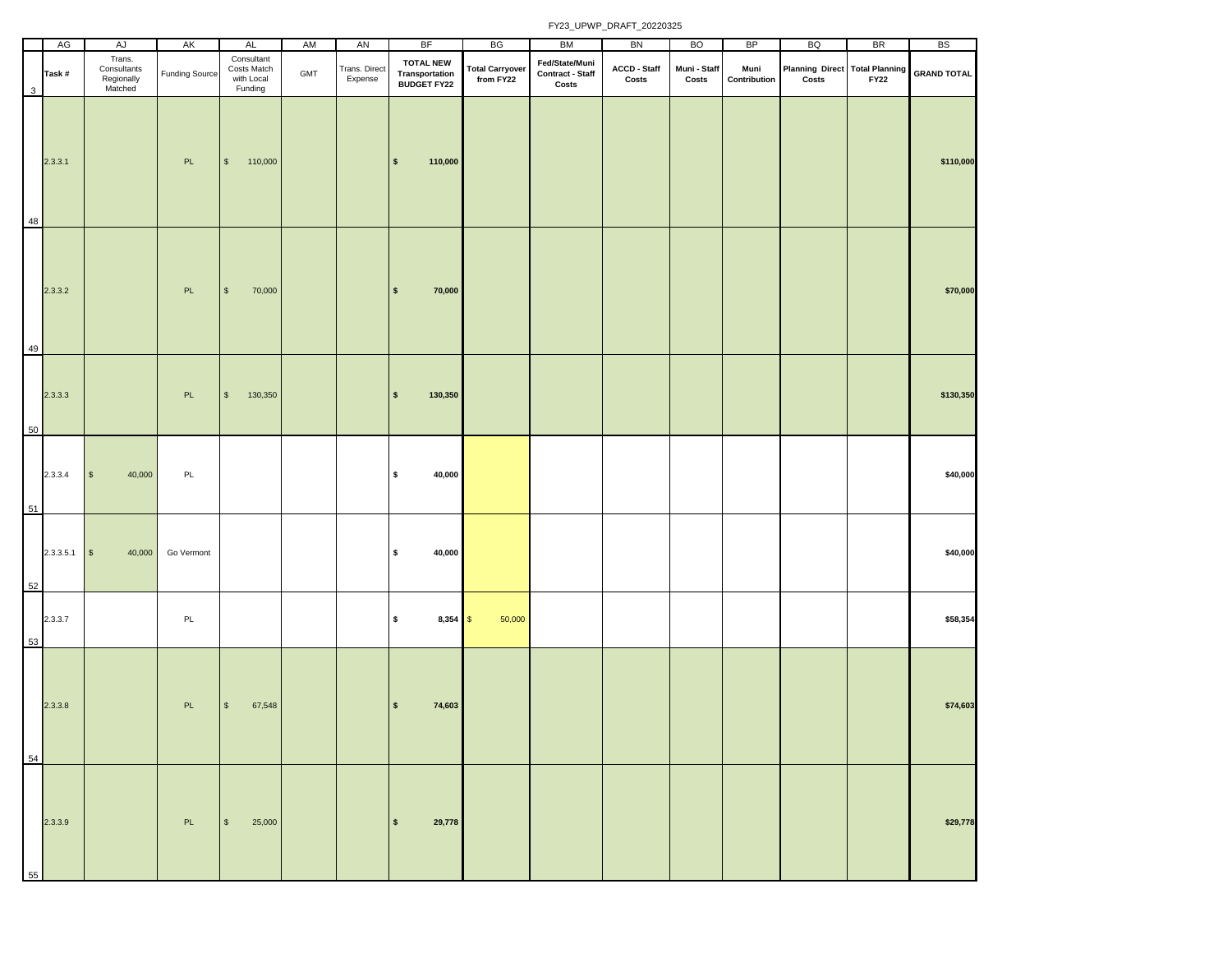|    | A          | В                                                                                                | C                                               | D                 | E                              | F.                                                                                                                                                                                                                                                                                                                                                                                                                                                                                                                                                                                                                              | G                                                                                                                                                                                                                                                                                                                                                                                                                                                                                                                                                                                                                                                                                                                                  | H.                         |                   | AF                                    |
|----|------------|--------------------------------------------------------------------------------------------------|-------------------------------------------------|-------------------|--------------------------------|---------------------------------------------------------------------------------------------------------------------------------------------------------------------------------------------------------------------------------------------------------------------------------------------------------------------------------------------------------------------------------------------------------------------------------------------------------------------------------------------------------------------------------------------------------------------------------------------------------------------------------|------------------------------------------------------------------------------------------------------------------------------------------------------------------------------------------------------------------------------------------------------------------------------------------------------------------------------------------------------------------------------------------------------------------------------------------------------------------------------------------------------------------------------------------------------------------------------------------------------------------------------------------------------------------------------------------------------------------------------------|----------------------------|-------------------|---------------------------------------|
|    | Task #     | <b>Task Name</b>                                                                                 | <b>Municipality or</b><br><b>Partner Agency</b> | <b>Staff Lead</b> | Staff<br>Support               | <b>Task Description</b>                                                                                                                                                                                                                                                                                                                                                                                                                                                                                                                                                                                                         | <b>Task Deliverable(s)</b>                                                                                                                                                                                                                                                                                                                                                                                                                                                                                                                                                                                                                                                                                                         | <b>Start</b><br>Month/Year | End<br>Month/Year | <b>TOTAL \$ CCRPC</b><br><b>Staff</b> |
| 56 | 2.3.4      | <b>Transit Oriented Development</b><br>(TOD) Public Transportation<br><b>Planning Assistance</b> | Regional                                        | Marshall          | Eleni                          | Staff coordination and technical assistance for TOD and Public<br>Transportation related projects.                                                                                                                                                                                                                                                                                                                                                                                                                                                                                                                              | 1) Staff will continue to coordinate with GMT and other partners in the implementation<br>of all elements of Public Transit Planning in the county; including transit studies for<br>the communities of Jeffersonville, Underhill, and Cambridge (tri-town) as well as<br>Shelburne; 2) Schedule and facilitate the quarterly meetings of the regional E&D<br>(Elders and Persons with Disabilities) Committee in collaboration with GMT; 3)<br>Facilitate the development of Regional E&D Committee work plans, goals and<br>objectives. 4) Help VTrans with centralized tracking of some E&D basic information;<br>5) Facilitate E&D Ridership Survey follow ups; and 6) Assist VTrans with organizing<br>the annual E&D Summit. | ongoing                    | ongoing           | 27,820<br>s                           |
| 57 | 2.3.4.1    | <b>Transit Service &amp; Operations</b><br>Planning (GMT)                                        | Regional                                        | Marshall          | Eleni                          | Transit Planning conducted by GMT in Chittenden County.                                                                                                                                                                                                                                                                                                                                                                                                                                                                                                                                                                         | 1) Service Planning: Route Analysis, Automatize Vehicle Location Technology,<br>Transit Strategic Plan, Farebox & Ridership Data Management, Communication,<br>Driver Scheduling, Transportation Working Groups; 2) Capital Projects Planning: Bus<br>Stop Placement Guidelines, Vehicle Replacement & Infrastructure Planning, and<br>Automatic Passenger Counters; 3) National Transit Database: Monthly Reporting,<br>Annual National Transit Database Reporting; 4) Ridecheck: Annual Survey of<br>Boardings and Alightings; 5) Special Planning Projects: Service Equity, Rural Transit<br>Planning, E&D, ADA, & Medicaid Call Center Implementation Study, GMT Data<br>Management, Community Engagement.                     | $7/22$                     | 6/23              |                                       |
| 58 | 2.3.4.36   | E&D, ADA & Medicaid Call Center<br><b>Feasibility Study</b>                                      | Regional                                        | Marshall          | Charlie, Elen                  | Coordinate with GMT and SSTA to evaluate the feasibility to consolidate the<br>call center operations for Elders and Persons with Disabilities (E&D), ADA,<br>and Medicaid transportation. Both GMT and SSTA expressed their support for<br>this project                                                                                                                                                                                                                                                                                                                                                                        | Feasibility analysis report on possible consolidation of the call center.                                                                                                                                                                                                                                                                                                                                                                                                                                                                                                                                                                                                                                                          | 7/21                       | 4/23              | 1,593<br>s                            |
| 59 | 2.3.4.38   | Form-Based Code for Williston's<br>Growth Center                                                 | Williston                                       | Taylor            | Regina,<br>Christine,<br>Jason | This is a multi-year effort to develop a form-based code for Williston's state-<br>designated Growth Center. This project will include an assessment of the<br>challenges and opportunities presented by pending transportation<br>improvements in the Growth Center, will encompass all aspects of public,<br>stakeholder, and Town official input, and will result in a regulating plan and<br>form-based land development code for the Growth Center that prescribes the<br>location and design of new transportation infrastructure while addressing the<br>site plan and structure requirements for new development there. | A regulating plan and form-based code, covering new vehicle, bicycle, and pedestrian<br>infrastructure and land development stand architectural standards for the lands of<br>Williston currently within the state-designated Growth Center. The plan and code will<br>be in a form that is ready for Planning Commission and Selectboard hearings and<br>adoption.                                                                                                                                                                                                                                                                                                                                                                | 7/20                       | 9/22              | s.                                    |
| 60 | 2.3.4.38.1 | Form-Based Code for Williston's<br>Growth Center - additional task -                             | Williston                                       | Taylor            | Regina,                        | This is a multi-year effort to develop a form-based code for Williston's state-<br>designated Growth Center. This project will include an assessment of the<br>challenges and opportunities presented by pending transportation<br>improvements in the Growth Center, will encompass all aspects of public,<br>stakeholder, and Town official input, and will result in a regulating plan and<br>form-based land development code for the Growth Center that prescribes the<br>location and design of new transportation infrastructure while addressing the<br>site plan and structure requirements for new development there. | This additional sub-task will be to create checklists/quides for the Staff to help them<br>implement the new FBC, and perhaps create an applicant guide if funding allows. This<br>sub-task is broken out in case the federal-local match percentages are different from<br>the one above.                                                                                                                                                                                                                                                                                                                                                                                                                                         | 7/20                       | 9/22              | - \$                                  |
| 61 | 2.3.4.39   | <b>Working Bridges Transportation</b><br>andscape Project                                        | <b>United Way of</b><br>Northwest<br>Vermont    | <b>Marshall</b>   | Eleni                          | COVID-19 has disproportionately impacted women, BIPOC community<br>members, and low- to moderate-income essential workers. Transportation<br>continues to be a barrier for employees getting to and keeping work,<br>especially for employees who do not have jobs with flexibility for remote work                                                                                                                                                                                                                                                                                                                             | The proposed project will survey and analyze transportation needs of essential<br>workers, document innovative and successful workplace transportation resources,<br>and identify existing gaps. The project will culminate in a final report to stakeholders<br>such as CCRPC, CATMA, and Old Spokes Home / Transportation Equity Coalition to<br>ncrease representation and diversity of experience in transportation planning, with<br>ongoing collaboration as needed.                                                                                                                                                                                                                                                         | 7/21                       | 6/22              |                                       |
| 62 | 2.3.4.44   | Burlington South End Intercept<br>Facility and TOD Technical<br><b>Feasibility Study</b>         | Burlington/Hula Charlie                         |                   | Marshall                       | Explore the technical feasibility of developing an intercept facility in the South<br>End of Burlington at the City-owned Sears Lane site with transit facilities and<br>parking and assess how it might best integrate with the transit oriented<br>development concept of Hula at Lakeside and the Champlain Parkway.                                                                                                                                                                                                                                                                                                         | 1) Feasibility of a regional multimodal transportation hub and parking garage at the<br>site. 2) Conceptual site plan for how a layout might work integrating, to the extent<br>easible, the City and Hula parcels. 3) A proposed funding plan for the public<br>elements. If budget allows, 4) draft agreements between the parties.                                                                                                                                                                                                                                                                                                                                                                                              | 1/22                       | 12/22             | 13,668<br>\$                          |
| 63 | 2.3.4.45   | <b>Public Transportation Technical</b><br>Assistance                                             | Regional                                        | Marshall          | Marshall                       | Provide public transportation technical assistance to Chittenden County<br>Municipalities as needed.                                                                                                                                                                                                                                                                                                                                                                                                                                                                                                                            | To be determined                                                                                                                                                                                                                                                                                                                                                                                                                                                                                                                                                                                                                                                                                                                   | $7/22$                     | 6/23              | -\$<br>1,593                          |
| 64 | 2.3.4.46   | planBTV: New North End - phase 1<br>of 2                                                         | Burlington                                      | Taylor            | Eleni/Jason                    | This plan will build off of work completed in this part of the city before,<br>including the 2015 North Avenue Corridor Study, and provide direction on<br>how to prioritize tens of millions of dollars of identified capital investments as<br>the neighborhood evolves to be denser, and more walkable and transit<br>accessible. Two year effort (\$75,000 in FY23 and \$125,000 in FY24).                                                                                                                                                                                                                                  | : Existing Conditions Analysis; 2: SWOT Analysis; 3: Master Planning                                                                                                                                                                                                                                                                                                                                                                                                                                                                                                                                                                                                                                                               | 1/23                       | 6/24              | 52,960                                |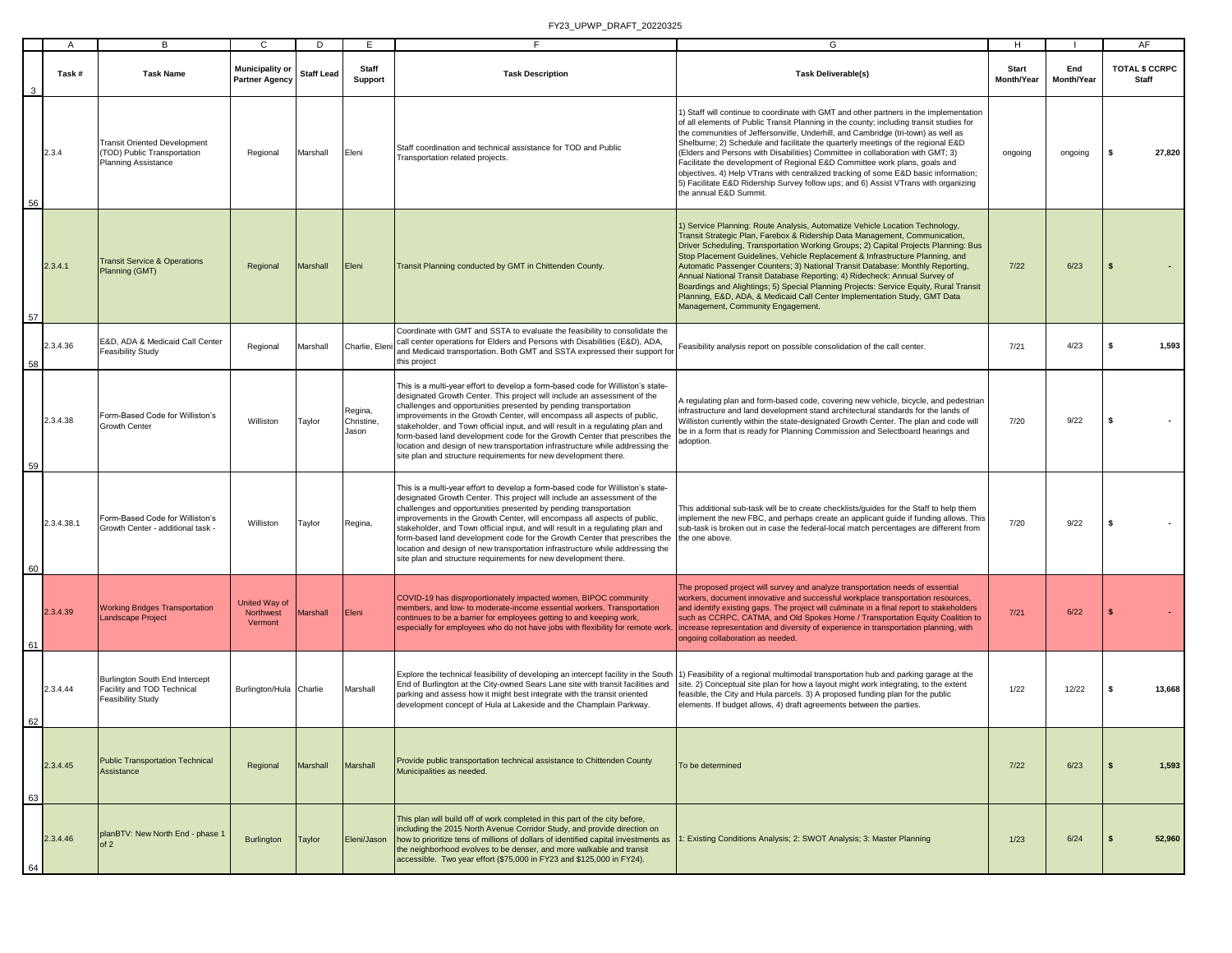|    |    | AG              | AJ                                             | AK             | AL                                                 | AM         | AN                       | <b>BF</b>                                                 | BG                                  | BM                                          | BN                    | <b>BO</b>             | BP                   | BQ                                                 | <b>BR</b>   | <b>BS</b>          |
|----|----|-----------------|------------------------------------------------|----------------|----------------------------------------------------|------------|--------------------------|-----------------------------------------------------------|-------------------------------------|---------------------------------------------|-----------------------|-----------------------|----------------------|----------------------------------------------------|-------------|--------------------|
|    | 3  | Task#           | Trans.<br>Consultants<br>Regionally<br>Matched | Funding Source | Consultant<br>Costs Match<br>with Local<br>Funding | GMT        | Trans. Direct<br>Expense | <b>TOTAL NEW</b><br><b>Transportation<br/>BUDGET FY22</b> | <b>Total Carryover</b><br>from FY22 | Fed/State/Muni<br>Contract - Staff<br>Costs | ACCD - Staff<br>Costs | Muni - Staff<br>Costs | Muni<br>Contribution | Planning Direct Total Planning<br>$\mathsf{Costs}$ | <b>FY22</b> | <b>GRAND TOTAL</b> |
|    | 56 | 2.3.4           |                                                | PL             |                                                    |            |                          | \$<br>27,820                                              |                                     |                                             |                       |                       |                      |                                                    |             | \$27,820           |
|    | 57 | 2.3.4.1         |                                                | <b>PL</b>      |                                                    | \$ 402,340 |                          | $\pmb{\mathsf{s}}$<br>402,340                             |                                     |                                             |                       |                       |                      |                                                    |             | \$402,340          |
|    | 58 | 2.3.4.36        |                                                | PL             |                                                    |            |                          | \$<br>$1,593$ \$                                          | 20,000                              |                                             |                       |                       |                      |                                                    |             | \$21,593           |
|    | 59 | 2.3.4.38        | $\mathbb S$<br>$\sim$                          | PL             |                                                    |            |                          | \$<br>$\blacksquare$                                      | $$\mathbb{S}$$<br>26,950            |                                             |                       |                       |                      |                                                    |             | \$26,950           |
|    | 60 | $2.3.4.38.1$ \$ |                                                | PL             |                                                    |            |                          | \$<br>$\blacksquare$                                      | 20,000<br>\$                        |                                             |                       |                       |                      |                                                    |             | \$20,000           |
|    | 61 | 2.3.4.39        |                                                | PL             |                                                    |            |                          | $\pmb{\mathsf{s}}$<br>$\bullet$                           |                                     |                                             |                       |                       |                      |                                                    |             | \$0                |
| 62 |    | 2.3.4.44        |                                                | PL             |                                                    |            |                          | \$<br>13,668 \$                                           | 75,000                              |                                             |                       |                       |                      |                                                    |             | \$88,668           |
|    | 63 | 2.3.4.45        | 30,000<br>$\sqrt{ }$                           | PL             |                                                    |            |                          | $\pmb{\mathsf{s}}$<br>25,593                              |                                     |                                             |                       |                       |                      |                                                    |             | \$25,593           |
|    | 64 | 2.3.4.46        |                                                | PL             | $\mathbb S$<br>75,000                              |            |                          | 127,960<br>$\boldsymbol{\mathsf{s}}$                      |                                     |                                             |                       |                       |                      |                                                    |             | \$127,960          |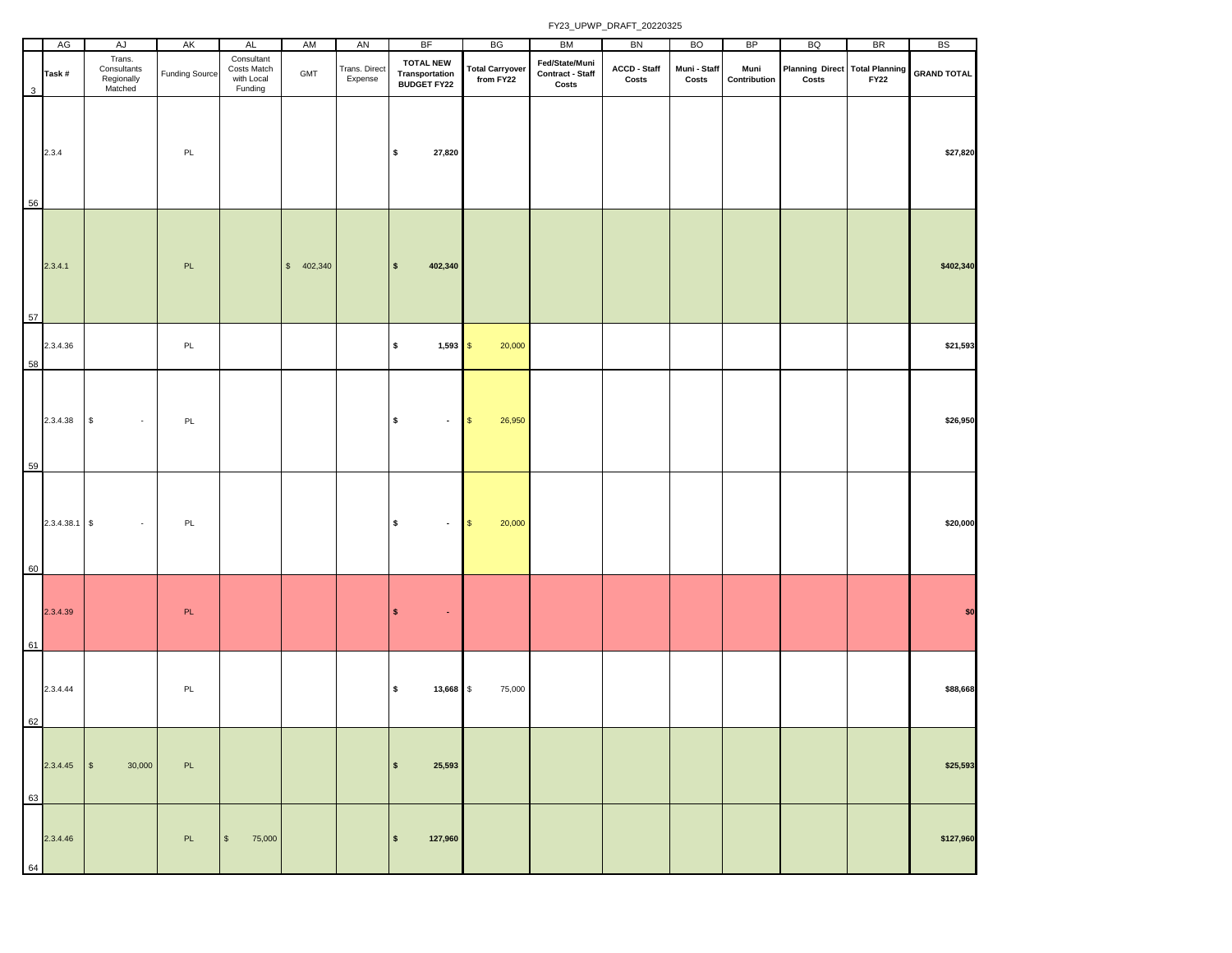|    | $\overline{A}$ | B                                                                                                         | $\mathbf{C}$                                    | D                 | E.                           |                                                                                                                                                                                                                                                                                                                                                                                                                                                                                                                                                                                                                                                                                                                                                                                                                 | G                                                                                                                                                                                                                                                                                                                                                                                                                                                                                                                                                                                                                                                                                                                                                                                                                                                                                                                                                                                                                                                                                                                                                                                                                                                                                                                                                                                                                                                                                                                                   | H                   |                   | AF                                    |
|----|----------------|-----------------------------------------------------------------------------------------------------------|-------------------------------------------------|-------------------|------------------------------|-----------------------------------------------------------------------------------------------------------------------------------------------------------------------------------------------------------------------------------------------------------------------------------------------------------------------------------------------------------------------------------------------------------------------------------------------------------------------------------------------------------------------------------------------------------------------------------------------------------------------------------------------------------------------------------------------------------------------------------------------------------------------------------------------------------------|-------------------------------------------------------------------------------------------------------------------------------------------------------------------------------------------------------------------------------------------------------------------------------------------------------------------------------------------------------------------------------------------------------------------------------------------------------------------------------------------------------------------------------------------------------------------------------------------------------------------------------------------------------------------------------------------------------------------------------------------------------------------------------------------------------------------------------------------------------------------------------------------------------------------------------------------------------------------------------------------------------------------------------------------------------------------------------------------------------------------------------------------------------------------------------------------------------------------------------------------------------------------------------------------------------------------------------------------------------------------------------------------------------------------------------------------------------------------------------------------------------------------------------------|---------------------|-------------------|---------------------------------------|
|    | Task#          | <b>Task Name</b>                                                                                          | <b>Municipality or</b><br><b>Partner Agency</b> | <b>Staff Lead</b> | Staff<br><b>Support</b>      | <b>Task Description</b>                                                                                                                                                                                                                                                                                                                                                                                                                                                                                                                                                                                                                                                                                                                                                                                         | <b>Task Deliverable(s)</b>                                                                                                                                                                                                                                                                                                                                                                                                                                                                                                                                                                                                                                                                                                                                                                                                                                                                                                                                                                                                                                                                                                                                                                                                                                                                                                                                                                                                                                                                                                          | Start<br>Month/Year | End<br>Month/Year | <b>TOTAL \$ CCRPC</b><br><b>Staff</b> |
| 65 | 2.3.4.47       | <b>Milton Downtown Core</b><br>Development: Design Charrette -<br>old to mid-year?                        | Milton                                          | Regina            | Marshall.<br>Taylor          | To create the design framework for developing the Milton Town Core plan and<br>its interconnectivity with infrastructure, town facilities and open spaces to<br>create a visual design for the Town of Milton along the Route 7 corridor.<br>While partnering with the Vermont Council on Rural Development we have<br>held three community forums where community members came together to<br>identify and prioritize goals, foster local leadership, connect to resources, and Moving Milton forward.<br>develop and realize achievable action plans. As a result, we have an<br>excellent sense of what the community is looking for, including streets that<br>are more walkable and vibrant, public open space, local businesses in a<br>centralized downtown area with more places to walk, shop and eat. | Bringing a conceptual design to the community will allow us to expand on our vision of                                                                                                                                                                                                                                                                                                                                                                                                                                                                                                                                                                                                                                                                                                                                                                                                                                                                                                                                                                                                                                                                                                                                                                                                                                                                                                                                                                                                                                              | $7/22$              | 6/23              | 12,952<br>$\mathbf{s}$                |
|    | 2.3.4.48       | Multi-Modal Transportation Hub for<br><b>Taft Corners Feasibility Study</b>                               | Williston                                       | <b>Marshall</b>   | Taylor                       | The proposed project is a single year effort and is integrated with other<br>current transportation-related planning initiatives such as the development of<br>an Official Map, Form-Based Code, and transportation programming. CCRPC<br>and Williston Planning have worked together to develop a draft Official Map<br>and Form Based Code, both currently warned for a public hearing. A<br>prominent feature on the Official Map and FBC Regulating Plan is a desired<br>"transit station" (referred hereafter as a Multimodal Hub) in Taft Corners,<br>which would consist of an enclosed bus shelter, park and ride, and bike<br>locker.                                                                                                                                                                  | Preliminary feasibility analysis for the desired Multimodal Hub at the identified location<br>and one alternate location                                                                                                                                                                                                                                                                                                                                                                                                                                                                                                                                                                                                                                                                                                                                                                                                                                                                                                                                                                                                                                                                                                                                                                                                                                                                                                                                                                                                            | $7/22$              | 6/23              | 8,633                                 |
| 67 | 2.3.6          | Technical Assistance to Advance<br>ECOS/MTP/TIP Implementation -<br>Local, Regional & State               | Local/<br>Regional/State                        | Eleni             | All Trans<br>Staff           | Provide transportation technical assistance to Chittenden County<br>municipalities for plans, projects and initiatives at the local level that help<br>advance the Metropolitan Transportation Plan (MTP), Transportation<br>Improvement Program (TIP) as well as the ECOS Strategies. Municipal<br>technical assistance includes but not limited to: complete streets evaluation<br>traffic calming measures, traffic control warrants, speed studies, autonomous<br>vehicle feasibility studies, etc. Provide transportation technical assistance to<br>advance the implementation of State & Regional level ECOS/MTP and TIP<br>projects and initiatives.                                                                                                                                                    | Delivery of transportation technical assistance to municipalities either with in-house<br>staff or through consultants. Deliverables could include speed studies; signal<br>warrants; stop sign warrants; intersection capacity (LOS) analysis; sight distance<br>studies; etc. At a regional and state level deliverables include: 1) Provide technical<br>assistance to state and regional partners on a variety of transportation issues; 2)<br>Assist with TPI meeting coordination and attend TPI meetings; 3) Participation in<br>VTrans and FHWA recommended training; 4) Participation in various Legislative<br>studies, task forces, councils, committees and state planning processes; modal plans;<br>and other federal and state planning efforts; 5) Assist VTrans with municipal and<br>bublic outreach and coordination for specific projects and initiatives; 6) Prepare the<br>SFY 2022 TPI/VAPDA Performance Report that includes transportation performance<br>measures; 7) Participate in Transportation flood resilience planning activities and<br>workshops; 8) Provide VTrans input on draft New Project Summaries focusing on<br>regional and local context, plans and projects; 9) Conduct Class I feasibility analyses<br>as requested; 10) Review organization of Engineering Standards drafted by Burlington<br>DPW Staff; 11) Develop performance measures for Burlington's Shelburne Street<br>Roundabout; and 12) assist Huntington to finalize the supplemental scoping for the<br>Lower Village. | Ongoing             | Ongoing           | 178,493<br>s.                         |
| 68 | 2.3.6.7        | <b>Traffic Overlay District</b><br>Replacement (Phase 2)                                                  | South Burlington Sai/Jason                      |                   | Eleni                        | Following completion of the current project to replace the City's Traffic<br>Overlay District with citywide transportation standards, this phase would<br>quantify planned Tier 1 Zone improvements. Specifically, identified<br>transportation improvement projects in core areas, identified in prior scoping<br>or corridor plans, would be refreshed for present costs and assigned an<br>amount of trips the improvement is adding to the network.                                                                                                                                                                                                                                                                                                                                                         | Updated Traffic Overlay District bylaws for South Burlington                                                                                                                                                                                                                                                                                                                                                                                                                                                                                                                                                                                                                                                                                                                                                                                                                                                                                                                                                                                                                                                                                                                                                                                                                                                                                                                                                                                                                                                                        | 7/21                | 6/23              | 5,315<br>$\mathbf{s}$                 |
| 69 | 2.3.6.19       | Regional Ash Tree Inventories in<br>Public ROWs & Related Activities                                      | Regional                                        | Dan               |                              | Assist municipalities in assessing issues with Ash Trees in the pubic ROW, in<br>Pam, Regina preparation for development of Emerald Ash Borer Infestation Response<br>Plans for participating municipalities.                                                                                                                                                                                                                                                                                                                                                                                                                                                                                                                                                                                                   | Ash Tree Inventories for participating municipalities.                                                                                                                                                                                                                                                                                                                                                                                                                                                                                                                                                                                                                                                                                                                                                                                                                                                                                                                                                                                                                                                                                                                                                                                                                                                                                                                                                                                                                                                                              | 7/21                | 6/23              | 4,075<br>\$.                          |
| 70 | 2.3.6.20       | <b>City of Burlington School District</b><br>(BSD) School Travel Plan and<br><b>Traffic Control Plan.</b> | <b>Burlington</b>                               | Jason             | Sai, Melanie<br><b>Bryan</b> | Complete a School Travel Plan and Traffic Control Plan for all elementary,<br>niddle, and high schools in the Burlington School District. Follow guidance<br>from the MUTCD Part 7 and Safe Routes to Schools Program.                                                                                                                                                                                                                                                                                                                                                                                                                                                                                                                                                                                          | A traffic control plan and map for each school in the Burlington School District.                                                                                                                                                                                                                                                                                                                                                                                                                                                                                                                                                                                                                                                                                                                                                                                                                                                                                                                                                                                                                                                                                                                                                                                                                                                                                                                                                                                                                                                   | 7/20                | 12/21             | $\mathbf{s}$                          |
| 71 | 2.3.6.24       | Jericho Official Map                                                                                      | Jericho                                         | Pam               | Bryan                        | The map will focus on increasing multi-modal connections between Riverside<br>and Jericho Corners village centers, with the Commercial District in between.<br>Developing a road network, multiuse trails, a park and ride, and other<br>infrastructure improvements off and along RT 15. The project will include<br>paths and trails to connect areas of Town, including schools and village<br>centers, as already identified in the 2015 Bike and Pedestrian Master Plan.<br>Jericho has asked that this project continue to be on hold due to landowner<br>concerns. Staff will reach out to Jericho during the FY22 mid-year adjustment.                                                                                                                                                                  | Draft Official Map for Jericho.                                                                                                                                                                                                                                                                                                                                                                                                                                                                                                                                                                                                                                                                                                                                                                                                                                                                                                                                                                                                                                                                                                                                                                                                                                                                                                                                                                                                                                                                                                     | 2/22                | 12/22             | 8,622<br>\$.                          |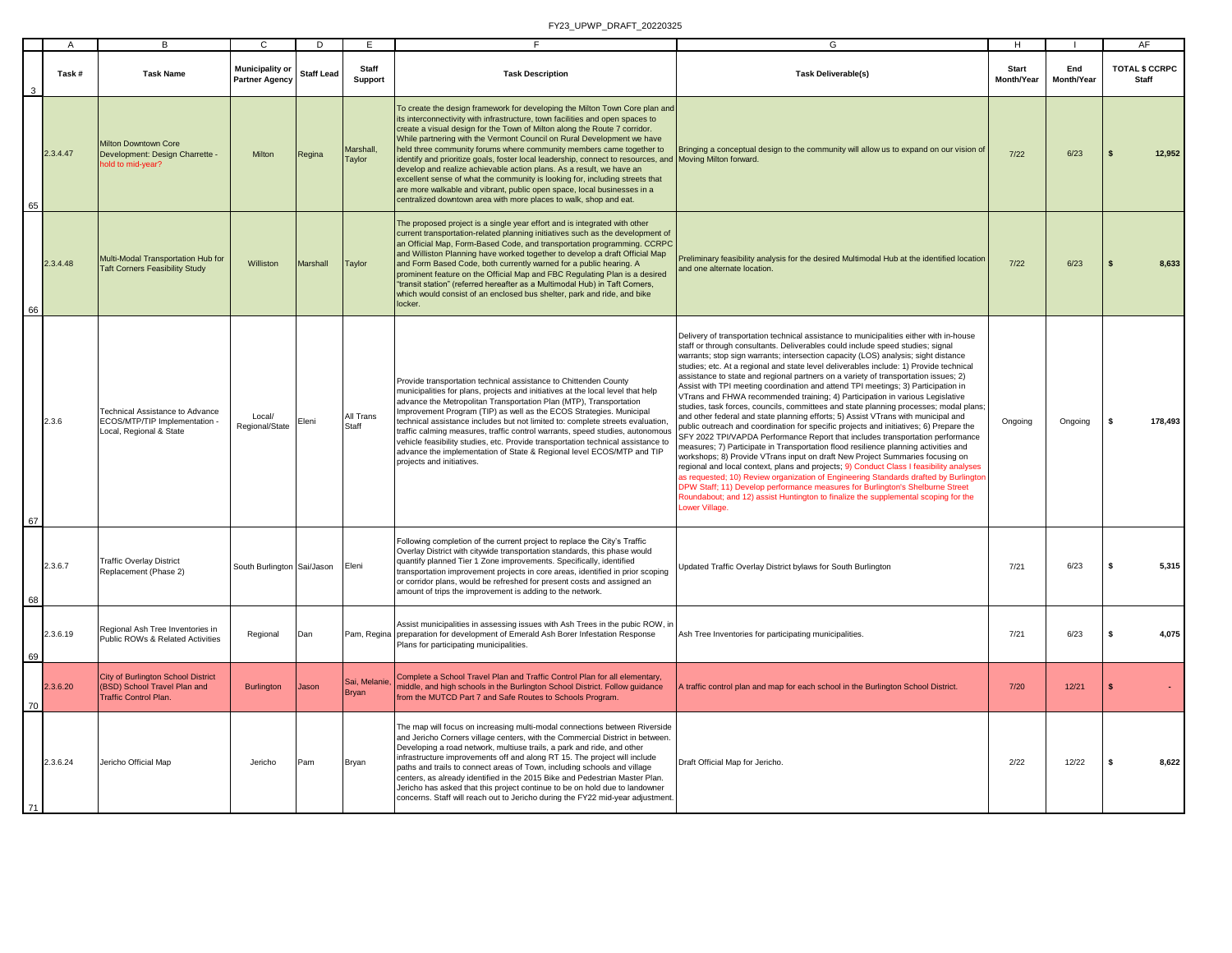|    | AG       | AJ                                             | AK                    | <b>AL</b>                                          | AM  | AN                       | <b>BF</b>                                                | BG                                  | BM                                                 | BN                    | <b>BO</b>             | <b>BP</b>            | BQ                                      | <b>BR</b>   | <b>BS</b>          |
|----|----------|------------------------------------------------|-----------------------|----------------------------------------------------|-----|--------------------------|----------------------------------------------------------|-------------------------------------|----------------------------------------------------|-----------------------|-----------------------|----------------------|-----------------------------------------|-------------|--------------------|
| 3  | Task#    | Trans.<br>Consultants<br>Regionally<br>Matched | <b>Funding Source</b> | Consultant<br>Costs Match<br>with Local<br>Funding | GMT | Trans. Direct<br>Expense | <b>TOTAL NEW</b><br>Transportation<br><b>BUDGET FY22</b> | <b>Total Carryover</b><br>from FY22 | Fed/State/Muni<br><b>Contract - Staff</b><br>Costs | ACCD - Staff<br>Costs | Muni - Staff<br>Costs | Muni<br>Contribution | Planning Direct Total Planning<br>Costs | <b>FY22</b> | <b>GRAND TOTAL</b> |
| 65 | 2.3.4.47 |                                                | PL                    | $$\mathbb{S}$$<br>15,000                           |     |                          | 27,952<br>$\pmb{\mathsf{s}}$                             |                                     |                                                    |                       |                       |                      |                                         |             | \$27,952           |
| 66 | 2.3.4.48 |                                                | $\mathsf{PL}$         | 15,000<br>$$\mathfrak{s}$$                         |     |                          | 23,633<br>$\pmb{\mathsf{s}}$                             |                                     |                                                    |                       |                       |                      |                                         |             | \$23,633           |
| 67 | 2.3.6    | $\mathbb S$<br>70,000                          | PL                    |                                                    |     |                          | \$<br>$248,493$ \$                                       | 6,517                               |                                                    |                       |                       |                      |                                         |             | \$255,010          |
| 68 | 2.3.6.7  |                                                | $\mathsf{PL}$         |                                                    |     |                          | \$<br>$5,315$ \$                                         | 28,000                              |                                                    |                       |                       |                      |                                         |             | \$33,315           |
| 69 | 2.3.6.19 |                                                | PL                    |                                                    |     |                          | $\pmb{\mathsf{s}}$<br>4,075                              |                                     |                                                    |                       |                       |                      |                                         |             | \$4,075            |
| 70 | 2.3.6.20 |                                                | PL                    |                                                    |     |                          | $\pmb{\mathsf{s}}$<br>$\omega$                           | 30,000<br>$\sqrt{3}$                |                                                    |                       |                       |                      |                                         |             | \$30,000           |
| 71 | 2.3.6.24 |                                                | PL                    | $\mathbb S$<br>$\sim$                              |     |                          | $\pmb{\mathsf{s}}$<br>8,622                              |                                     |                                                    |                       |                       |                      |                                         |             | \$8,622            |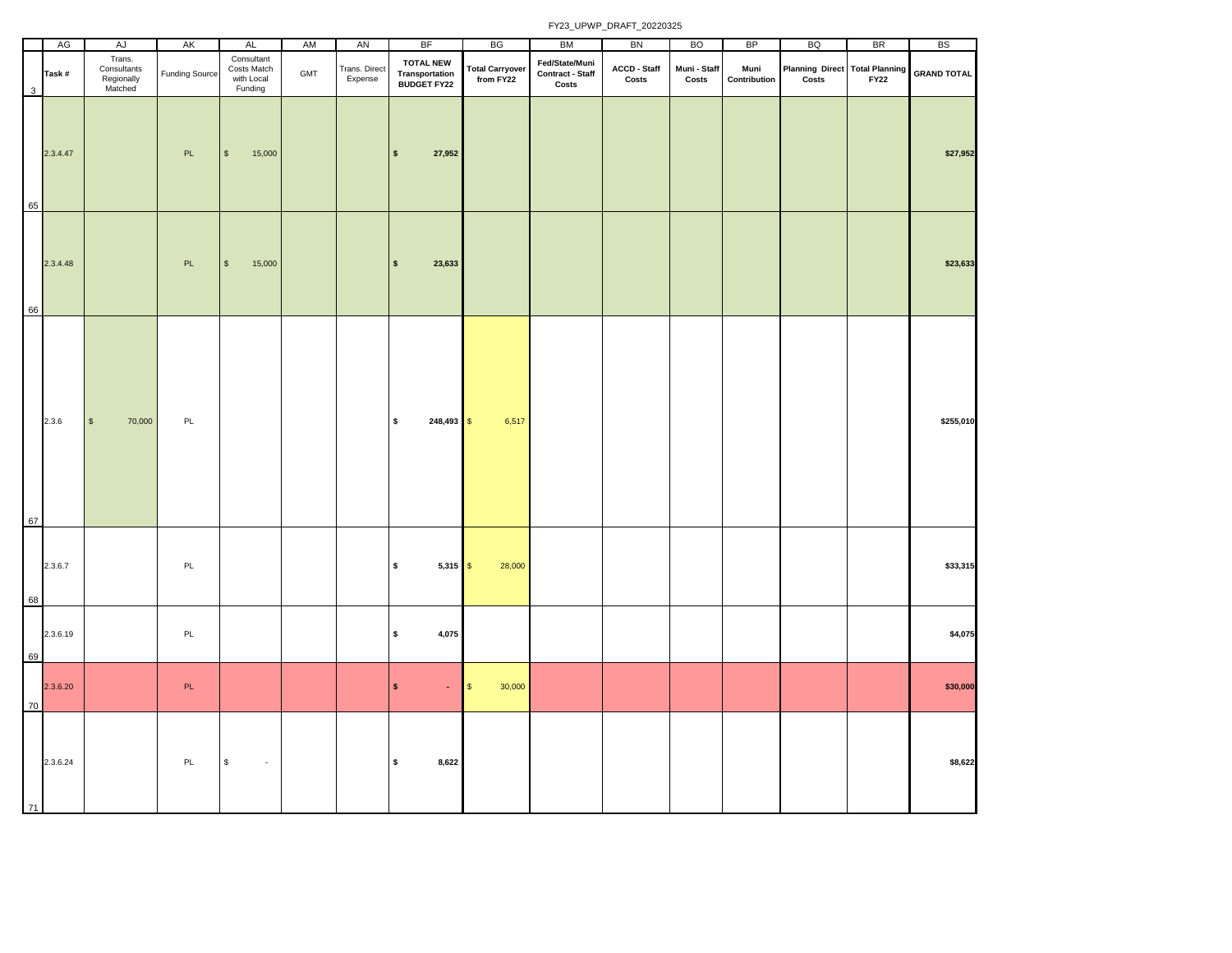|    | $\overline{A}$ | в                                                                 | C                                               | D                  | E                       | F                                                                                                                                                                                                                                                                                                                                                                                                                                                                                                                                                                                                                                                                                                                              | G                                                                                                                                                                                                                                                                                                                                                                                                                                                                                                                                                                                                                                                     | H                          | - 1               | AF                                    |
|----|----------------|-------------------------------------------------------------------|-------------------------------------------------|--------------------|-------------------------|--------------------------------------------------------------------------------------------------------------------------------------------------------------------------------------------------------------------------------------------------------------------------------------------------------------------------------------------------------------------------------------------------------------------------------------------------------------------------------------------------------------------------------------------------------------------------------------------------------------------------------------------------------------------------------------------------------------------------------|-------------------------------------------------------------------------------------------------------------------------------------------------------------------------------------------------------------------------------------------------------------------------------------------------------------------------------------------------------------------------------------------------------------------------------------------------------------------------------------------------------------------------------------------------------------------------------------------------------------------------------------------------------|----------------------------|-------------------|---------------------------------------|
| 3  | Task#          | <b>Task Name</b>                                                  | <b>Municipality or</b><br><b>Partner Agency</b> | <b>Staff Lead</b>  | <b>Staff</b><br>Support | <b>Task Description</b>                                                                                                                                                                                                                                                                                                                                                                                                                                                                                                                                                                                                                                                                                                        | <b>Task Deliverable(s)</b>                                                                                                                                                                                                                                                                                                                                                                                                                                                                                                                                                                                                                            | <b>Start</b><br>Month/Year | End<br>Month/Year | <b>TOTAL \$ CCRPC</b><br><b>Staff</b> |
| 72 | 2.3.6.27       | Burlington Impact Fee Study -<br>Revision & Expansion             | Burlington                                      | Jason              | Eleni, Marsha           | The City of Burlington will be undertaking a comprehensive revision to its<br>current impact fees and regulations. The City will assess and update the<br>overall structure, assumptions, costs, and associated fees and regulations for<br>Multi-modal Transportation (vehicular, bicycle and pedestrian modes, transit<br>and parking) investments. The City is seeking funding from the UPWP to only<br>help cover the costs associated with the new Multi-Modal Transportation<br>portion of this effort.                                                                                                                                                                                                                  | the current municipal services and wish to expand impact fees to also include Updated transportation fees and regulations for multi-modal Transportation (vehicular,<br>bicycle and pedestrian modes, transit and parking) investments in the City.                                                                                                                                                                                                                                                                                                                                                                                                   | 7/21                       | 6/23              | 8,827<br>s                            |
| 73 | 2.3.6.28       | Winooski Traffic Calming Policy                                   | Burlington                                      | Sai                | Marshall                | This request is for transportation planning support to prepare a traffic calming<br>policy/manual for the City of Winooski. We anticipate that the manual would<br>define the evaluation process as well as provide a description of applicable<br>treatments and measures for possible implementation.                                                                                                                                                                                                                                                                                                                                                                                                                        | raffic calming policy/manual for the City of Winooski.                                                                                                                                                                                                                                                                                                                                                                                                                                                                                                                                                                                                | 7/21                       | 9/22              | 2,349<br>s                            |
| 74 | 2.3.6.29       | East Charlotte Village Traffic<br>Calming                         | Charlotte                                       | Sai                |                         | Develop short- and long-term traffic calming measures for the four road-<br>sections leading into and out of the intersection of Spear Street and<br>Hinesburg Road (i.e. East Charlotte village). The long-term recommendations<br>will take into consideration the future land use growth of the East Charlotte<br>Village area.                                                                                                                                                                                                                                                                                                                                                                                             | Traffic calming alternatives and cost estimates                                                                                                                                                                                                                                                                                                                                                                                                                                                                                                                                                                                                       | 2/22                       | 9/22              | 6,495<br>\$                           |
| 75 | 2.3.6.30       | Winooski ADA Transition Plan -<br><b>Transportation Component</b> | Winooski                                        | Sai                | Chris                   | This project will support the Winooski's effort to conduct an ADA self-<br>evaluation of transportation facilities in the City and create a transition plan<br>that includes a list of prioritized projects, estimated costs, and recommended<br>timeline.                                                                                                                                                                                                                                                                                                                                                                                                                                                                     | Report describing the ADA self-evaluation of transportation facilities and<br>recommended transition plan with prioritized project list, estimated costs, and timeline.                                                                                                                                                                                                                                                                                                                                                                                                                                                                               | 7/21                       | 12/22             | 12,544<br>s                           |
| 76 | 2.3.6.32       | <b>Bolton Municipal Paving Evaluation</b>                         | <b>Bolton</b>                                   | Sai                |                         | The Town of Bolton seeks a detailed analysis of existing physical<br>infrastructure, stormwater drainage issues, and (limited) geotechnical boring<br>of existing pavement. The purpose of this analysis would be to identify areas<br>of significant pavement failure to aid the Capital Planning Committee and<br>Select Board in more thoroughly understanding the location of significant<br>pavement failures, mitigation options and costs, and apply this knowledge to<br>assist with the appropriate allocation of resources and development of a<br>capital roadway plan for Bolton's paved roads.                                                                                                                    | ) pavement evaluation. 2) capital roadway plan                                                                                                                                                                                                                                                                                                                                                                                                                                                                                                                                                                                                        | $7/22$                     | 6/23              | 11,033<br>-S                          |
| 77 | 2.3.6.33       | Richmond Official Map - Phase 1                                   | Richmond                                        | Bryan &<br>Melanie |                         | This project is the first part of a multi-year effort to develop an official map for<br>the entire Town of Richmond. The intent of the long-term Official Map project<br>is to convert past UPWP projects and other planning documents into a<br>regulatory map prioritizing the development of sidewalks, mixed-use paths,<br>planned roads/streets and other infrastructure.                                                                                                                                                                                                                                                                                                                                                 | In Phase 1, information and data on existing conditions and past studies will be<br>collected and collated. After this phase is completed, the Town will actively work on<br>drafting an Official Map, and engaging the public for feedback.                                                                                                                                                                                                                                                                                                                                                                                                          | 7/22                       | 6/24              | 12,618                                |
| 78 | 2.3.7          | Bike Ped Planning - Local and<br>Regional                         | Local/Regional Bryan                            |                    | Marshall                | Assist VTrans and other state and regional partners with planning efforts<br>related to walking and biking as needed. Provide advice/assistance to<br>municipal planning efforts related to walking and biking.                                                                                                                                                                                                                                                                                                                                                                                                                                                                                                                | 1) Implementation of a comprehensive regional bike/ped planning program; 2)<br>Participate in VTrans plans and initiatives, as necessary; 3) Review and comment on<br>work products generated by VTrans; 4) Staff will continue to assist Safe Routes to<br>School, as needed, with general outreach, participation in School Travel Plan working<br>groups, and support for data collection and monitoring; 5) Convene a gathering of<br>bike/ped committees and other organizations in the county to discuss connectivity of<br>on- and off-road bike networks across municipal boundaries; and 6) Assist<br>municipalities with bike/ped planning. | ongoing                    | ongoing           | 31,757<br>s                           |
| 79 | 2.3.7.5        | Richmond Bike/Ped Master Plan -<br>hase 2                         | Richmond                                        | Bryan              | Marshall,               | Richmond seeks to create a town-wide master plan to guide the<br>establishment of a full-fledged Complete Streets network. Project goals<br>include identifying existing connections that can be incorporated into the<br>future network, analyzing Town roads to determine their respective potential<br>to be upgraded to accommodate multimodal traffic, considering potential off-<br>oad routes to connect origins/destinations, and drafting conceptual designs<br>for the adaptation of roads. This project is the second and final phase of a two-<br>year project. The second phase focuses on the southern half of the Town.<br>The Master Plan for the northern half of the Town will be completed in July<br>2021. | Richmond Bike/Ped Master Plan and Report.                                                                                                                                                                                                                                                                                                                                                                                                                                                                                                                                                                                                             | 7/20                       | 9/22              | 4,098<br>-S                           |
| 80 | 2.3.7.7        | Shelburne Bicycling and Pedestrian<br><b>Connectivity Study</b>   | Shelburne                                       | Jason              | Marshall,<br>Pam, Bryan | The Town of Shelburne seeks CCRPC and consultant assistance preparing a<br>Bicycling and Pedestrian Connectivity Study. The study would 1) identify<br>community goals and problems associated with bicycling/pedestrian<br>connectivity, 2) generate, evaluate, and prioritize alternative solutions, and 3)<br>propose a plan for implementation, including a town wide map and conceptua<br>project schedule.                                                                                                                                                                                                                                                                                                               | An implementable plan to improve bike and ped connectivity in Shelburne.                                                                                                                                                                                                                                                                                                                                                                                                                                                                                                                                                                              | 7/21                       | 9/22              | 8,295<br>S                            |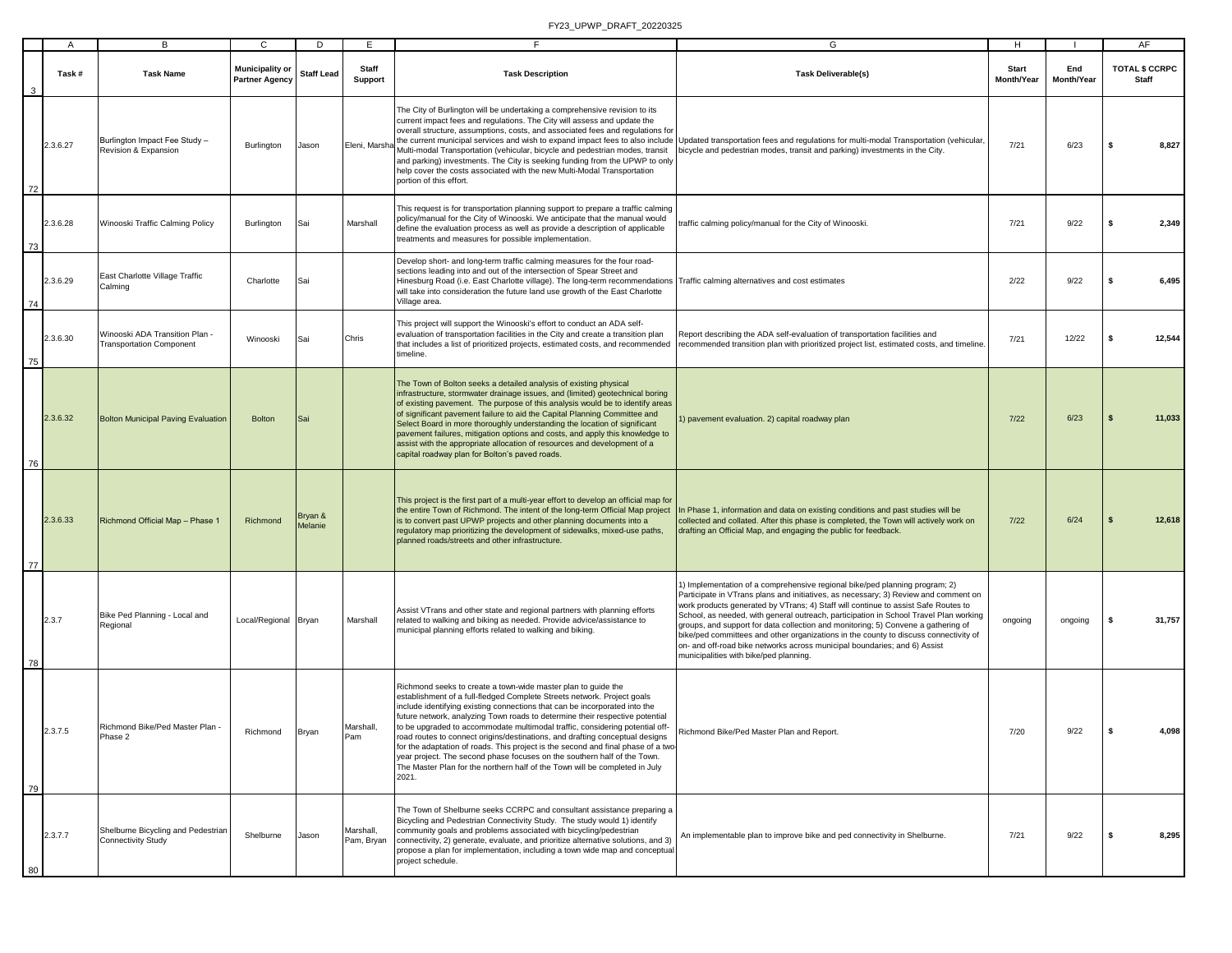|    | AG       | AJ                                             | AK                    | AL                                                 | AM  | AN                       | <b>BF</b>                                                 | BG                                  | BM                                          | BN                    | <b>BO</b>             | BP                   | BQ                                                 | <b>BR</b>   | <b>BS</b>          |
|----|----------|------------------------------------------------|-----------------------|----------------------------------------------------|-----|--------------------------|-----------------------------------------------------------|-------------------------------------|---------------------------------------------|-----------------------|-----------------------|----------------------|----------------------------------------------------|-------------|--------------------|
| 3  | Task#    | Trans.<br>Consultants<br>Regionally<br>Matched | <b>Funding Source</b> | Consultant<br>Costs Match<br>with Local<br>Funding | GMT | Trans. Direct<br>Expense | <b>TOTAL NEW</b><br><b>Transportation<br/>BUDGET FY22</b> | <b>Total Carryover</b><br>from FY22 | Fed/State/Muni<br>Contract - Staff<br>Costs | ACCD - Staff<br>Costs | Muni - Staff<br>Costs | Muni<br>Contribution | Planning Direct Total Planning<br>$\mathsf{Costs}$ | <b>FY22</b> | <b>GRAND TOTAL</b> |
| 72 | 2.3.6.27 |                                                | PL                    |                                                    |     |                          | \$<br>$8,827$ \$                                          | 40,000                              |                                             |                       |                       |                      |                                                    |             | \$48,827           |
| 73 | 2.3.6.28 |                                                | PL                    |                                                    |     |                          | \$<br>$2,349$ \$                                          | 50,000                              |                                             |                       |                       |                      |                                                    |             | \$52,349           |
| 74 | 2.3.6.29 |                                                | PL                    |                                                    |     |                          | \$<br>$6,495$ \$                                          | 20,000                              |                                             |                       |                       |                      |                                                    |             | \$26,495           |
| 75 | 2.3.6.30 |                                                | PL                    |                                                    |     |                          | \$<br>$12,544$ \$                                         | 20,000                              |                                             |                       |                       |                      |                                                    |             | \$32,544           |
| 76 | 2.3.6.32 |                                                | PL                    | $$\mathfrak{S}$$<br>18,000                         |     |                          | 29,033<br>$\mathsf{s}$                                    |                                     |                                             |                       |                       |                      |                                                    |             | \$29,033           |
| 77 | 2.3.6.33 |                                                | PL                    | $$\mathfrak{s}$$<br>18,000                         |     |                          | 30,618<br>$\mathsf{s}$                                    |                                     |                                             |                       |                       |                      |                                                    |             | \$30,618           |
| 78 | 2.3.7    |                                                | PL                    |                                                    |     |                          | \$<br>31,757                                              |                                     |                                             |                       |                       |                      |                                                    |             | \$31,757           |
| 79 | 2.3.7.5  |                                                | PL                    |                                                    |     |                          | $\sqrt{2}$<br>$4,098$ \$                                  | 40,000                              |                                             |                       |                       |                      |                                                    |             | \$44,098           |
| 80 | 2.3.7.7  |                                                | PL                    |                                                    |     |                          | \$<br>$8,295$ \$                                          | 20,000                              |                                             |                       |                       |                      |                                                    |             | \$28,295           |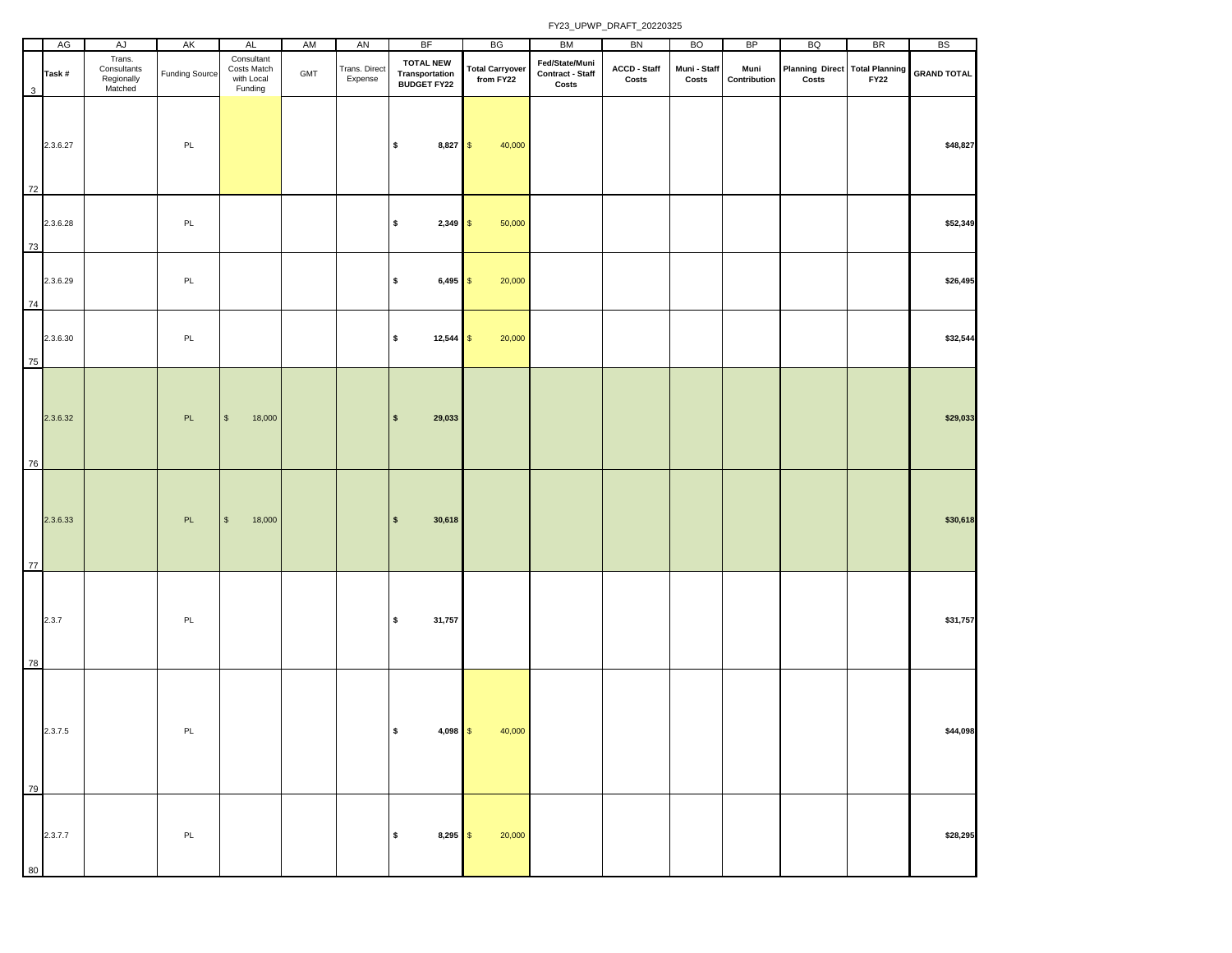|    | A        | В                                                                                           | $\mathsf{C}$                                    | D                          | E                    | F.                                                                                                                                                                                                                                                                                                                                                                                                                                                                                                                                                                                                                                                                                                                                                                              | G                                                                                                                                                                                                                                                                                                                                                                                                                                                                                                                                                                                                                                                                                                          | н                          |                   | AF                             |
|----|----------|---------------------------------------------------------------------------------------------|-------------------------------------------------|----------------------------|----------------------|---------------------------------------------------------------------------------------------------------------------------------------------------------------------------------------------------------------------------------------------------------------------------------------------------------------------------------------------------------------------------------------------------------------------------------------------------------------------------------------------------------------------------------------------------------------------------------------------------------------------------------------------------------------------------------------------------------------------------------------------------------------------------------|------------------------------------------------------------------------------------------------------------------------------------------------------------------------------------------------------------------------------------------------------------------------------------------------------------------------------------------------------------------------------------------------------------------------------------------------------------------------------------------------------------------------------------------------------------------------------------------------------------------------------------------------------------------------------------------------------------|----------------------------|-------------------|--------------------------------|
|    | Task#    | <b>Task Name</b>                                                                            | <b>Municipality or</b><br><b>Partner Agency</b> | <b>Staff Lead</b>          | Staff<br>Support     | <b>Task Description</b>                                                                                                                                                                                                                                                                                                                                                                                                                                                                                                                                                                                                                                                                                                                                                         | <b>Task Deliverable(s)</b>                                                                                                                                                                                                                                                                                                                                                                                                                                                                                                                                                                                                                                                                                 | <b>Start</b><br>Month/Year | End<br>Month/Year | TOTAL \$ CCRPC<br><b>Staff</b> |
| 81 | 2.3.7.10 | Update of the Chittenden County<br>Active Trans Plan & Close the<br>Gaps in Bike Facilities | Regional                                        | Bryan                      | Marshall,<br>Pam     | Update existing Active Transportation Plan and continue to work with<br>stakeholders to identify off-road links to close the existing gaps with the on-<br>road system.                                                                                                                                                                                                                                                                                                                                                                                                                                                                                                                                                                                                         | Jpdated Active Transportation Plan                                                                                                                                                                                                                                                                                                                                                                                                                                                                                                                                                                                                                                                                         | 7/21                       | 9/22              | \$<br>16,798                   |
| 82 | 2.3.7.11 | VT15 Corridor Pedestrian and Road<br><b>System Study</b>                                    | Essex                                           | Christine                  | Melanie              | This project is a one-year scoping/planning study from the westernmost Circ<br>Highway Intersection on VT15 to Essex Way with an expanded speed limit<br>investigation from that area to the proposed new traffic signal location at<br>VT15/Sand Hill Road.                                                                                                                                                                                                                                                                                                                                                                                                                                                                                                                    | Multimodal corridor plan for a segment of VT15 in Essex                                                                                                                                                                                                                                                                                                                                                                                                                                                                                                                                                                                                                                                    | 7/21                       | 9/22              | \$<br>1,026                    |
| 83 | 2.3.7.12 | Kimball Ave Path Feasibility Study<br>for Crossing of Potash Brook                          | South Burlington Christine                      |                            | Chris                | Feasibility study of extending the Kimball Ave recreation path west at<br>crossing of the Potash Brook, where it would meet with planned future path<br>segment west to Old Farm Road and Kennedy Drive.                                                                                                                                                                                                                                                                                                                                                                                                                                                                                                                                                                        | Final report with preferred alignment of the shared use path.                                                                                                                                                                                                                                                                                                                                                                                                                                                                                                                                                                                                                                              | 7/21                       | 6/22              | \$                             |
| 84 | 2.3.7.14 | Route 116 Crosswalk Scoping -<br>phase 1 of 2                                               | Hinesburg                                       | Christine                  |                      | Follow up on 2014 Vermont Route 116 Corridor Study recommendations to<br>evaluate design options and provide cost estimates for improvements to<br>seven crosswalk areas. See projects 2,3,7 in Table 5.1 (page 50) from the<br>2014 study. Five of the seven are existing crosswalks that could use<br>enhancements to improve pedestrian safety - e.g., colored/textured<br>materials, rapid flashing beacons. Two of the seven are intersections that<br>lack any existing crosswalks. One of these needs special attention for traffic<br>calming and pedestrian safety as it serves as the southern gateway to the<br>village.                                                                                                                                             | Design options and provide cost estimates for improvements to: mid-block near<br>United Church (10580 Route 116); Mid-block near Hinesburg Community School<br>10888 Route 116); Buck Hill Road intersection. Project to be coordinated with<br>/Trans. Other crosswalks deferred to year 2 if needed.                                                                                                                                                                                                                                                                                                                                                                                                     | $7/22$                     | 6/23              | 8,211<br>$\mathbf{s}$          |
| 85 | 2.3.7.15 | <b>Richmond Gateway Feasibility</b><br>Study                                                | Richmond                                        | Bryan                      |                      | This one-year project investigates possible bicycle and pedestrian<br>connections between Richmond Village center, elementary/middle school<br>campus, Riverview Commons mobile home park and the exit 11 Park and<br>Ride. It will update the "2014 Route 2 Bicycle and Pedestrian Scoping Report"<br>while incorporating recommendations from the June 2021 "Town of Richmond<br>Bike, Walk, and Trails Plan, Phase 1." This is part of a multi-year Town effort<br>to improve infrastructure (water, sewer, highways, and safe alternatives for<br>bicycles and pedestrians) within the western gateway area, and to support<br>areas already developed as well as those planned for growth by expanding<br>bike and pedestrian infrastructure and improving transit access. | <b>Bike/ped feasibility study</b>                                                                                                                                                                                                                                                                                                                                                                                                                                                                                                                                                                                                                                                                          | 7/22                       | 6/23              | 7,435<br>\$                    |
| 86 | 2.3.7.16 | Bike/Pedestrian Bridge over I-89<br>Study                                                   | South Burlington Bryan                          | Eleni&                     |                      | Study of the landing areas, transportation connections, surrounding land<br>uses, and integration into broader transportation network for the recently-<br>funded bike and pedestrian bridge connecting the Quarry Hill area to the<br>University Mall/Dorset Street area of South Burlington.                                                                                                                                                                                                                                                                                                                                                                                                                                                                                  | Conceptual plans connecting the proposed bike/pedestrian bridge over the Interstate<br>at Exit 14 with the surrounding (existing) bike/ped network.                                                                                                                                                                                                                                                                                                                                                                                                                                                                                                                                                        | $7/22$                     | 6/23              | 22,757                         |
| 87 | 2.3.7.17 | Evaluation of Bicycle / Pedestrian<br><b>Lighting Needs Along Kennedy</b><br>Drive          | South Burlington Marshall                       |                            |                      | Evaluate Kennedy Drive or another arterial roadway within the City for<br>potential lighting improvements to better serve the needs of bicyclists and<br>pedestrians using the facility.                                                                                                                                                                                                                                                                                                                                                                                                                                                                                                                                                                                        | The evaluation would include both a lighting needs assessment for users and a<br>scoping-level review of installation options.                                                                                                                                                                                                                                                                                                                                                                                                                                                                                                                                                                             | $7/22$                     | 6/23              | 3,982<br>$\mathbf{s}$          |
| 88 | 2.3.7.18 | Multi-site Crosswalk Assessment:<br>Four Intersections for Connectivity                     | South Burlington Marshall                       |                            |                      | Analysis of possible installation of pedestrian crosswalks at Songbird Road<br>and Dorset Street; Nicklaus Circle and Dorset Street; Pheasant Way and<br>Spear Street; Patchen Road at Jaycee Park                                                                                                                                                                                                                                                                                                                                                                                                                                                                                                                                                                              | Analysis of possible installation of pedestrian crosswalks at Songbird Road and<br>Dorset Street; Nicklaus Circle and Dorset Street; Pheasant Way and Spear Street;<br>Patchen Road at Jaycee Park                                                                                                                                                                                                                                                                                                                                                                                                                                                                                                         | $7/22$                     | 6/23              | 6,891<br>\$                    |
| 89 | 2.3.7.19 | Winooski Bicycle & Pedestrian<br>Master Plan                                                | Winooski                                        | Marshall &<br><b>Bryan</b> |                      | This project proposes the development of a bicycle & pedestrian master plan<br>(B&PMP) to build off the work completed through the Transportation Master<br>Plan (in 2017) and the Parks and Open Space Plan (completed in 2020). The<br>B&PMP will provide additional detail on the possible facilities that could be<br>accommodated on individual roadways to fulfill the goals of the<br>Transportation Master Plan, while identifying specific routes to connect the<br>City's parks, open spaces, and community centers (such as the O'Brien<br>Community Center, Myers Memorial Pool, City Hall, and the Winooski School<br>Complex).                                                                                                                                    | Winooski bicycle & pedestrian master plan                                                                                                                                                                                                                                                                                                                                                                                                                                                                                                                                                                                                                                                                  | 7/22                       | 6/23              | 18,405<br>$\mathbf{s}$         |
| 90 | 2.3.9    | Intermodal Transportation Planning<br>(Air, Rail, Ferry, Park and Ride,<br>Freight)         | Regional                                        | Eleni                      | Marshall,<br>Charlie | transportation connections for passengers and freight to air, rail, ferry, and<br>park and ride facilities.                                                                                                                                                                                                                                                                                                                                                                                                                                                                                                                                                                                                                                                                     | 1) Facilitation of and participation in state and regional intermodal planning activities,<br>including: Rail, Park & Ride and Freight projects/initiatives; 2) Coordination with the<br>Coordinate intermodal transportation planning in the county, including surface Burlington International Airport; 3) Participate in the development of the state plans by<br>attending working groups, steering committees, and/or advisory committees, assisting<br>with outreach to local officials and the public, providing data, reviewing and<br>commenting on document drafts and dissemination of information to TACs and the<br>public; and 4) Participate in the State Rail Council and related efforts. | ongoing                    | ongoing           | 19,983<br>s                    |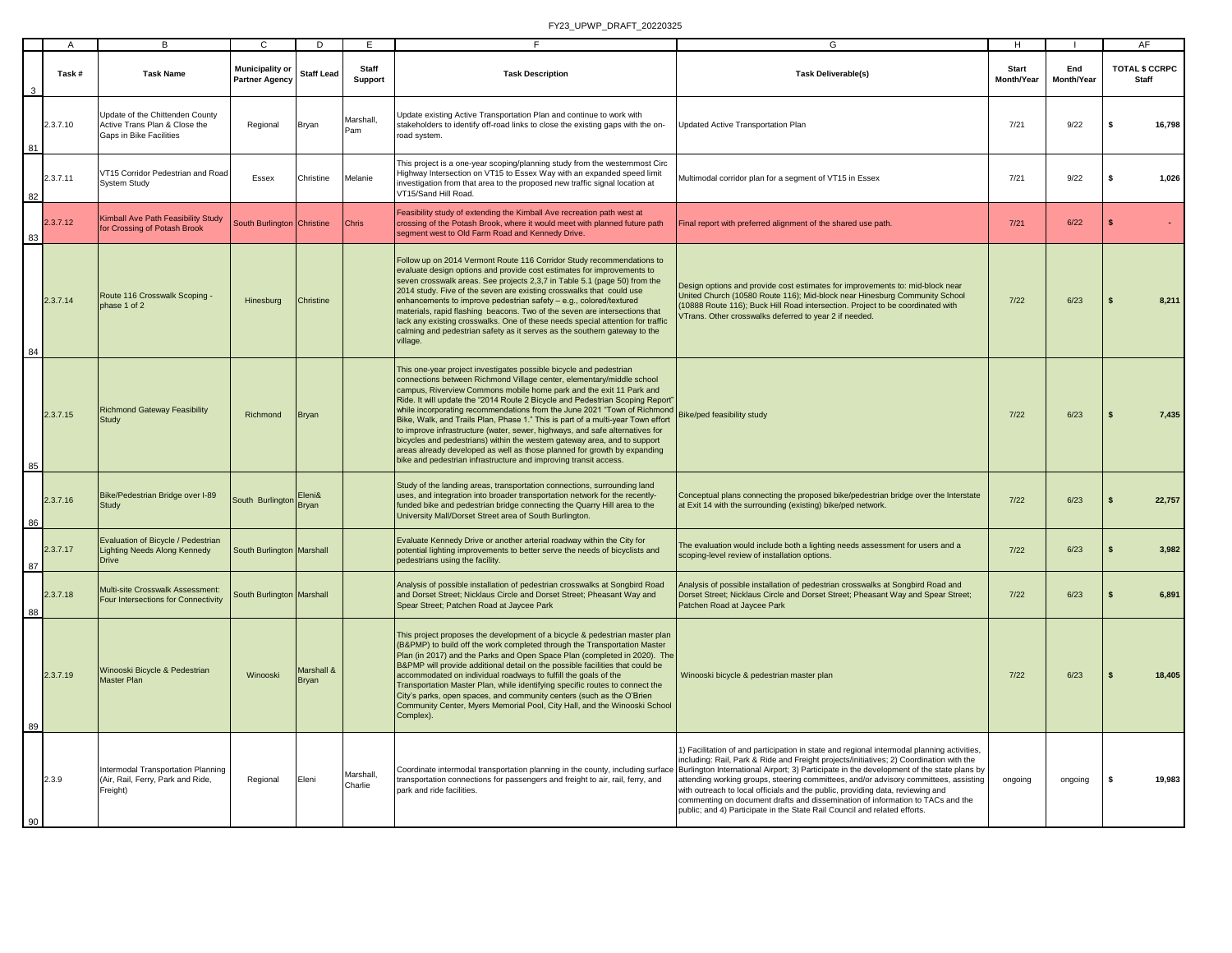|    | AG       | AJ                                             | AK                    | <b>AL</b>                                          | AM  | AN                       | <b>BF</b>                                                | BG                                  | BM                                          | BN                    | <b>BO</b>             | BP                   | BQ                                             | <b>BR</b>   | BS                 |
|----|----------|------------------------------------------------|-----------------------|----------------------------------------------------|-----|--------------------------|----------------------------------------------------------|-------------------------------------|---------------------------------------------|-----------------------|-----------------------|----------------------|------------------------------------------------|-------------|--------------------|
| 3  | Task#    | Trans.<br>Consultants<br>Regionally<br>Matched | <b>Funding Source</b> | Consultant<br>Costs Match<br>with Local<br>Funding | GMT | Trans. Direct<br>Expense | <b>TOTAL NEW</b><br>Transportation<br><b>BUDGET FY22</b> | <b>Total Carryover</b><br>from FY22 | Fed/State/Muni<br>Contract - Staff<br>Costs | ACCD - Staff<br>Costs | Muni - Staff<br>Costs | Muni<br>Contribution | <b>Planning Direct Total Planning</b><br>Costs | <b>FY22</b> | <b>GRAND TOTAL</b> |
| 81 | 2.3.7.10 | 60,000<br>$\mathbb{S}$                         | PL                    |                                                    |     |                          | \$<br>76,798 \$                                          | 50,000                              |                                             |                       |                       |                      |                                                |             | \$126,798          |
| 82 | 2.3.7.11 |                                                | PL                    | \$<br>25,000                                       |     |                          | $\pmb{\mathsf{s}}$<br>26,026                             |                                     |                                             |                       |                       |                      |                                                |             | \$26,026           |
| 83 | 2.3.7.12 |                                                | PL                    | $\mathbb S$<br>20,805                              |     |                          | \$<br>20,805                                             |                                     |                                             |                       |                       |                      |                                                |             | \$20,805           |
| 84 | 2.3.7.14 |                                                | PL                    | $\mathbb{S}$<br>20,000                             |     |                          | $\mathbf{s}$<br>28,211                                   |                                     |                                             |                       |                       |                      |                                                |             | \$28,211           |
| 85 | 2.3.7.15 |                                                | PL                    | 25,000<br>$\mathbb{S}$                             |     |                          | 32,435<br>$\mathbf{s}$                                   |                                     |                                             |                       |                       |                      |                                                |             | \$32,435           |
| 86 | 2.3.7.16 |                                                | PL.                   | $\mathbb S$<br>90,000                              |     |                          | 112,757<br>$\mathbf{s}$                                  |                                     |                                             |                       |                       |                      |                                                |             | \$112,757          |
| 87 | 2.3.7.17 |                                                | PL                    | $\mathbb{S}$<br>25,000                             |     |                          | 28,982<br>$\mathsf{s}$                                   |                                     |                                             |                       |                       |                      |                                                |             | \$28,982           |
| 88 | 2.3.7.18 |                                                | PL.                   | $$\mathbb{S}$$<br>20,000                           |     |                          | $\pmb{\mathsf{s}}$<br>26,891                             |                                     |                                             |                       |                       |                      |                                                |             | \$26,891           |
| 89 | 2.3.7.19 |                                                | PL                    | $\mathbb S$<br>80,000                              |     |                          | 98,405<br>\$                                             |                                     |                                             |                       |                       |                      |                                                |             | \$98,405           |
| 90 | 2.3.9    |                                                | PL.                   |                                                    |     |                          | $\mathsf{s}$<br>19,983 \$                                | $\mathcal{L}$                       |                                             |                       |                       |                      |                                                |             | \$19,983           |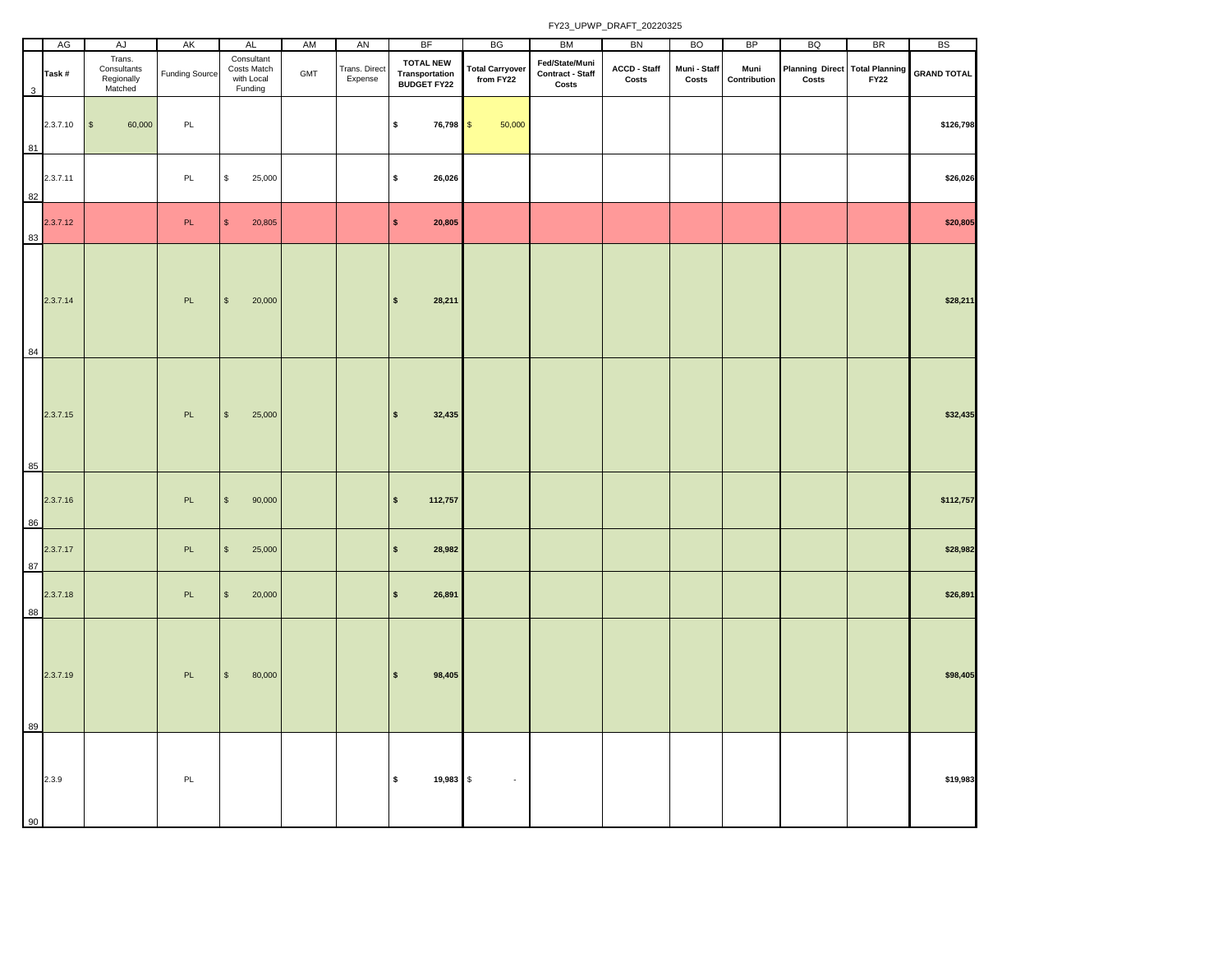|     | $\mathsf{A}$ | B                                                                                       | C                                               | D                 | E.                    | F.                                                                                                                                                                                                                                                                                                                                                                                                                                                                                                                   | G                                                                                                                                                                                                                                                                                                                                                                                                                                                                                                                                                                                                      | H                          | - 1               | AF                                    |
|-----|--------------|-----------------------------------------------------------------------------------------|-------------------------------------------------|-------------------|-----------------------|----------------------------------------------------------------------------------------------------------------------------------------------------------------------------------------------------------------------------------------------------------------------------------------------------------------------------------------------------------------------------------------------------------------------------------------------------------------------------------------------------------------------|--------------------------------------------------------------------------------------------------------------------------------------------------------------------------------------------------------------------------------------------------------------------------------------------------------------------------------------------------------------------------------------------------------------------------------------------------------------------------------------------------------------------------------------------------------------------------------------------------------|----------------------------|-------------------|---------------------------------------|
|     | Task #       | <b>Task Name</b>                                                                        | <b>Municipality or</b><br><b>Partner Agency</b> | <b>Staff Lead</b> | Staff<br>Support      | <b>Task Description</b>                                                                                                                                                                                                                                                                                                                                                                                                                                                                                              | <b>Task Deliverable(s)</b>                                                                                                                                                                                                                                                                                                                                                                                                                                                                                                                                                                             | <b>Start</b><br>Month/Year | End<br>Month/Year | <b>TOTAL \$ CCRPC</b><br><b>Staff</b> |
| 91  | 2.3.9.3      | Intermodal connections for the<br><b>Burlington Amtrak service</b>                      | Burlington/BBA Marshall                         |                   | Bryan,<br>Charlie     | Work with partners to develop clear connections to transportation options for<br>travelers using new Amtrak service in Burlington.                                                                                                                                                                                                                                                                                                                                                                                   | 1) Evaluate the transportation needs to support the use of Amtrak in both directions<br>including all modes of transportation (transit, bike, rideshare, parking). 2) Evaluate<br>parking needs and options and develop resources for travelers as appropriate working<br>with the City and private operators. 3) Evaluate signage needs for all modes related to<br>accessing the Amtrak service. 4) Evaluate any transportation service needs for riders<br>of all abilities and ages and examine needs dependent on seasons. 5) Develop<br>education and outreach channels and materials as needed. | ongoing                    | ongoing           | -S<br>8,799                           |
| 92  | 2.3.10       | ITS (Intelligent Transportation<br>Systems) & TSM (Transportation<br>System Management) | Regional                                        | Sai               | Jason, Eleni          | mplement the 2016 Regional ITS Plan recommendations by enhancing<br>capacity of the existing transportation network through signal optimization for<br>selected high-volume corridors.                                                                                                                                                                                                                                                                                                                               | Conduct signal optimization for selected corridors as necessary. Participate in the<br>/Trans ITS Plan and other initiatives.                                                                                                                                                                                                                                                                                                                                                                                                                                                                          | ongoing                    | ongoing           | 6,294<br>s                            |
| 93  | 2.3.10.2     | Real Time Traffic Information<br>(separate grant)                                       | Regional                                        | Sai               | Eleni                 | The CCRPC in close collaboration with VTrans and FHWA has implemented<br>an advanced traffic monitoring system (ATMS) for five corridors in the county<br>to collect travel times and average vehicle speeds through anonymously<br>tracking Bluetooth (BT) devices carried by motorists (cell phones) and<br>vehicles. The system is now being managed by VTrans.                                                                                                                                                   | Final Report to FHWA on the deployment and use of the Bluetooth devices in five<br>Chittenden County corridors.                                                                                                                                                                                                                                                                                                                                                                                                                                                                                        | 7/16                       | 12/22             | 6,138                                 |
| 94  | 2.3.13       | Corridor Planning & Coordination<br>for Implementation Plan<br>Advancement              | Local/<br>Regional                              | Eleni             | Sai                   | Participate in VTrans' Transportation Corridor Management Planning efforts.<br>Coordinate with Municipalities, VTrans (as appropriate) and other<br>stakeholders to advance corridor implementation plans and continue<br>advancement of local and regional corridor studies.                                                                                                                                                                                                                                        | ) Coordination with municipalities, modal partners, VTrans and other stakeholders<br>regarding implementation of local and regional corridor plans; and 2) Participation in<br>VTrans' Transportation Corridor Management Planning efforts.                                                                                                                                                                                                                                                                                                                                                            | ongoing                    | ongoing           | 3,593<br>-S                           |
| 95  | 2.3.13.4     | Chittenden County I-89 2050 Study<br>(Regional)                                         | Regional                                        | Eleni,<br>Charlie | Jason, Sai,<br>Regina | This is the second year of a multiyear study. The broad intent of this study is<br>to assess the safety, capacity, resiliency and other needs of Interstate 89 and<br>all interchanges in Chittenden County; identify existing and future multimodal<br>needs; develop and evaluate improvements strategies; examine<br>transportation and land use impacts of possible new or expanded<br>interchanges; determine asset management/maintenance needs; and<br>develop an implementation plan for making investments. | Short and long term improvement plan for the I-89 Corridor and Interchanges in<br>Chittenden County                                                                                                                                                                                                                                                                                                                                                                                                                                                                                                    | 2/19                       | 12/22             | 38,537<br>\$                          |
| 96  | 2.3.13.5     | Chittenden County I-89 2050 Study<br>VTrans Funding)                                    | VTrans                                          | Eleni,<br>Charlie | Jason, Sai            | This is the second year of a multiyear study. The broad intent of this study is<br>to assess the safety, capacity, resiliency and other needs of Interstate 89 and<br>all interchanges in Chittenden County; identify existing and future multimodal<br>needs; develop and evaluate improvements strategies; examine<br>transportation and land use impacts of possible new or expanded<br>interchanges; determine asset management/maintenance needs; and<br>develop an implementation plan for making investments. | Short and long term improvement plan for the I-89 Corridor and Interchanges in<br>Chittenden County                                                                                                                                                                                                                                                                                                                                                                                                                                                                                                    | 2/19                       | 12/22             | - \$                                  |
| 97  | 2.3.13.7     | <b>Battery Street Corridor Study</b>                                                    | <b>Burlington</b>                               | Jason             | Eleni                 | The Battery Street Corridor Study will identify improvements to support all<br>modes of transportation, adjacent parks, adjacent businesses, stormwater,<br>and enhance the street as a gateway between the downtown and waterfront<br>districts. This Corridor Study is a new effort that may span two fiscal years.                                                                                                                                                                                                | This study will include all signalized intersections along Battery Street, and identify<br>how improvements will align with the Railyard Enterprise Project to the south and align<br>with Park Street to the north. Traffic analysis of Park Street should be included to<br>determine its capacity to function as a one-lane street or a two-way street.                                                                                                                                                                                                                                             | $7/22$                     | 12/23             | 28,594                                |
| 98  | 2.3.16       | Scoping Studies (Local and<br>Regional)                                                 | Local/Regional                                  | Eleni             |                       | Continued advancement of local and regional scoping studies.                                                                                                                                                                                                                                                                                                                                                                                                                                                         | Coordination with municipalities, VTrans and other stakeholders regarding<br>implementation of local and regional scoping studies.                                                                                                                                                                                                                                                                                                                                                                                                                                                                     | Ongoing                    | ongoing           | 10,128<br>s.                          |
| 99  | 2.3.16.17    | ower Village Supplemental<br>Scoping (Huntington) - Delete                              | Huntington                                      | Jason             |                       | This supplemental scoping will build on previous work completed in 2016 to<br>address pedestrian, bicycle, bus, truck and vehicular traffic in Huntington's<br>Lower Village. This study will develop conceptual alternatives endorsed by<br>the Selectboard that address safety, mobility, stormwater and other identified<br>issues in the study area.                                                                                                                                                             | referred alternative endorsed by the town Selectboard for the Huntington Lower<br>/illage.                                                                                                                                                                                                                                                                                                                                                                                                                                                                                                             | 2/19                       | 9/22              |                                       |
| 100 | 2.3.16.19    | Queen City Park Road Bike/Ped<br>Scoping (Burlington & South<br>Burlington)             | Burlington/<br>South Burlington                 | Christine         | Bryan,<br>Melanie     | This is Scoping Study to develop bicycle and pedestrian connections between<br>the Hannaford Plaza on US Route 7 in South Burlington, along Queen City<br>Park Road and Austin Drive to the Island Line Shared Use Path in Burlington.<br>The project will include all required elements of a VTrans scoping study, such<br>that the City of Burlington or City of South Burlington can pursue funding<br>through the VTrans Bicycle and Pedestrian Program.                                                         | Final scoping report with preferred bicycle and pedestrian alternatives.                                                                                                                                                                                                                                                                                                                                                                                                                                                                                                                               | 1/21                       | 9/22              | 2,463<br>- \$                         |
| 101 | 2.3.16.28    | <b>Richmond Village Sidewalks</b><br><b>Scoping Study</b>                               | Richmond                                        | Jason             | Sai, Melanie          | This is a scoping study for sidewalks within Richmond Village and areas<br>adjacent to the village. The project would investigate extending existing<br>facilities and connecting facilities that are currently unconnected. The goal of<br>this project is to provide options to create vital pedestrian connections to<br>community resources and commercial corridors within the village, as well as<br>popular destinations outside the Richmond Village.                                                        | Scoping report detailing the process and indicating the preferred alternative.                                                                                                                                                                                                                                                                                                                                                                                                                                                                                                                         | 7/21                       | 9/22              | 2,113                                 |
| 102 | 2.3.16.29    | <b>Mary Street Sidewalk Scoping</b>                                                     | South Burlington Sai                            |                   | Chris                 | Scoping of a sidewalk extension on one or both sides of Mary Street to<br>connect pedestrian between Market Street and Williston Road.                                                                                                                                                                                                                                                                                                                                                                               | Scoping report detailing the process and indicating the preferred alternative.                                                                                                                                                                                                                                                                                                                                                                                                                                                                                                                         | 7/21                       | 9/22              | Ś<br>1,958                            |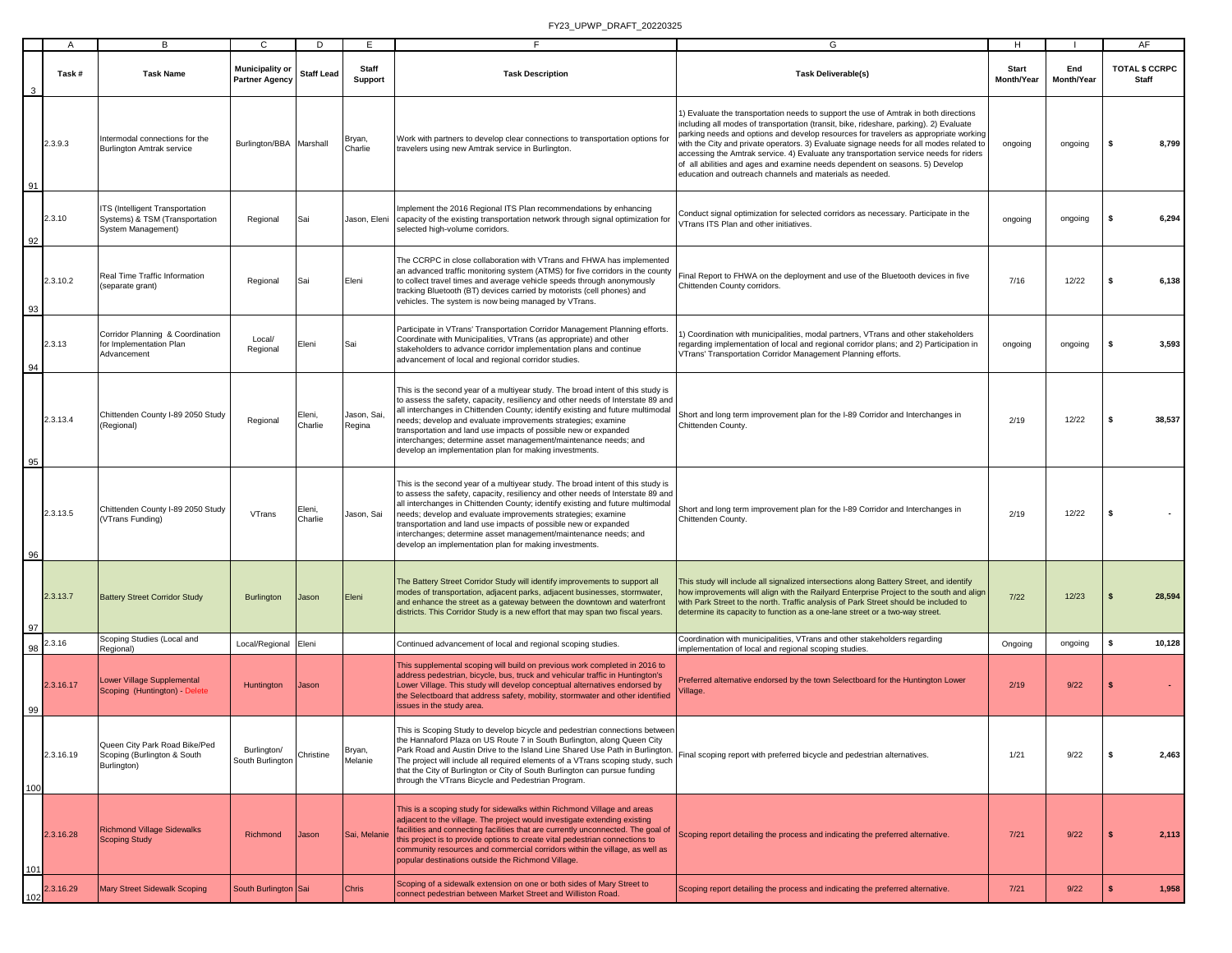|            | AG             | AJ                                             | AK                    | <b>AL</b>                                          | AM  | AN                       | BF                                                        | BG                                  | BM                                          | BN                    | BO                    | <b>BP</b>            | BQ                                                 | <b>BR</b>   | <b>BS</b>          |
|------------|----------------|------------------------------------------------|-----------------------|----------------------------------------------------|-----|--------------------------|-----------------------------------------------------------|-------------------------------------|---------------------------------------------|-----------------------|-----------------------|----------------------|----------------------------------------------------|-------------|--------------------|
| 3          | Task#          | Trans.<br>Consultants<br>Regionally<br>Matched | <b>Funding Source</b> | Consultant<br>Costs Match<br>with Local<br>Funding | GMT | Trans. Direct<br>Expense | <b>TOTAL NEW</b><br><b>Transportation<br/>BUDGET FY22</b> | <b>Total Carryover</b><br>from FY22 | Fed/State/Muni<br>Contract - Staff<br>Costs | ACCD - Staff<br>Costs | Muni - Staff<br>Costs | Muni<br>Contribution | Planning Direct Total Planning<br>$\mathsf{Costs}$ | <b>FY22</b> | <b>GRAND TOTAL</b> |
| 91         | 2.3.9.3        |                                                | PL                    |                                                    |     |                          | $\pmb{\mathsf{s}}$<br>$8,799$ \$                          | 100,000                             |                                             |                       |                       |                      |                                                    |             | \$108,799          |
| 92         | 2.3.10         |                                                | PL                    |                                                    |     |                          | \$<br>$6,294$ \$                                          | $\overline{\phantom{a}}$            |                                             |                       |                       |                      |                                                    |             | \$6,294            |
| 93         | 2.3.10.2       |                                                | FHWA                  |                                                    |     |                          | $\pmb{\mathsf{s}}$<br>$\bullet$                           | <b>\$</b><br>$\sim$                 | \$6,138                                     |                       |                       |                      |                                                    | \$6,138     | \$6,138            |
| 94         | 2.3.13         |                                                | PL                    |                                                    |     |                          | \$<br>3,593                                               |                                     |                                             |                       |                       |                      |                                                    |             | \$3,593            |
|            | 2.3.13.4       |                                                | PL                    |                                                    |     |                          | $\pmb{\mathsf{s}}$<br>38,537 \$                           | 140,000                             |                                             |                       |                       |                      |                                                    |             | \$178,537          |
| 95<br>96   | 2.3.13.5       |                                                | FAFF                  |                                                    |     |                          | $$\mathsf{s}$$<br>$\blacksquare$                          | 70,000<br>$\blacksquare$            |                                             |                       |                       |                      |                                                    |             | \$70,000           |
| 97         | 2.3.13.7       |                                                | PL.                   | 100,000<br>$\sqrt{2}$                              |     |                          | 128,594<br>\$                                             |                                     |                                             |                       |                       |                      |                                                    |             | \$128,594          |
| 98         | 2.3.16         |                                                | PL                    |                                                    |     |                          | $\pmb{\mathsf{s}}$<br>10,128                              |                                     |                                             |                       |                       |                      |                                                    |             | \$10,128           |
| 99         | 2.3.16.17      |                                                | PL.                   |                                                    |     |                          | $\pmb{\mathsf{s}}$<br>$\bullet$                           | 566<br>$\sqrt{3}$                   |                                             |                       |                       |                      |                                                    |             | \$566              |
| 100        | 2.3.16.19      |                                                | $\mathsf{PL}$         |                                                    |     |                          | $\pmb{\mathsf{s}}$<br>$2,463$ \$                          | 67,434                              |                                             |                       |                       |                      |                                                    |             | \$69,897           |
|            | $2.3.16.28$ \$ | $\sim$                                         | PL                    |                                                    |     |                          | $\sqrt{2}$<br>$2,113$ \$                                  | 60,000                              |                                             |                       |                       |                      |                                                    |             | \$62,113           |
| 101<br>102 | $2.3.16.29$ \$ | $\sim$                                         | PL.                   |                                                    |     |                          | $\mathsf{S}$<br>$1,958$ \$                                | 10,000                              |                                             |                       |                       |                      |                                                    |             | \$11,958           |
|            |                |                                                |                       |                                                    |     |                          |                                                           |                                     |                                             |                       |                       |                      |                                                    |             |                    |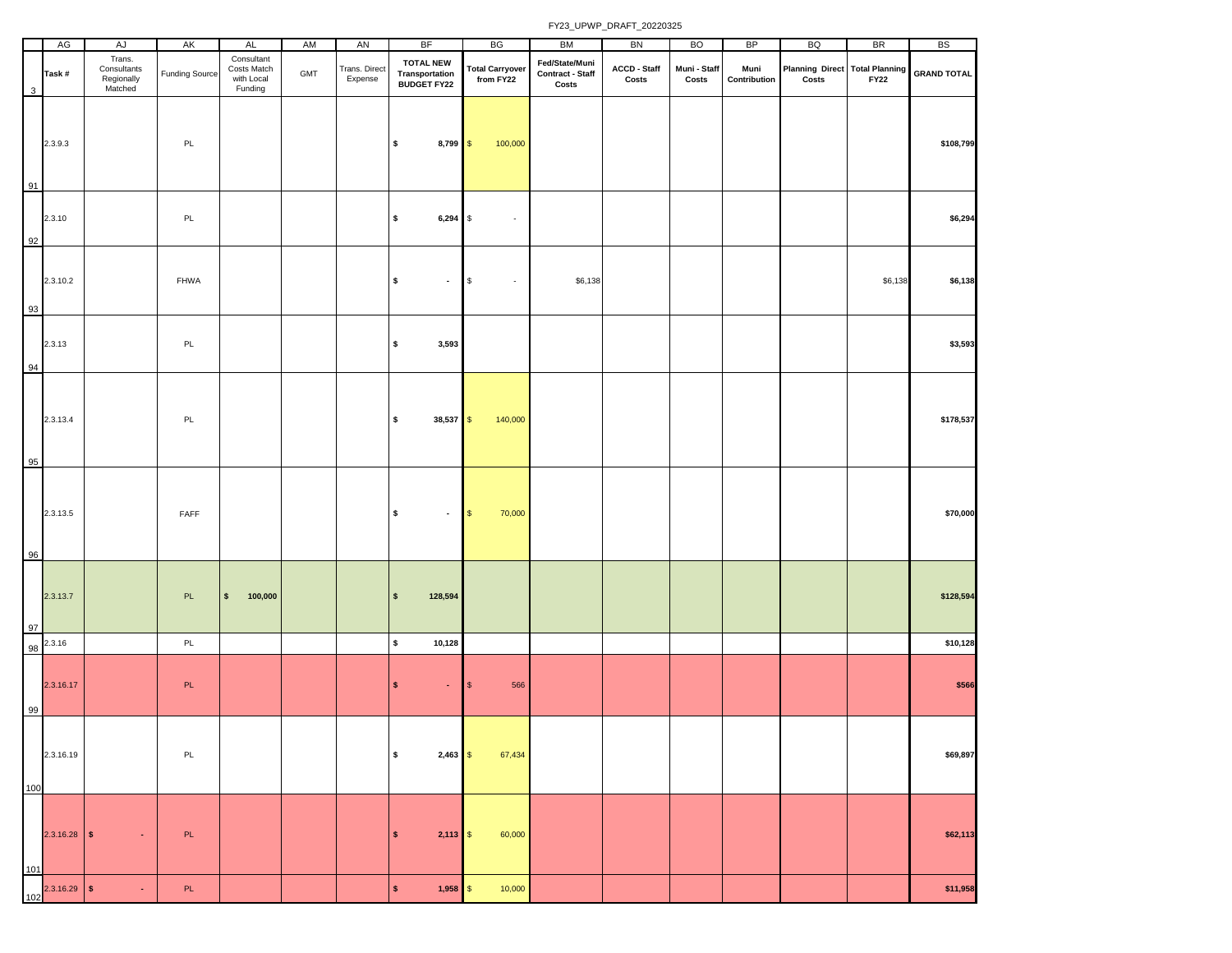|     | A         | В                                                                                                        | C                                               | D                 | E                              | F.                                                                                                                                                                                                                                                                                                                                                                                                                                                                                                                                                                                                                                                                                                                                                              | G                                                                                                                                                                                                                                                                                                                                                                                                                                                    | H                                 |                   | AF                             |
|-----|-----------|----------------------------------------------------------------------------------------------------------|-------------------------------------------------|-------------------|--------------------------------|-----------------------------------------------------------------------------------------------------------------------------------------------------------------------------------------------------------------------------------------------------------------------------------------------------------------------------------------------------------------------------------------------------------------------------------------------------------------------------------------------------------------------------------------------------------------------------------------------------------------------------------------------------------------------------------------------------------------------------------------------------------------|------------------------------------------------------------------------------------------------------------------------------------------------------------------------------------------------------------------------------------------------------------------------------------------------------------------------------------------------------------------------------------------------------------------------------------------------------|-----------------------------------|-------------------|--------------------------------|
| 3   | Task#     | <b>Task Name</b>                                                                                         | <b>Municipality or</b><br><b>Partner Agency</b> | <b>Staff Lead</b> | <b>Staff</b><br><b>Support</b> | <b>Task Description</b>                                                                                                                                                                                                                                                                                                                                                                                                                                                                                                                                                                                                                                                                                                                                         | <b>Task Deliverable(s)</b>                                                                                                                                                                                                                                                                                                                                                                                                                           | <b>Start</b><br><b>Month/Year</b> | End<br>Month/Year | <b>TOTAL \$ CCRPC</b><br>Staff |
| 103 | 2.3.16.30 | <b>Colchester Middle Road Culvert</b><br><b>Replacement Scoping</b>                                      | Colchester                                      | Sai               |                                | The existing 48" metal culvert serves as an under-road stream crossing for<br>the headwaters of Malletts Creek, which leads to Lake Champlain. The<br>existing culvert is undersized for the drainage area, causing overtopping of<br>the roadway during large storm events. Additionally, the existing culvert is too<br>short in length, resulting in perennial erosion of the roadway shoulders and<br>loss of material into the waterway.                                                                                                                                                                                                                                                                                                                   | Scoping report with a preferred alternative which will meet the state's perennial stream<br>crossing requirements, restore the integrity of the surface of this gravel road, and<br>eliminate the continual material loss.                                                                                                                                                                                                                           | $7/22$                            | 6/23              | 9,789                          |
| 104 | 2.3.16.31 | <b>Town Bridge Scoping</b>                                                                               | Hinesburg                                       | Christine         |                                | Scoping study of needed and recommended repairs to Hollow Road and<br>Levensworth Road Bridges town highway bridges.                                                                                                                                                                                                                                                                                                                                                                                                                                                                                                                                                                                                                                            | Scoping report with a preferred alternative.                                                                                                                                                                                                                                                                                                                                                                                                         | 7/22                              | 6/23              | 10,264                         |
| 105 | 2.3.16.32 | Jericho Corners to Riverside Path<br>Scoping                                                             | Jericho                                         | Christine         |                                | This single year scoping study, with extensive public participation, of a multi-<br>use path between Jericho Corners and Riverside, will provide a preferred<br>alternative to vehicular travel in this historic river corridor. In step with<br>Jericho's Bike/Pedestrian Plan, we are seeking to determine a location,<br>design and construction plan for a non-motorized path. Our goals: Reduce<br>vehicular traffic and improve safety for neighbors who travel RT 15 to access<br>to two of Jericho's village centers; Provide non-motorized connectivity<br>between two important village centers and the neighborhoods in between;<br>Provide a safe, healthy, inexpensive alternative transportation infrastructure<br>that meets their daily needs.  | Scoping report with a preferred alternative.                                                                                                                                                                                                                                                                                                                                                                                                         | 7/22                              | 6/23              | 10,264<br>s                    |
| 106 | 2.3.16.33 | Lafountain and Dion Street Scoping<br>Study                                                              | Winooski                                        | Jason             |                                | The intent of the study is to determine potential street reconfiguration<br>alternatives within the right-of-way. On-street parking is underutilized for the<br>majority of the corridor and there is minimal bike and pedestrian facilities.<br>There is an opportunity to enhance pedestrian, bike and urban tree plantings<br>for this corridor. We are targeting this route due to potential future utility<br>replacement work. Recommended alternatives may include short-term<br>low-cost options and long-term permanent improvements coupled with a<br>street reconstruction project.                                                                                                                                                                  | Scoping report with a preferred alternative.                                                                                                                                                                                                                                                                                                                                                                                                         | 7/22                              | 6/23              | 18,149                         |
| 107 | 2.3.18    | <b>Transportation Model - Ongoing</b><br>Upgrades and Model Runs                                         | Regional                                        | Jason             | Eleni/Sai                      | I. Enhancements and updates to the travel demand model as needed for the<br>2023 MTP; 2.On-call assistance from RSG on modeling issues and projects.                                                                                                                                                                                                                                                                                                                                                                                                                                                                                                                                                                                                            | 1) Updated travel demand model as needed; and 2) Model runs upon request from<br>/Trans and municipalities for projects not included in the UPWP.                                                                                                                                                                                                                                                                                                    | ongoing                           | ongoing           | 8,758<br>s.                    |
| 108 | 2.3.18.1  | Evaluating Technology, Policy and<br>COVID-19 Disruptions to<br>Household Travel in Chittenden<br>County | UVM TRC                                         | Jason             | Eleni/Sai                      | This project aims to understand how disruptions caused by technology<br>(autonomous & electric vehicles), policy (GHG mitigation measures) and the<br>COVID-19 pandemic may affect travel behavior and choices in Chittenden<br>County, VT. This targeted survey-based research offers a timely and cost-<br>effective alternative to a full-scale household travel diary study, providing<br>CCRPC with current information on factors most likely to significantly change<br>how households travel in the region. This information will help CCRPC update<br>its MTP, understand limitations in existing travel demand modeling forecasts<br>and evaluate the need for addition household travel data and re-calibration of<br>its travel forecasting models. | Results of the survey and report on the process.                                                                                                                                                                                                                                                                                                                                                                                                     | 7/21                              | 12/22             | 10,209<br>s                    |
| 109 | 2.3.19    | <b>Transportation Improvement</b><br>Program (TIP)                                                       | Regional                                        | Christine         |                                | Process amendments for the current TIP and develop the new FY2021-2024<br>TIP. Complete the 2021 Capital Program prioritization. Review progress of<br>planned and scoped projects in the county. Continue to participate in the<br>development and testing of the new VTrans project prioritization methodology<br>(VPSP2). Review and provide input on VTrans' New Project Summaries<br>(NPS) for asset management projects.                                                                                                                                                                                                                                                                                                                                  | 1) TIP amendments as needed; 2) CCRPC staff will provide VTrans regional priorities<br>for transportation projects based upon a list provided by VTrans; 3) Develop FY2021-<br>2024 TIP; 4) Aid in facilitation of STIP hearing; 5) Test new VTrans prioritization<br>methodology and provide feedback; 6) Develop the FY20 Annual Listing of Projects<br>obligating Federal Funds; 7) Provide VTrans with regional and local input on draft<br>NPS. | ongoing                           | ongoing           | s.<br>46,205                   |
| 110 | 2.3.21    | Transportation DIRECT COSTS                                                                              | Regional                                        | Forest            |                                | Purchase of direct cost eligible transportation program services and goods<br>such as training, travel, work shop expenses, traffic counter equipment, etc.                                                                                                                                                                                                                                                                                                                                                                                                                                                                                                                                                                                                     | Acquisition of transportation program direct cost services and goods.                                                                                                                                                                                                                                                                                                                                                                                | ongoing                           | ongoing           | \$                             |
| 111 |           | Transportation<br>Implementation                                                                         |                                                 |                   |                                |                                                                                                                                                                                                                                                                                                                                                                                                                                                                                                                                                                                                                                                                                                                                                                 |                                                                                                                                                                                                                                                                                                                                                                                                                                                      |                                   |                   |                                |
| 112 | 2.4.2     | Municipal Project Management<br>Services (Separate Grants)                                               | Various<br>municipalities                       | Sai               |                                | Project management services for various municipalities. MPM manages and<br>coordinates all project activities and monitor all aspects of project<br>development on behalf of the Municipality while acting as liaison between the<br>Municipality, VTrans, consultants and/or contractors as necessary.                                                                                                                                                                                                                                                                                                                                                                                                                                                         | See deliverables for individual MPM Projects.                                                                                                                                                                                                                                                                                                                                                                                                        | ongoing                           | ongoing           | s                              |
| 113 | 2.4.2.5   | Municipal Project Management<br>Services - Shelburne                                                     | Shelburne                                       | Sai               |                                | CCRPC staff acts as a Municipal Project Manager (MPM) for the Irish Hill<br>Road sidewalk and Pedestrian Bridge design and construction project in<br>Shelburne which is 80% funded through a VTrans Bicycle and Pedestrian<br>grant award.                                                                                                                                                                                                                                                                                                                                                                                                                                                                                                                     | Activities include, but not limited to the following: review and monitor a master<br>schedule, permits and approvals; assist the municipality in all right-of-way clearance;<br>coordinate with utility companies; participate in public and stakeholder outreach;<br>review invoices for accuracy and completeness; and provide regular progress reports<br>to Municipality and VTrans.                                                             | 7/19                              | 12/22             | 7,831<br>s.                    |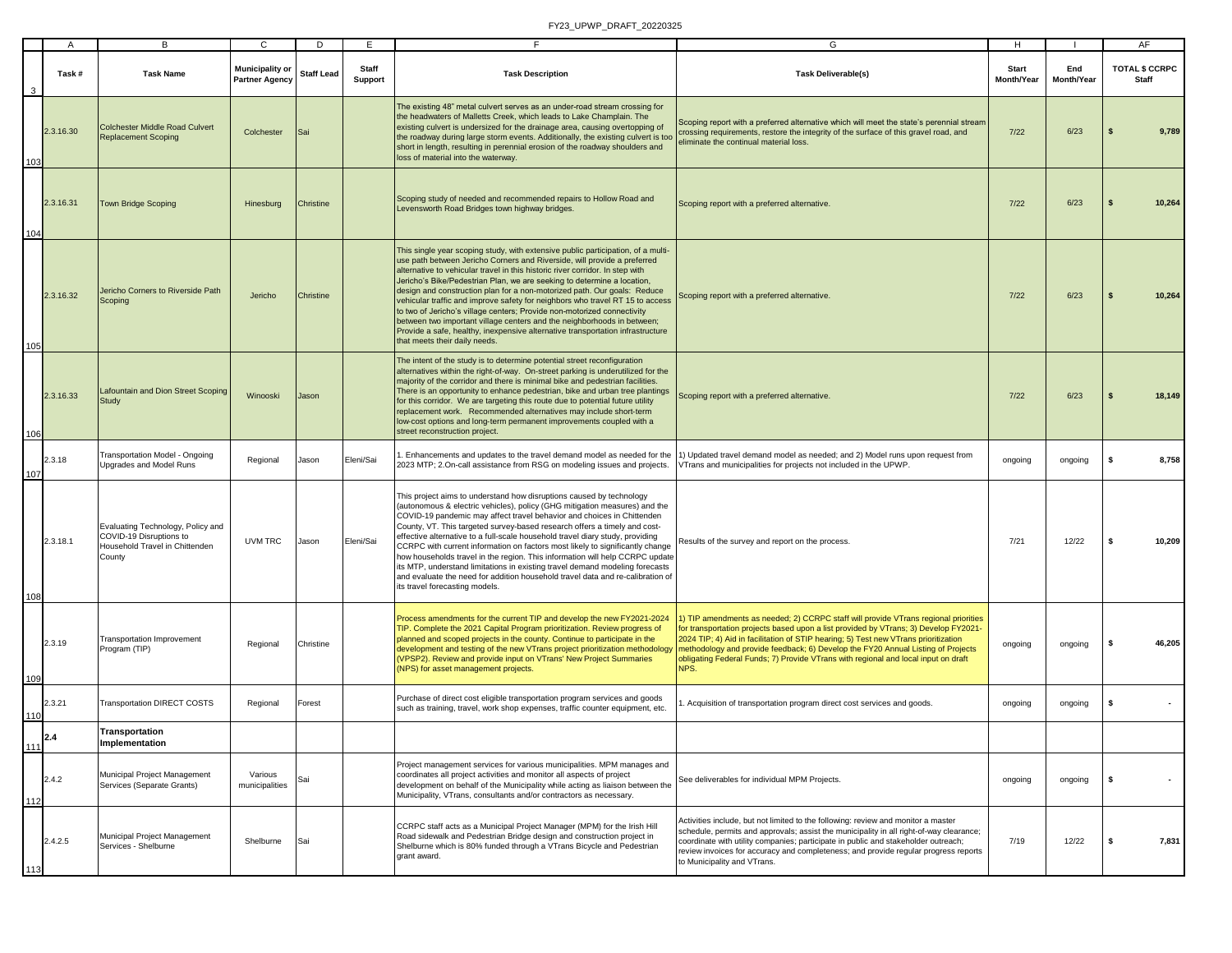|                         | AG             | AJ                                             | AK                    | AL                                                 | AM         | AN                       | <b>BF</b>                                                 | BG                                  | BM                                                 | BN                    | <b>BO</b>             | BP                   | BQ                                                 | <b>BR</b>   | <b>BS</b>          |
|-------------------------|----------------|------------------------------------------------|-----------------------|----------------------------------------------------|------------|--------------------------|-----------------------------------------------------------|-------------------------------------|----------------------------------------------------|-----------------------|-----------------------|----------------------|----------------------------------------------------|-------------|--------------------|
| $\overline{\mathbf{3}}$ | Task#          | Trans.<br>Consultants<br>Regionally<br>Matched | <b>Funding Source</b> | Consultant<br>Costs Match<br>with Local<br>Funding | <b>GMT</b> | Trans. Direct<br>Expense | <b>TOTAL NEW</b><br><b>Transportation<br/>BUDGET FY22</b> | <b>Total Carryover</b><br>from FY22 | Fed/State/Muni<br><b>Contract - Staff</b><br>Costs | ACCD - Staff<br>Costs | Muni - Staff<br>Costs | Muni<br>Contribution | Planning Direct Total Planning<br>$\mathsf{Costs}$ | <b>FY22</b> | <b>GRAND TOTAL</b> |
| 103                     | $2.3.16.30$ \$ | $\blacksquare$                                 | PL                    | \$30,000                                           |            |                          | $\sqrt{2}$<br>39,789                                      |                                     |                                                    |                       |                       |                      |                                                    |             | \$39,789           |
| 104                     | $2.3.16.31$ \$ | $\blacksquare$                                 | PL                    | \$50,000                                           |            |                          | 60,264<br>$\pmb{\mathsf{s}}$                              |                                     |                                                    |                       |                       |                      |                                                    |             | \$60,264           |
| 105                     | $2.3.16.32$ \$ | $\sim$                                         | PL                    | \$50,000                                           |            |                          | $\sqrt{2}$<br>60,264                                      |                                     |                                                    |                       |                       |                      |                                                    |             | \$60,264           |
| 106                     | $2.3.16.33$ \$ | $\bullet$                                      | PL                    | \$60,000                                           |            |                          | $\sqrt{2}$<br>78,149                                      |                                     |                                                    |                       |                       |                      |                                                    |             | \$78,149           |
| 107                     | 2.3.18         |                                                | PL                    |                                                    |            |                          | $\pmb{\mathsf{s}}$<br>$8,758$ \$                          | 26,671                              |                                                    |                       |                       |                      |                                                    |             | \$35,429           |
| 108                     | 2.3.18.1       |                                                | $\mathsf{PL}$         |                                                    |            |                          | $\boldsymbol{s}$<br>$10,209$ \$                           | 40,000                              |                                                    |                       |                       |                      |                                                    |             | \$50,209           |
| 109                     | 2.3.19         |                                                | PL                    |                                                    |            |                          | $\sqrt{2}$<br>46,205                                      |                                     |                                                    |                       |                       |                      |                                                    |             | \$46,205           |
| 110                     | 2.3.21         |                                                | PL                    |                                                    |            | $$30,000$ \$             | 30,000                                                    |                                     |                                                    |                       |                       |                      |                                                    |             | \$30,000           |
|                         | $111^{2.4}$    |                                                |                       |                                                    |            |                          |                                                           |                                     |                                                    |                       |                       |                      |                                                    |             |                    |
| 112                     | 2.4.2          |                                                | <b>MUNI</b>           |                                                    |            |                          | $\pmb{\mathsf{s}}$<br>$\bullet$                           |                                     | \$0                                                |                       |                       |                      |                                                    | \$0         | \$0                |
| 113                     |                |                                                | <b>MUNI</b>           |                                                    |            |                          | $\pmb{\mathsf{s}}$<br>$\bullet$                           |                                     | \$7,831                                            |                       |                       |                      |                                                    | \$7,831     | \$7,831            |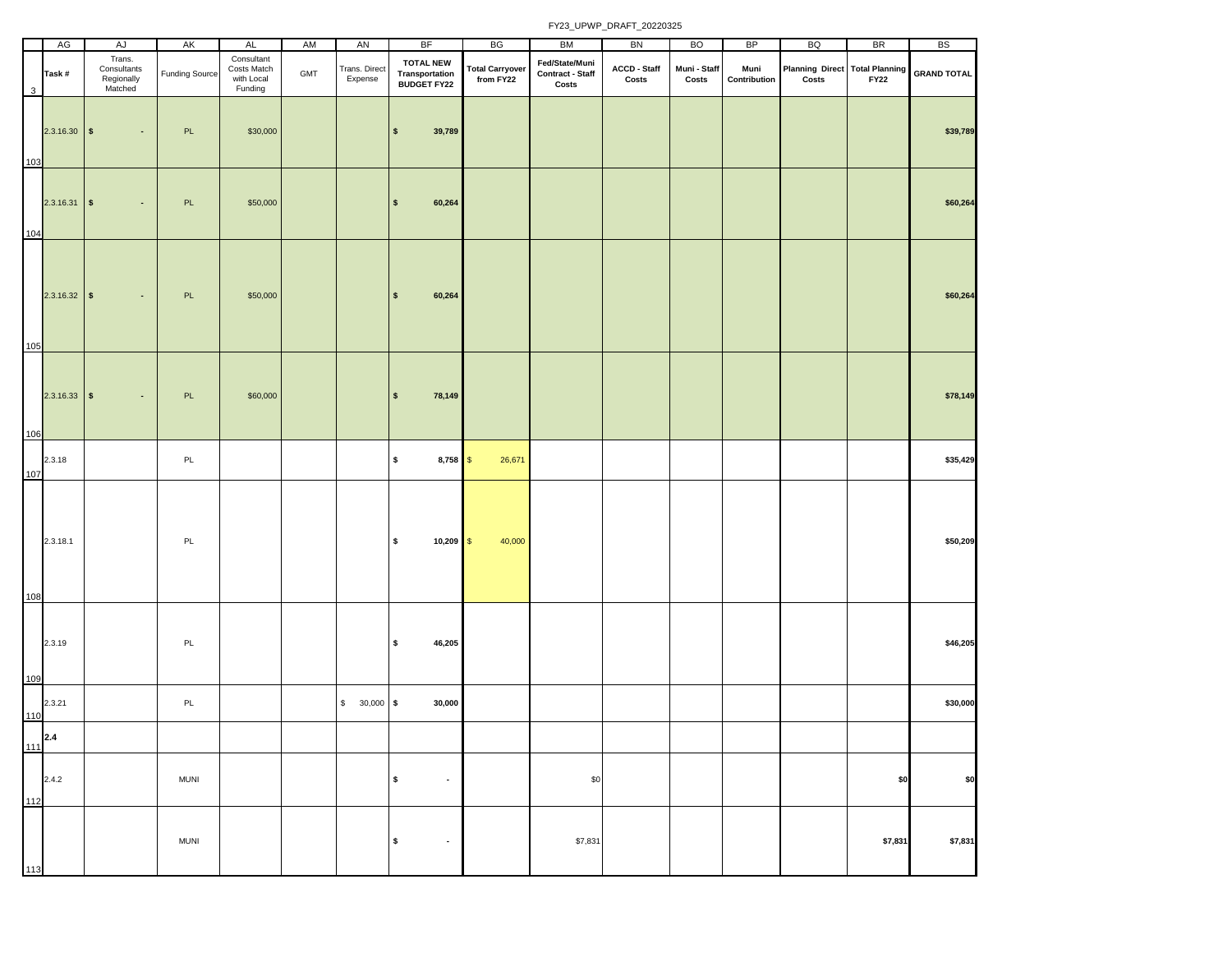|     | $\mathsf{A}$ | B                                                                                                 | $\mathbf{C}$                             | D                 | E                                                        | F                                                                                                                                                                                                                                                                                                                                                                                                                                                                                                                                                                                                                                                                | G                                                                                                                                                                                                                                                                                                                                                                                                                                                                                                                                                                                                                                                                                                                                                                                                                                                                                                                                | H                          | -1                |              | AF                             |
|-----|--------------|---------------------------------------------------------------------------------------------------|------------------------------------------|-------------------|----------------------------------------------------------|------------------------------------------------------------------------------------------------------------------------------------------------------------------------------------------------------------------------------------------------------------------------------------------------------------------------------------------------------------------------------------------------------------------------------------------------------------------------------------------------------------------------------------------------------------------------------------------------------------------------------------------------------------------|----------------------------------------------------------------------------------------------------------------------------------------------------------------------------------------------------------------------------------------------------------------------------------------------------------------------------------------------------------------------------------------------------------------------------------------------------------------------------------------------------------------------------------------------------------------------------------------------------------------------------------------------------------------------------------------------------------------------------------------------------------------------------------------------------------------------------------------------------------------------------------------------------------------------------------|----------------------------|-------------------|--------------|--------------------------------|
|     | Task #       | <b>Task Name</b>                                                                                  | Municipality or<br><b>Partner Agency</b> | <b>Staff Lead</b> | <b>Staff</b><br>Support                                  | <b>Task Description</b>                                                                                                                                                                                                                                                                                                                                                                                                                                                                                                                                                                                                                                          | <b>Task Deliverable(s)</b>                                                                                                                                                                                                                                                                                                                                                                                                                                                                                                                                                                                                                                                                                                                                                                                                                                                                                                       | <b>Start</b><br>Month/Year | End<br>Month/Year |              | <b>TOTAL \$ CCRPC</b><br>Staff |
| 114 | 2.4.2.6      | Municipal Project Management<br>Services - Jericho                                                | Jericho                                  | Sai               |                                                          | CCRPC staff acts as a Municipal Project Manager (MPM) for the Riverside<br>Village Sidewalk design and construction project in Jericho (STP BP21(13))<br>which is 80% funded through a VTrans Bicycle and Pedestrian grant award.                                                                                                                                                                                                                                                                                                                                                                                                                                | Activities as set forth in the Municipal Assistance Bureau guidebook for managing<br>local projects which include, but not limited to the following: review and monitor a<br>master schedule, permits and approvals; assist the municipality in the consultant<br>selection process, right-of-way clearance; coordinate with utility companies;<br>participate in public and stakeholder outreach; review invoices for accuracy and<br>completeness, assist the municipality with construction management, and provide<br>regular progress reports to the Municipality and VTrans.                                                                                                                                                                                                                                                                                                                                               |                            | 12/24             | S            | 5,873                          |
| 115 | 3.0          | <b>MITIGATION &amp; WATER</b><br>QUALITY                                                          |                                          |                   |                                                          |                                                                                                                                                                                                                                                                                                                                                                                                                                                                                                                                                                                                                                                                  |                                                                                                                                                                                                                                                                                                                                                                                                                                                                                                                                                                                                                                                                                                                                                                                                                                                                                                                                  |                            |                   |              |                                |
| 116 | 3.1          | <b>Hazard &amp; Natural Resource</b><br>Protection                                                |                                          |                   |                                                          |                                                                                                                                                                                                                                                                                                                                                                                                                                                                                                                                                                                                                                                                  |                                                                                                                                                                                                                                                                                                                                                                                                                                                                                                                                                                                                                                                                                                                                                                                                                                                                                                                                  |                            |                   |              |                                |
| 117 | 3.1.5        | 604(B) Water Quality Project                                                                      | Regional                                 | Dan               |                                                          |                                                                                                                                                                                                                                                                                                                                                                                                                                                                                                                                                                                                                                                                  | Work with applicable basin planners to identify the particular assessments that will be<br>entered into the Watershed Projects Database. Relevant assessment types include<br>stormwater master plans, road erosion inventories to support stormwater planning for<br>Annual small water quality grant with slightly different focus from year to year. municipal roads, river corridor plans, illicit discharge detection and elimination reports,<br>or other appropriate assessments including municipally-developed stormwater, green<br>stormwater infrastructure, hazard mitigation, or other planning assessments with water<br>quality relevance.                                                                                                                                                                                                                                                                        | 10/20                      | 8/21              | s            | 3,006                          |
| 118 | 3.1.6        | All Hazards Mitigation Plan Update<br>pending                                                     | Regional                                 | Dan               | Pam                                                      | Support work of the consultant to ensure readoption of County and individual<br>municipal All Hazards Mitigation Plans by February 2022.                                                                                                                                                                                                                                                                                                                                                                                                                                                                                                                         | Support consultant if subcontracted (might be able to do under EMPG if not).                                                                                                                                                                                                                                                                                                                                                                                                                                                                                                                                                                                                                                                                                                                                                                                                                                                     | 1/21                       | 2/22              | \$           |                                |
| 119 | 3.2          | <b>Stormwater/Non-point Source</b><br>Program                                                     |                                          |                   |                                                          |                                                                                                                                                                                                                                                                                                                                                                                                                                                                                                                                                                                                                                                                  |                                                                                                                                                                                                                                                                                                                                                                                                                                                                                                                                                                                                                                                                                                                                                                                                                                                                                                                                  |                            |                   |              |                                |
| 120 | 3.2.2        | Water Quality - Non-transportation                                                                | Regional                                 | Dan               | Regina,<br>Charlie                                       | Monitoring of and reporting to munis on impacts of Act 138, Water Quality<br>financing mechanisms, Lake Champlain TMDL, etc.                                                                                                                                                                                                                                                                                                                                                                                                                                                                                                                                     | 1. Participation in meetings, monitoring and reporting on policies and programs. 2.<br>Participation in meetings and discussion to facilitate desired partnerships between<br>RPCs, municipalities and non-profits related to Water Quality improvements.                                                                                                                                                                                                                                                                                                                                                                                                                                                                                                                                                                                                                                                                        | ongoing                    | ongoing           | \$           | 11,425                         |
| 121 | 3.2.2.1      | Regional Stormwater Education<br>Program (RSEP) & Chittenden<br>County Stream Team (CCST)         | Regional                                 | Dan               |                                                          | Serve as Lead Agency to implement programs described in an MOU between<br>CCRPC and twelve MS-4 (Municipal Separate Storm Sewer Systems)<br>permittees in County to meet a portion of permit obligations.                                                                                                                                                                                                                                                                                                                                                                                                                                                        | 1. Provide technical assistance to MS4 Subcommittee of the Clean Water Advisory<br>Committee. 2. Manage subcontractor(s) selected to implement social marketing<br>campaign to assure permittee compliance with Minimum Measure #1, Public<br>Education and Outreach. 3. Manage subcontractor(s) selected to implement<br>programming to assure permittee compliance with Minimum Measure #2, Public<br>Involvement and Participation.                                                                                                                                                                                                                                                                                                                                                                                                                                                                                           | ongoing                    | ongoing           | s.           | 6,012                          |
| 122 | 3.2.2.5      | Water Quality - Basin Planning &<br>Outreach                                                      | Regional                                 | Dan               |                                                          | Non-transportation related TMDL assistance to municipalities. Education and<br>training on best practices. Involvement in basin planning processes,<br>including consideration of municipal projects and priorities.                                                                                                                                                                                                                                                                                                                                                                                                                                             | 1. Provide technical assistance to Clean Water Advisory Committee. 2. Serve as<br>grant administrator on behalf of VAPDA for its umbrella grant with VT-DEC concerning<br>outreach on Vermont Clean Water Act. 3. Conduct outreach efforts to municipalities to<br>encourage adoption of programs and policies to improve water quality. 4. Participate<br>with VT-DEC staff on development of and implementation of Tactical Basin Plans<br>(Lamoille, Winooski and Northern Direct-to-Lake) and facilitate municipal review and<br>input and municipal prioritization of projects. Current contract ends 9/20; and<br>anticipate another contract following that.                                                                                                                                                                                                                                                              | ongoing                    | ongoing           | s.           | 31,602                         |
| 123 | 3.2.3        | Water Quality - Transportation<br>(Regional)                                                      | Regional                                 | Chris             | Charlie, Dan<br>Eleni,<br>Regina,<br>Pam, Sai,<br>Taylor | General CCRPC staff activities assisting municipalities and participating in<br>VTrans and DEC transportation related, stormwater and other clean water<br>initiatives. Consultant assistance in developing conceptual plans and cost<br>estimates for Road Erosion Inventory (REI) sites for Municipal Roads Gener<br>Permit (MRGP) compliance. Conceptual plans would contain geographic<br>locations, extent, and detailed schematics or examples of various stormwate<br>mitigation infrastructure techniques that will assist in meeting MRGP<br>standards and mitigate roadway stormwater erosion. On call assistance for<br>small water quality projects. | 1) Provide assistance, education and training to municipalities related to<br>transportation/stormwater issues; 2) Participation in Clean Water initiatives; 3) Assist<br>towns with road erosion inventories (REI) and prioritization for MRGP compliance; 4)<br>Update REIs based on work conducted by municipalities and upload data to the<br>state's portal; and 5) Continue to develop conceptual plans and budgets for REI sites<br>for Chittenden County municipalities. 6) assist Williston with hiring a consultant for a<br>communal stormwater management system in the Taft Corners Form Based Code<br><b>District</b>                                                                                                                                                                                                                                                                                              | ongoing                    | ongoing           | s            | 65,901                         |
| 124 | 3.2.3.20     | Water Quality - Transportation<br>(Local Projects)                                                | Individual<br>Municipalities             | Chris             | Dan                                                      | Conduct scoping and provide technical assistance for non-MRGP<br>transportation related water quality municipal projects.                                                                                                                                                                                                                                                                                                                                                                                                                                                                                                                                        | Conceptual plans that address stormwater/transportation issues on municipal roads.                                                                                                                                                                                                                                                                                                                                                                                                                                                                                                                                                                                                                                                                                                                                                                                                                                               | ongoing                    | ongoing           | \$           | 1,636                          |
| 125 | 3.2.3.22     | Right-of-Way Condition Inventory<br>For Stormwater Retrofit Feasibility -<br>Phase 3 (Burlington) | Burlington                               | Dan               |                                                          | This project would be the third Phase of a multiyear project creating a city<br>wide sub-surface right-of-way condition inventory. This inventory utilizes GIS<br>to determine the suitability of implementing stormwater practices. To date<br>Wards 5 and 6 have been completed (Phase 1), Wards 2 and 3 are currently<br>under way, and Wards 1 and 8 would be the areas covered under Phase 3.                                                                                                                                                                                                                                                               | 1) Interactive base map of existing data using ArcGIS Online. 2) Determine areas for<br>initial utility assessment and collection of GPS points, highlight areas for assessment<br>in AGOL, confirm locations with Burlington DPW. 3) Complete initial review of<br>available data bases including but not limited to ANR Resource Atlas and VT<br>desktop analyses in conjunction with dig-safe ground truthing and soil borings Hazardous Sites to identify potential contamination concerns at assessment locations.<br>4) Initial utility assessment (via DigSafe), collection of GPS points for assessment<br>locations. 5) Conduct or coordinate soil augers - to include observations on soil<br>conditions, infiltration testing, documentation of depth to GW or bedrock (where<br>applicable). 6) Compile data into an interactive map using ArcGIS Online. 7) Draft and<br>final map tool approved by Burlington DPW. | 7/21                       | 6/23              | $\mathbf{s}$ | 2,004                          |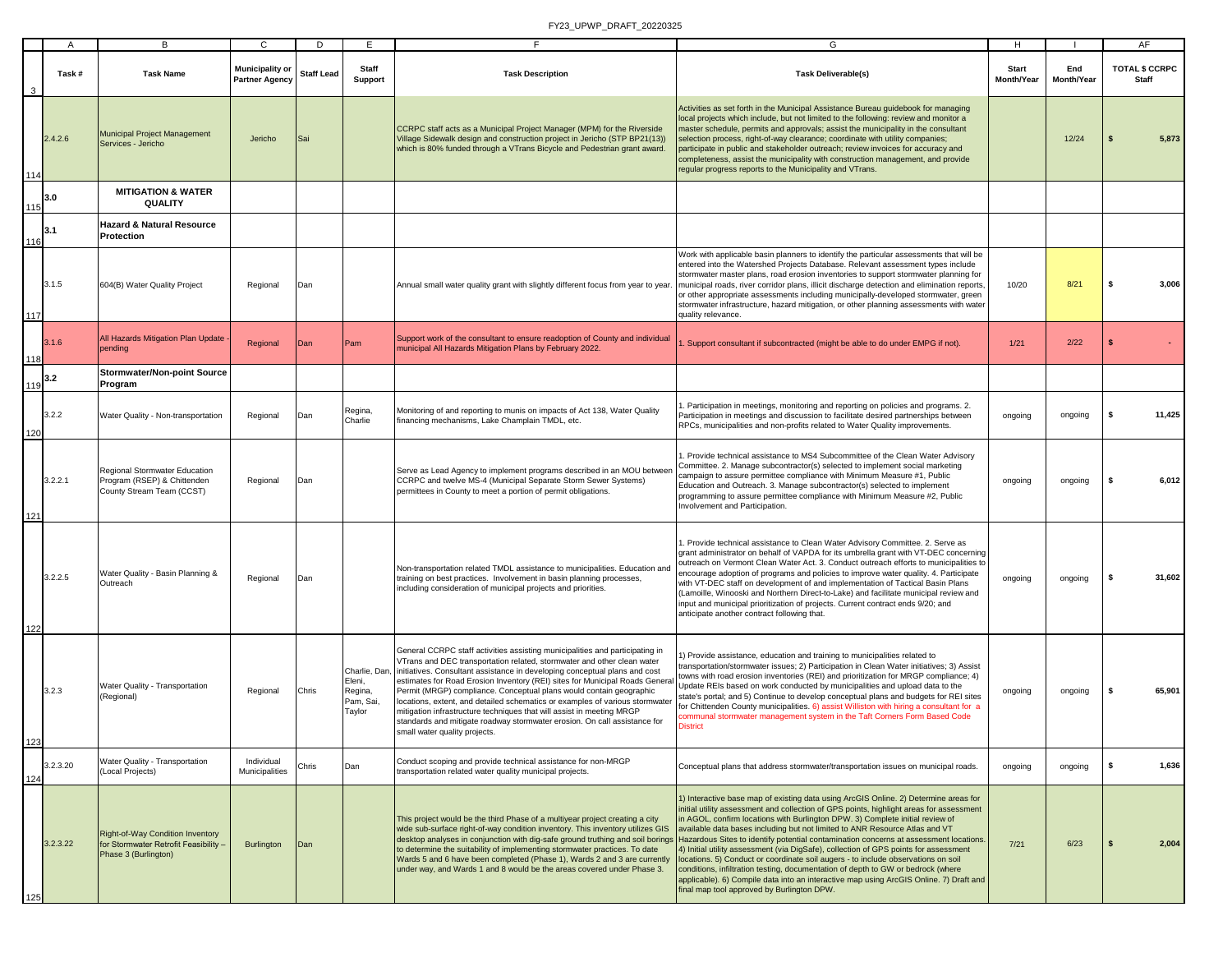|              | AG       | AJ                                             | AK                    | <b>AL</b>                                          | AM  | AN                       | BF                                                       | BG                                  | BM                                          | BN                    | <b>BO</b>             | BP                   | BQ                                             | <b>BR</b>   | <b>BS</b>          |
|--------------|----------|------------------------------------------------|-----------------------|----------------------------------------------------|-----|--------------------------|----------------------------------------------------------|-------------------------------------|---------------------------------------------|-----------------------|-----------------------|----------------------|------------------------------------------------|-------------|--------------------|
| $\mathbf{3}$ | Task#    | Trans.<br>Consultants<br>Regionally<br>Matched | <b>Funding Source</b> | Consultant<br>Costs Match<br>with Local<br>Funding | GMT | Trans. Direct<br>Expense | <b>TOTAL NEW</b><br>Transportation<br><b>BUDGET FY22</b> | <b>Total Carryover</b><br>from FY22 | Fed/State/Muni<br>Contract - Staff<br>Costs | ACCD - Staff<br>Costs | Muni - Staff<br>Costs | Muni<br>Contribution | <b>Planning Direct Total Planning</b><br>Costs | <b>FY22</b> | <b>GRAND TOTAL</b> |
| 114          |          |                                                | <b>MUNI</b>           |                                                    |     |                          | $\pmb{\mathsf{s}}$<br>$\bullet$                          |                                     | \$5,873                                     |                       |                       |                      |                                                | \$5,873     | \$5,873            |
| 115          | 3.0      |                                                |                       |                                                    |     |                          |                                                          |                                     |                                             |                       |                       |                      |                                                |             |                    |
| 116          | 3.1      |                                                |                       |                                                    |     |                          |                                                          |                                     |                                             |                       |                       |                      |                                                |             |                    |
| 117          | 3.1.5    |                                                | ANR                   |                                                    |     |                          | \$<br>$\blacksquare$                                     |                                     | \$3,636                                     |                       |                       |                      |                                                | \$3,636     | \$3,636            |
| 118          | 3.1.6    |                                                | <b>DEMHS</b>          |                                                    |     |                          | \$<br>$\bullet$                                          |                                     | \$0                                         |                       |                       |                      |                                                | \$0         | \$0                |
| 119          | 3.2      |                                                |                       |                                                    |     |                          | \$<br>$\blacksquare$                                     |                                     |                                             |                       |                       |                      |                                                |             |                    |
| 120          | 3.2.2    |                                                | ACCD                  |                                                    |     |                          | \$<br>$\bullet$                                          |                                     |                                             | \$11,425              |                       |                      |                                                | \$11,425    | \$11,425           |
| 121          | 3.2.2.1  |                                                | <b>MUNI</b>           |                                                    |     |                          | \$<br>$\blacksquare$                                     |                                     | \$6,012                                     | \$0                   |                       |                      |                                                | \$6,012     | \$6,012            |
| 122          | 3.2.2.5  |                                                | ANR                   |                                                    |     |                          | $\pmb{\mathsf{s}}$<br>$\bullet$                          |                                     | \$31,602                                    | \$0                   |                       |                      | \$218,398                                      | \$250,000   | \$250,000          |
| 123          | 3.2.3    | $\mathbb S$<br>25,000                          | PL                    |                                                    |     |                          | $\pmb{\mathsf{s}}$<br>$90,901$ \$                        | 30,000                              |                                             |                       |                       |                      |                                                |             | \$120,901          |
| 124          | 3.2.3.20 |                                                | PL                    |                                                    |     |                          | $\pmb{\mathsf{s}}$<br>$1,636$ \$                         | $\sim$                              |                                             |                       |                       |                      |                                                |             | \$1,636            |
| 125          | 3.2.3.22 |                                                | PL                    | S<br>54,613                                        |     |                          | $56,617$ \$<br>$\sqrt{2}$                                | 53,000                              |                                             |                       |                       |                      |                                                |             | \$109,617          |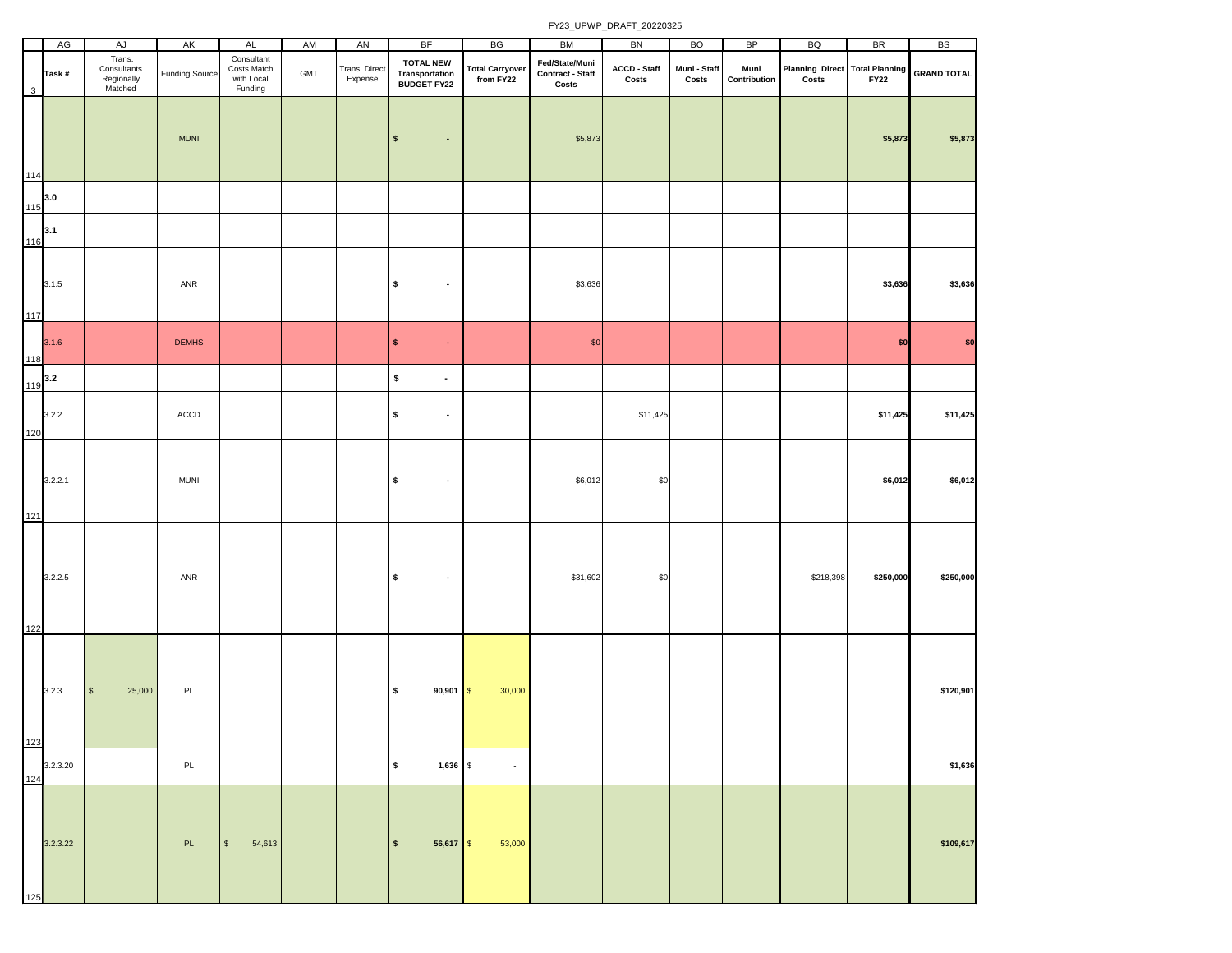|     |          | R.                                                                  |                                                 | <sub>D</sub>      | F.                      |                                                                                                                                                                                                                                                                                                                                                                                                                                                                                                                                                                                                                                                                                                                                                                                                                                                            | G                                                                                                                                                                                                                                                                                      | н                          |                   |     | AF                                    |
|-----|----------|---------------------------------------------------------------------|-------------------------------------------------|-------------------|-------------------------|------------------------------------------------------------------------------------------------------------------------------------------------------------------------------------------------------------------------------------------------------------------------------------------------------------------------------------------------------------------------------------------------------------------------------------------------------------------------------------------------------------------------------------------------------------------------------------------------------------------------------------------------------------------------------------------------------------------------------------------------------------------------------------------------------------------------------------------------------------|----------------------------------------------------------------------------------------------------------------------------------------------------------------------------------------------------------------------------------------------------------------------------------------|----------------------------|-------------------|-----|---------------------------------------|
|     | Task#    | <b>Task Name</b>                                                    | <b>Municipality or</b><br><b>Partner Agency</b> | <b>Staff Lead</b> | Staff<br><b>Support</b> | <b>Task Description</b>                                                                                                                                                                                                                                                                                                                                                                                                                                                                                                                                                                                                                                                                                                                                                                                                                                    | <b>Task Deliverable(s)</b>                                                                                                                                                                                                                                                             | <b>Start</b><br>Month/Year | End<br>Month/Year |     | <b>TOTAL \$ CCRPC</b><br><b>Staff</b> |
| 126 | 3.2.3.23 | <b>Essex Stormwater CCTV Inspection</b><br>Phase 2 and 3            | Essex Town                                      | <b>Chris</b>      | Sai                     | The Town began the first phase of assessing the condition of stormwater<br>pipes in 2020. The first phase covered the televising of specific areas within<br>the Town and how the data was to be collected and analyzed. Phase 2<br>Funding was provide in FY22 for an additional \$50,000 and work under this<br>phase is scheduled for the spring of 2022. Phase 3 funding is requested to<br>continue funding the inspection of storm lines located in other areas of the<br>Town. Phase 3 consists of hiring a consultant to use a camera to televise the<br>pipes in the areas identified above and generating a condition assessment<br>report that will be consolidated with the condition assessment reports<br>completed in the first two phases. The findings will be used to schedule<br>implementation of pipe repairs, lining or replacement. | Condition assessment and digital video in PACP protocol for the stormwater pipes in<br>he selected areas in the town.                                                                                                                                                                  | 7/19                       | 12/23             |     | 5,888                                 |
|     | 3.2.3.24 | Essex Jct Stormwater CCTV<br>Inspection - Phase 2                   | Essex Junction Chris                            |                   | Sai                     | The Village began an assessment of the condition of the stormwater pipes in<br>our MS4 permitted area in 2020.<br>This funding application is for Phase 2. Phase 1 established the process<br>including where to TV, how to summarize the data. Phase 2 will continue this<br>framework and further develop the prioritization scheme into a schedule for<br>Capital planning. Phase 2 would consist of hiring a consultant to televise the<br>stormwater pipes in the selected areas. Results would be consolidated into a<br>pre-existing PACP standards condition and replacement report created in<br>Phase 1. Phase 2 data & Phase 1 data would be used to develop a schedule<br>framework for replacement of deficient pipes for capital/operational planning.                                                                                       | Condition assessment and digital video in PACP protocol for the stormwater pipes in<br>the selected areas in the Village.                                                                                                                                                              | 7/19                       | 12/22             | \$. | 3.273                                 |
| 128 | 3.2.3.27 | Inspection and Inventory of Existing<br>Stormwater System (Phase 2) | Winooski                                        | Chris             | Sai                     | The proposed work includes inspection, condition assessment and updating<br>GIS layers for the City's stormwater drainage system within the roadway<br>network. The data will be used to better manage the City's transportation<br>capital planning program and support water quality improvement planning.                                                                                                                                                                                                                                                                                                                                                                                                                                                                                                                                               | We anticipate work would include visual inspection using zoom camera technology.<br>Results would be analyzed to determine replacement, rehabilitation, or maintenance<br>needs. Deliverables would also include updated GIS layers with physical asset details<br>and condition data. | 7/22                       | 6/23              |     | 6.083                                 |
|     | 3.2.3.36 | MRGP & Outfall Improvement Plan                                     | Colchester                                      | Chris             | Dan                     | This project involves the development of an improvement plan for assets<br>subject to regulation under the MRGP permit as well as town-owned<br>outfalls/outlets. The REI work completed by CCRPC identifies areas of<br>improvement needed, but does not go as far as prescribing solutions,<br>identifying the cost of those solutions, or prioritizing investments. The<br>condition assessment and capital programming work completed recently by<br>the town did not include assessment of outfalls (only storm pipes and<br>structures), so a full improvement plan for this suite of assets will complete<br>our stormwater capital programs and clarify the full picture of MRGP<br>compliance costs.                                                                                                                                              | MRGP & Outfall Improvement Plan                                                                                                                                                                                                                                                        | 7/21                       | 12/22             | \$. | 1,636                                 |
| 130 | 3.2.3.37 | <b>Asset Management Software BMPs</b>                               | Colchester                                      | <b>Chris</b>      | Pam                     | VueWorks is used by DPW for various asset management needs, with<br>CCRPC hosting VW and assisting the Town with its use. The Town is aware<br>there are more capabilities within VW than are currently utilized. This project<br>proposes bringing a consultant on board to provide VueWorks training for<br>staff, clarify each party's respective responsibility in the shared efforts to use Asset Management Software BMP Manual<br>Vueworks, and develop a BMP manual regarding how datasets are<br>maintained and updated. We are interested in streamlining the time spent<br>troubleshooting VueWorks issues and improving our capabilities within the<br>existing software                                                                                                                                                                       |                                                                                                                                                                                                                                                                                        | 7/21                       | 6/22              |     |                                       |
|     | 3.2.3.38 | Westford Village Stormwater<br><b>Treatment Assessment</b>          | Westford                                        | Sai               | Chris, Dan              | The project is part of a multi-year effort to properly treat stormwater in the<br>Town Center Area and enable redevelopment of the 1705 Route 128<br>property. Previous studies of stormwater from the roads surrounding the<br>Common and the Common itself identified the existing Common stormwater<br>outlet as causing severe erosion discharging sediment, phosphorus, chloride Westford Village Stormwater Treatment Assessment<br>and excessive stormwater into the Browns River. Through this project,<br>Westford hopes to not only generate a more resilient solution, but also look at<br>alternatives for moving the outlet location to advance the redevelopment of<br>the 1705 Rte 128 Property, which is brownfield site.                                                                                                                  |                                                                                                                                                                                                                                                                                        | 7/21                       | 12/22             | \$  | 6,875                                 |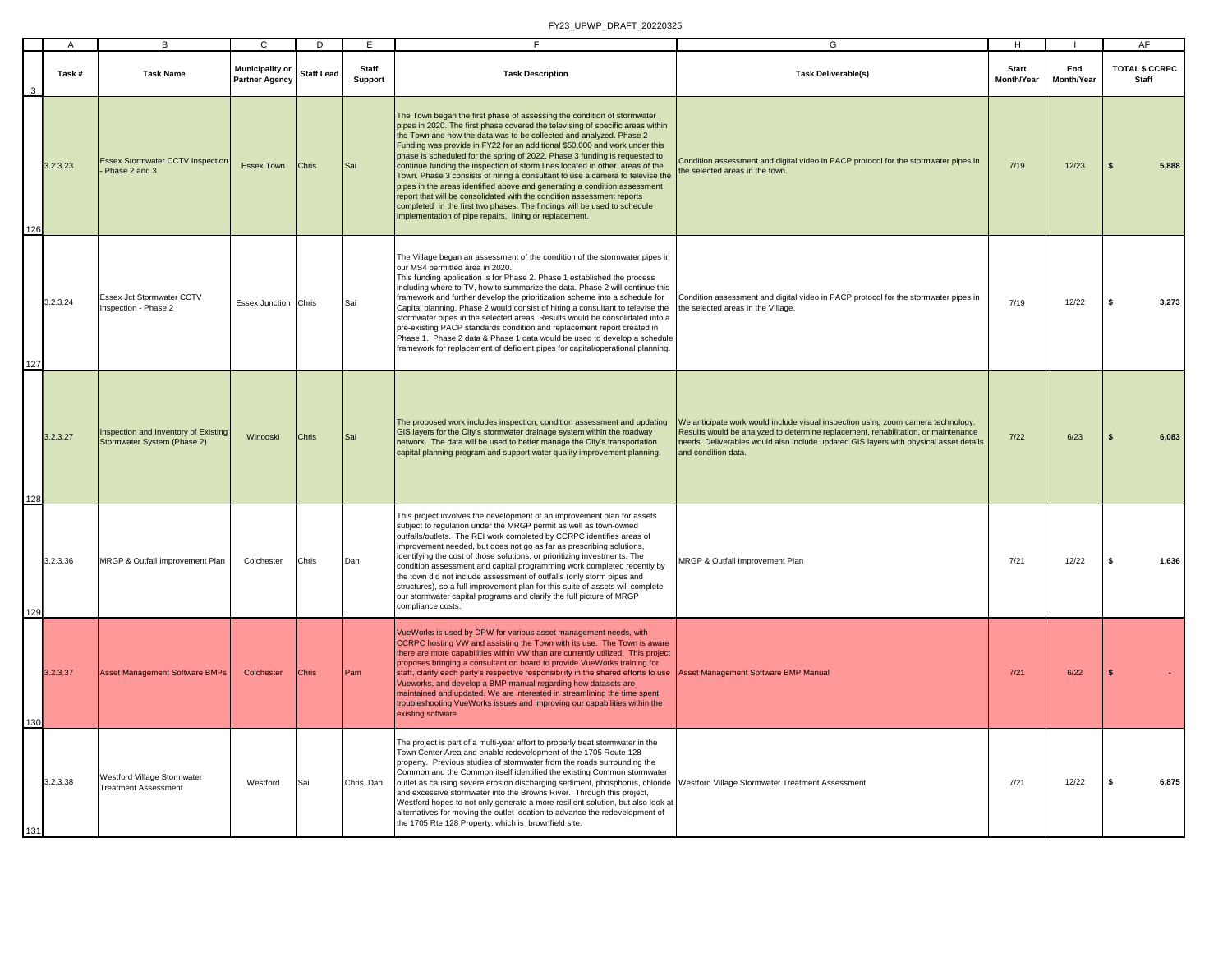|     | AG       | AJ                                             | AK                    | AL                                                 | AM  | AN                       | BF                                                       | BG                                  | BM                                          | BN                                      | <b>BO</b>             | BP                   | <b>BQ</b>                                    | BR | BS                 |
|-----|----------|------------------------------------------------|-----------------------|----------------------------------------------------|-----|--------------------------|----------------------------------------------------------|-------------------------------------|---------------------------------------------|-----------------------------------------|-----------------------|----------------------|----------------------------------------------|----|--------------------|
| 3   | Task#    | Trans.<br>Consultants<br>Regionally<br>Matched | <b>Funding Source</b> | Consultant<br>Costs Match<br>with Local<br>Funding | GMT | Trans. Direct<br>Expense | <b>TOTAL NEW</b><br>Transportation<br><b>BUDGET FY22</b> | <b>Total Carryover</b><br>from FY22 | Fed/State/Muni<br>Contract - Staff<br>Costs | ACCD - Staff<br>$\mathsf{Costs}\xspace$ | Muni - Staff<br>Costs | Muni<br>Contribution | Planning Direct Total Planning<br>Costs FY22 |    | <b>GRAND TOTAL</b> |
| 126 | 3.2.3.23 |                                                | $\mathsf{PL}$         | 100,000<br>$\mathbb{S}$                            |     |                          | $105,888$ \$<br>$\mathbf{s}$                             | 50,000                              |                                             |                                         |                       |                      |                                              |    | \$155,888          |
| 127 | 3.2.3.24 |                                                | PL                    |                                                    |     |                          | $\pmb{\mathsf{s}}$<br>$3,273$ \$                         | 50,000                              |                                             |                                         |                       |                      |                                              |    | \$53,273           |
| 128 | 3.2.3.27 |                                                | PL                    | $\mathbb{S}$<br>75,000                             |     |                          | 81,083<br>$\mathsf{s}$                                   |                                     |                                             |                                         |                       |                      |                                              |    | \$81,083           |
| 129 | 3.2.3.36 |                                                | $\mathsf{PL}$         |                                                    |     |                          | \$<br>1,636 \$                                           | 20,000                              |                                             |                                         |                       |                      |                                              |    | \$21,636           |
| 130 | 3.2.3.37 |                                                | $\mathsf{PL}$         |                                                    |     |                          | $\pmb{\mathsf{s}}$<br>$\bullet$                          | $\sqrt{3}$<br>15,000                |                                             |                                         |                       |                      |                                              |    | \$15,000           |
| 131 | 3.2.3.38 |                                                | PL                    |                                                    |     |                          | $\pmb{\mathsf{s}}$<br>$6,875$ \$                         | 20,000                              |                                             |                                         |                       |                      |                                              |    | \$26,875           |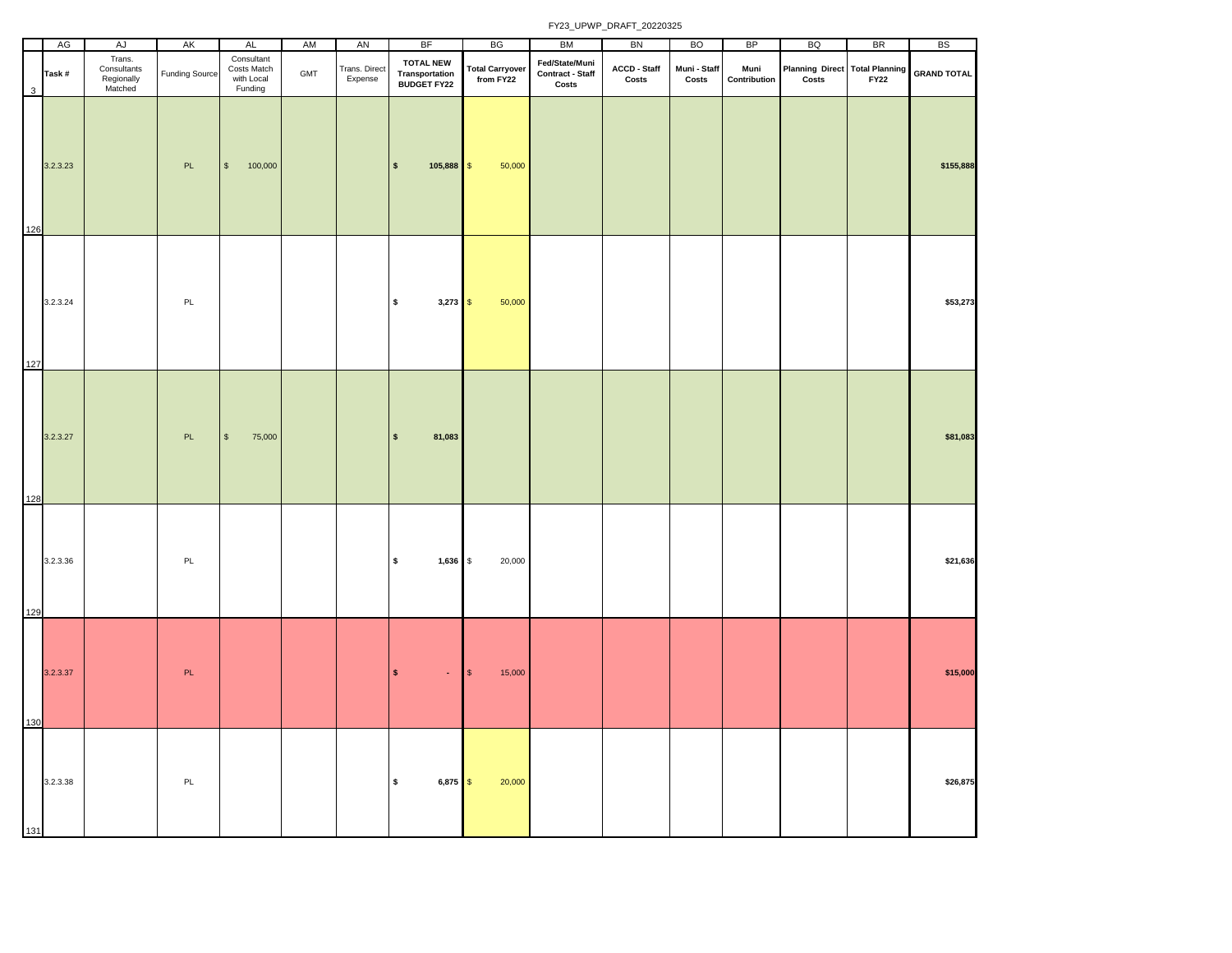|     | A        | В                                                                  | $\mathbf{C}$                             | D                 | E                       | E.                                                                                                                                                                                                                                                                                                                                                                                                                                                                                                                                                                                                                                                                                                                                                                                                                                                                                                                                                                                                                                                                                                                                                                                                                                          | G                                                                                                                                                                                                                                                                                                                                                                                                                                                                                                                                 | н                          |                   | AF                                    |
|-----|----------|--------------------------------------------------------------------|------------------------------------------|-------------------|-------------------------|---------------------------------------------------------------------------------------------------------------------------------------------------------------------------------------------------------------------------------------------------------------------------------------------------------------------------------------------------------------------------------------------------------------------------------------------------------------------------------------------------------------------------------------------------------------------------------------------------------------------------------------------------------------------------------------------------------------------------------------------------------------------------------------------------------------------------------------------------------------------------------------------------------------------------------------------------------------------------------------------------------------------------------------------------------------------------------------------------------------------------------------------------------------------------------------------------------------------------------------------|-----------------------------------------------------------------------------------------------------------------------------------------------------------------------------------------------------------------------------------------------------------------------------------------------------------------------------------------------------------------------------------------------------------------------------------------------------------------------------------------------------------------------------------|----------------------------|-------------------|---------------------------------------|
| 3   | Task#    | <b>Task Name</b>                                                   | <b>Municipality or</b><br>Partner Agency | <b>Staff Lead</b> | <b>Staff</b><br>Support | <b>Task Description</b>                                                                                                                                                                                                                                                                                                                                                                                                                                                                                                                                                                                                                                                                                                                                                                                                                                                                                                                                                                                                                                                                                                                                                                                                                     | <b>Task Deliverable(s)</b>                                                                                                                                                                                                                                                                                                                                                                                                                                                                                                        | <b>Start</b><br>Month/Year | End<br>Month/Year | <b>TOTAL \$ CCRPC</b><br><b>Staff</b> |
| 132 | 3.2.3.39 | Colchester Phosphorous Control<br>Plan Update                      | Colchester                               | Dan               |                         | Colchester's phosphorus control plan (PCP) identified a number of projects<br>involving drainage networks for town roadways where we believe phosphorus<br>reduction potential exists at some point(s) within the system. However we<br>were unable during development of the PCP to fully quantify these reductions<br>and instead made a lot of assumptions and "back-of-the-napkin" calculations.<br>This UPWP project would look more closely at each of these 10 locations and landowner access/easements needed, ease of construction, permitting<br>do a more detailed analysis of what exactly is there in terms of a drainage<br>network, and determine what potential each site may have for reduction.                                                                                                                                                                                                                                                                                                                                                                                                                                                                                                                           | Deliverables would include one final report that for each of the ten project locations<br>includes, at a minimum: a summary of the components of the stormwater discharge<br>network, identification of phosphorus reduction opportunities within that network,<br>estimated costs of construction, and recommendations from the consultant on<br>prioritizing improvements. These recommendations would consider things like<br>equirements/constraints, construction grant funding availability, and similar<br>considerations. | 7/21                       | 6/23              | 2,004<br>S                            |
| 133 | 3.2.3.40 | <b>Essex Phosphorus Control Plan</b><br><b>Treatment Practices</b> | Essex                                    | Chris             |                         | The Town's PCP identified a list of structural practices in the Main Lake<br>Segment and one practice in the Malletts Bay Lake Segment. The Town<br>narrowed down the list to the top 5 projects that would achieve the<br>phosphorus reduction target and meet other water quality goals like flow<br>reduction. For this project, the Town would hire an engineering firm to develop<br>conceptual plans, updated construction costs, and a project priority ranking<br>system to help with project prioritization and planning efforts.                                                                                                                                                                                                                                                                                                                                                                                                                                                                                                                                                                                                                                                                                                  | conceptual plans, updated construction costs, and a project priority ranking system                                                                                                                                                                                                                                                                                                                                                                                                                                               | $7/22$                     | 6/23              | 5,093                                 |
| 134 | 3.2.3.41 | <b>Milton Allen Brook</b><br>Stormwater/Watershed Assessment       | Milton                                   | Dan               | <b>Chris</b>            | The aim of this project will be to investigate sources of contamination in the<br>Allen Brook watershed. All transportation related stormwater infrastructure will<br>be assessed for water quality and structural condition to gain a better<br>understanding of the water quality challenges in the watershed, allowing the<br>DPW to plan more informed stormwater management responses. To create a<br>comprehensive and informed management plan for the watershed, we must<br>first understand exactly what is causing the existing water quality issues. The<br>scope of work for this project entails a complete assessment of all<br>transportation related stormwater infrastructure (catch basins, ditching, etc.)<br>to better understands where stormwater management infrastructure<br>improvements may be made. Ideally, this project would also entail water<br>quality sampling across the watershed to collect information about the types<br>and input locations of sediment and contamination. The ultimate goal of this<br>assessment would be to determine the sources and types of contaminants<br>that put Allen Brook at risk so we may better plan our future stormwater<br>management projects to mitigate them. | vatershed assessment report                                                                                                                                                                                                                                                                                                                                                                                                                                                                                                       | $7/22$                     | 6/23              | 4,642                                 |
| 135 | 3.2.3.42 | Shelburne Stormwater Plan Update<br>and Conceptual Designs         | Shelburne                                | Sai               | Dan                     | The project involves feasibility analysis and conceptual designs for MS4<br>Stormwater Best Management Practices (BMPs) providing flow and<br>phosphorus reductions from municipal roads, sidewalks, and other<br>transportation assets. During Phosphorus Control Plan (PCP) development in<br>2021 it was determined that many BMPs included in the Munroe Brook Flow<br>Restoration Plan (FRP) are not feasible due to site and/or landowner<br>constraints. BMPs identified in the PCP will be evaluated for FRP credit.                                                                                                                                                                                                                                                                                                                                                                                                                                                                                                                                                                                                                                                                                                                | The project includes feasibility analysis for up to 20 BMPs, including conceptual<br>design development, coordination with VTANR to run the BMPDSS model, and an<br>updated summary of FRP and PCP compliance.                                                                                                                                                                                                                                                                                                                    | $7/22$                     | 6/23              | 7,877                                 |
| 136 | 3.2.3.43 | Stormwater Asset Data Update                                       | Williston                                | <b>Chris</b>      |                         | Following a review by Fitzgerald Environmental Associates in 2021 of the<br>existing Stormwater GIS data it was determined that additional datasets<br>needed to be generated or updated in order to finalize a comprehensive GIS<br>record of the Town's stormwater systems.                                                                                                                                                                                                                                                                                                                                                                                                                                                                                                                                                                                                                                                                                                                                                                                                                                                                                                                                                               | The proposed scope of work would include, but not be limited to: 1) Field verification<br>of the Subwatershed boundaries for existing BMP's; 2) Verification of storm line<br>connections, pipe size, and flow direction; 3) Verify Outfalls, locations, and attributes;<br>4) Collect open-system stormwater infrastructure data. This project would result in a<br>current and comprehensive data set of the MS4 stormwater systems.                                                                                            | $7/22$                     | 6/23              | 4,091                                 |
| 137 | 3.2.17   | Clean Water Service Provider Start                                 | <b>DEC</b>                               | Dan               |                         | Via a DEC grant, this funding will support efforts for CCRPC, as the<br>designated Clean Water Service Provider (CWSP) for Basin 5 (Northern Lake<br>Champlain Direct Drainages), to develop CWSP operations and establish the<br>Basin 5 Water Quality Council in preparation for full operation starting in July<br>2022.                                                                                                                                                                                                                                                                                                                                                                                                                                                                                                                                                                                                                                                                                                                                                                                                                                                                                                                 | Develop a Basin 5 CWSP website<br>Set up grant reporting & project tracking systems<br>Set up CWSP operational policies with CCRPC policies as baseline<br>Establish Basin Water Quality Council and host formative meetings and training<br>sessions, finalize operational policies regarding project ranking and funding<br>Use RFQ to procure engineering firms and partner organizations to implement<br>water quality projects<br>6. Set-up project management dashboard                                                     | 4/21                       | 9/22              | 24,081<br>-S                          |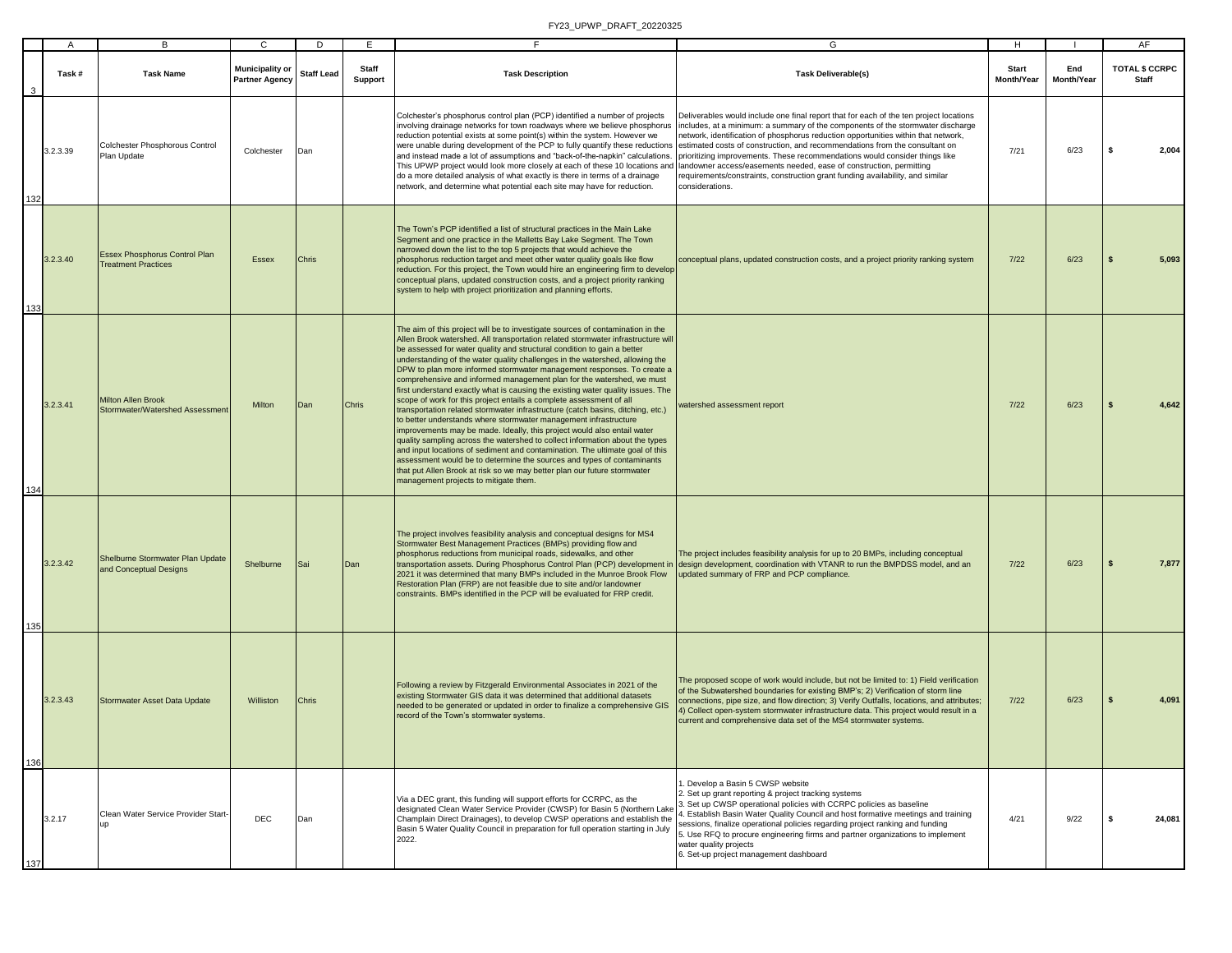|     | AG       | AJ                                             | AK                    | AL                                                 | AM  | AN                       | <b>BF</b>                                                | BG                                  | BM                                          | BN                    | <b>BO</b>             | BP                   | BQ                                      | <b>BR</b>   | <b>BS</b>          |
|-----|----------|------------------------------------------------|-----------------------|----------------------------------------------------|-----|--------------------------|----------------------------------------------------------|-------------------------------------|---------------------------------------------|-----------------------|-----------------------|----------------------|-----------------------------------------|-------------|--------------------|
| 3   | Task#    | Trans.<br>Consultants<br>Regionally<br>Matched | <b>Funding Source</b> | Consultant<br>Costs Match<br>with Local<br>Funding | GMT | Trans. Direct<br>Expense | <b>TOTAL NEW</b><br>Transportation<br><b>BUDGET FY22</b> | <b>Total Carryover</b><br>from FY22 | Fed/State/Muni<br>Contract - Staff<br>Costs | ACCD - Staff<br>Costs | Muni - Staff<br>Costs | Muni<br>Contribution | Planning Direct Total Planning<br>Costs | <b>FY22</b> | <b>GRAND TOTAL</b> |
| 132 | 3.2.3.39 |                                                | PL                    |                                                    |     |                          | $2,004$ \$<br>\$                                         | 60,000                              |                                             |                       |                       |                      |                                         |             | \$62,004           |
| 133 | 3.2.3.40 |                                                | PL                    | $\sqrt{3}$<br>90,000                               |     |                          | 95,093<br>$\sqrt{ }$                                     |                                     |                                             |                       |                       |                      |                                         |             | \$95,093           |
| 134 | 3.2.3.41 |                                                | PL                    | $$\mathbb{S}$$<br>25,000                           |     |                          | $\sqrt{2}$<br>29,642                                     |                                     |                                             |                       |                       |                      |                                         |             | \$29,642           |
| 135 | 3.2.3.42 |                                                | PL                    | $\mathbb{S}$<br>40,000                             |     |                          | 47,877<br>$\vert$ \$                                     |                                     |                                             |                       |                       |                      |                                         |             | \$47,877           |
| 136 | 3.2.3.43 |                                                | PL                    | \$<br>16,000                                       |     |                          | $\sqrt{2}$<br>20,091                                     |                                     |                                             |                       |                       |                      |                                         |             | \$20,091           |
| 137 | 3.2.17   |                                                | ANR                   |                                                    |     |                          |                                                          |                                     | $\mathbb{S}$<br>24,081                      |                       |                       |                      | \$10,000                                | \$34,081    | \$34,081           |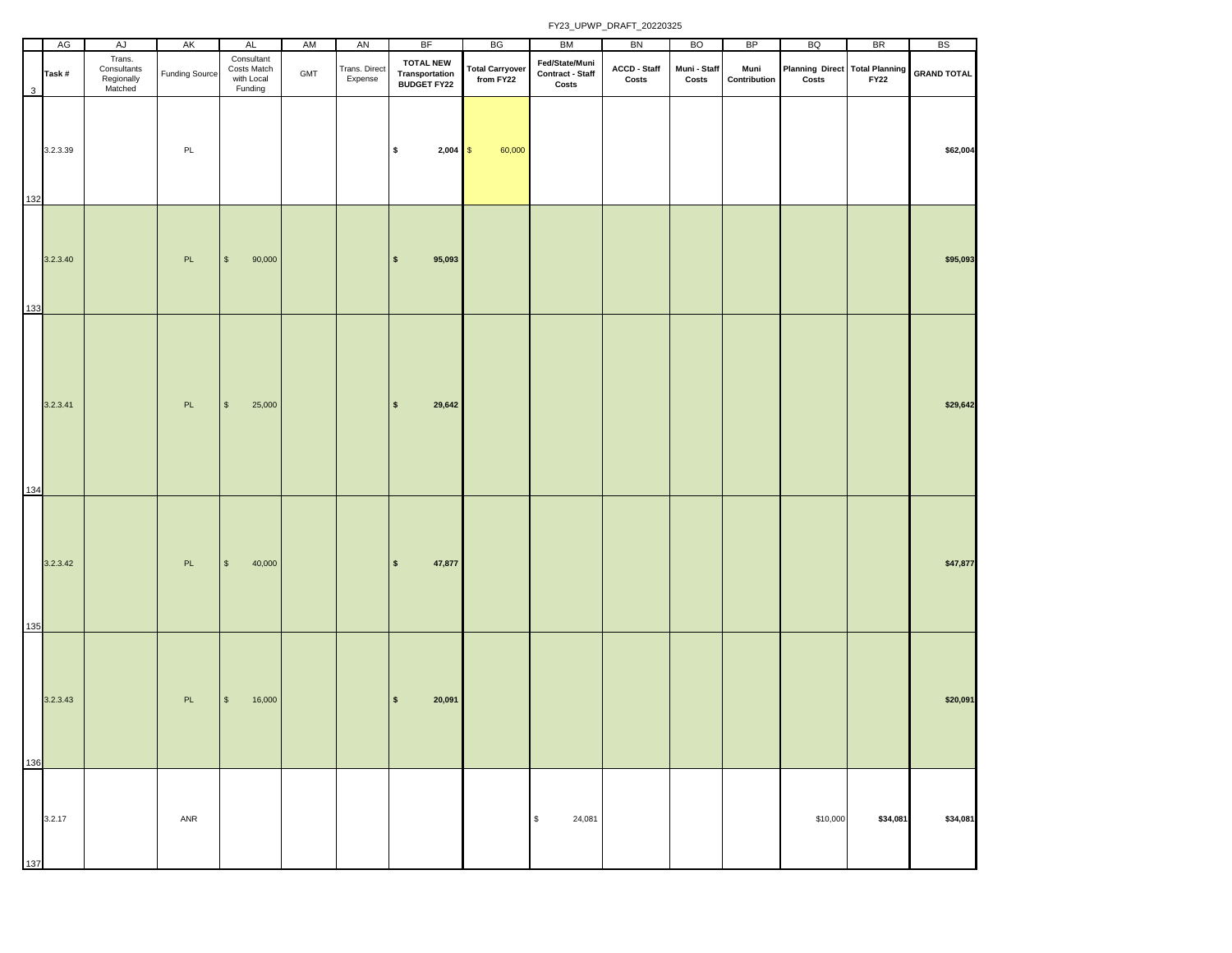|                      | $\mathsf{A}$ | В                                                              | C                                               | D                 | E                       | F.                                                                                                                                                                                                                                                                                                                                                                                                                                                                                                                                                                                                            | G                                                                                                                                                                                                                                                                                                                                                                                                                                                                                                                                                                                                                                                                                            | H                                 |                   | AF                             |
|----------------------|--------------|----------------------------------------------------------------|-------------------------------------------------|-------------------|-------------------------|---------------------------------------------------------------------------------------------------------------------------------------------------------------------------------------------------------------------------------------------------------------------------------------------------------------------------------------------------------------------------------------------------------------------------------------------------------------------------------------------------------------------------------------------------------------------------------------------------------------|----------------------------------------------------------------------------------------------------------------------------------------------------------------------------------------------------------------------------------------------------------------------------------------------------------------------------------------------------------------------------------------------------------------------------------------------------------------------------------------------------------------------------------------------------------------------------------------------------------------------------------------------------------------------------------------------|-----------------------------------|-------------------|--------------------------------|
|                      | Task#        | <b>Task Name</b>                                               | <b>Municipality or</b><br><b>Partner Agency</b> | <b>Staff Lead</b> | <b>Staff</b><br>Support | <b>Task Description</b>                                                                                                                                                                                                                                                                                                                                                                                                                                                                                                                                                                                       | <b>Task Deliverable(s)</b>                                                                                                                                                                                                                                                                                                                                                                                                                                                                                                                                                                                                                                                                   | <b>Start</b><br><b>Month/Year</b> | End<br>Month/Year | <b>TOTAL \$ CCRPC</b><br>Staff |
| 138                  | 3.2.18       | Clean Water Service Provider<br>Formula Restoration Grant      | DEC                                             | Dan               |                         | Via a DEC grant, this funding will support efforts for CCRPC, as the<br>designated Clean Water Service Provider (CWSP) for Basin 5 (Northern Lake<br>Champlain Direct Drainages), to develop CWSP operations and establish the<br>Basin 5 Water Quality Council in preparation for full operation starting in July<br>2022.                                                                                                                                                                                                                                                                                   | Develop a Basin 5 CWSP website<br>. Set up grant reporting & project tracking systems<br>. Set up CWSP operational policies with CCRPC policies as baseline<br>. Establish Basin Water Quality Council and host formative meetings and training<br>sessions, finalize operational policies regarding project ranking and funding<br>5. Use RFQ to procure engineering firms and partner organizations to implement<br>water quality projects<br>6. Set-up project management dashboard                                                                                                                                                                                                       | 4/21                              | ongoing           | l S<br>84,216                  |
| 139                  | 3.3.3.3      | DI Block Grant -<br>Burlington/CHT/Pomerleau 3 acre<br>project | <b>DEC</b>                                      | Dan               |                         | The CCRPC will act as an administrator of this public-private 3-acre gravel<br>wetland final design grant.                                                                                                                                                                                                                                                                                                                                                                                                                                                                                                    | Complete final design for a gravel wetland in an area south of the Shelburne Road<br>Plaza and CHT property. The practice would treat stormwater runoff from both sites<br>and discharge to Potash Brook. The proposed gravel wetland will provide phosphorus<br>and sediment removal mechanisms as well as attenuates flow from the 1-inch, 24-<br>hour storm event (Water Quality Volume (WQv)). The practice will meet the<br>requirements under the Stormwater General Permit (3-9050) that the Pomerleau and<br>CHT sites will need to acquire as they are both listed on the Vermont Department of<br>Environmental Conservation's (hereinafter VT DEC) list of Three-Acre Properties. | 12/21                             | 10/23             | s.<br>4,008                    |
| 140                  | 3.3.2        | Grants in Aid Pilot Program                                    | DEC                                             | Chris             | Dan                     | The purpose of the Grants in Aid Pilot Program is to provide funding for<br>municipalities to implement Best Management Practices (BMPs) on municipal<br>roads to address water quality issues ahead of the forthcoming DEC<br>Municipal Roads General Permit (MRGP). The CCRPC will assist Chittenden<br>County municipalities that apply and receive Grants in Aid funds in FY20.                                                                                                                                                                                                                           | CCRPC assistance might include but not limited to: 1. Provide maps and road erosion<br>nventory data on municipally owned hydrologically connected roads; 2. Assist<br>municipalities to select priority project locations and BMPs to bring road segments into<br>full compliance with MRGP standards; 3. Attend pre-construction site visits and hold<br>post-construction meetings to document completed conditions; and 4. Coordinate with<br>NRPC (current administrator) and VTrans that will take over as the grant program<br>administrator next year.                                                                                                                               | ongoing                           | 9/22              | l S<br>8,181                   |
| 1414.0               |              | <b>RURAL INVESTMENT</b>                                        |                                                 |                   |                         |                                                                                                                                                                                                                                                                                                                                                                                                                                                                                                                                                                                                               |                                                                                                                                                                                                                                                                                                                                                                                                                                                                                                                                                                                                                                                                                              |                                   |                   |                                |
| $142$ <sup>4.1</sup> |              | <b>Habitat Preservation</b>                                    |                                                 |                   |                         |                                                                                                                                                                                                                                                                                                                                                                                                                                                                                                                                                                                                               |                                                                                                                                                                                                                                                                                                                                                                                                                                                                                                                                                                                                                                                                                              |                                   |                   |                                |
| $\frac{143}{5.0}$    |              | <b>HEALTH &amp;SAFETY</b>                                      |                                                 |                   |                         |                                                                                                                                                                                                                                                                                                                                                                                                                                                                                                                                                                                                               |                                                                                                                                                                                                                                                                                                                                                                                                                                                                                                                                                                                                                                                                                              |                                   |                   |                                |
| $144$ 5.1            |              | Safety - Transportation                                        |                                                 |                   |                         |                                                                                                                                                                                                                                                                                                                                                                                                                                                                                                                                                                                                               |                                                                                                                                                                                                                                                                                                                                                                                                                                                                                                                                                                                                                                                                                              |                                   |                   |                                |
| 145                  | 5.1.1        | Traffic Alert Program                                          | Regional                                        | Emma              |                         | Coordinate contracting process with consultant; monitor and assist with<br>issues and challenges.                                                                                                                                                                                                                                                                                                                                                                                                                                                                                                             | Implementation of summer/fall 2019 and spring 2020 Traffic Alert Program.                                                                                                                                                                                                                                                                                                                                                                                                                                                                                                                                                                                                                    | ongoing                           | ongoing           | 17,402<br>l S                  |
| 146                  | 5.1.2        | <b>Transportation Safety</b>                                   | Regional                                        | Sai               | Eleni                   | Enhance travel safety in the County by assisting municipalities with safety<br>reviews on local streets. Work with VTrans, the VHSA and the SHSP<br>consultant to determine strategies and identify regional needs based on data.<br>Work with VHSA to distribute information and data to the public on important<br>transportation safety issues as identified by the data. Coordinate with VTrans<br>in their ongoing safety programs including participation in RSARs, SLRS and<br>HSIP programs. Conduct safety studies for municipalities. Participate in the<br>Vermont Highway Safety Alliance (VHSA). | 1) Participation in VHSA's task forces, events and initiatives; 2) Staff will coordinate<br>all aspects of Road Safety Audit Reviews with VTrans and municipal staff, review<br>supplement crash data provided by VTrans, and solicit local input; and 3) Coordinate<br>with VTrans on safety projects in Chittenden County.                                                                                                                                                                                                                                                                                                                                                                 | ongoing                           | ongoing           | -S<br>12,774                   |
| 147                  | 5.1.3        | Vision Zero Action Plan                                        | <b>Burlington</b>                               | Sai               | Eleni,<br>Jason         | Burlington's new Vision Zero Action Plan will identify explicit goals and<br>measurable strategies with clear timelines and responsible stakeholders that<br>will help us eliminate traffic fatalities and severe injuries. The Action Plan will<br>reflect the Safe Systems approach, acknowledging that human error should<br>not result in a loss of life or severe injury; it is the responsibility of system<br>designers and policymakers to set practices and policies to lessen the<br>severity of inevitable crashes. This Plan can be completed in FY23.                                            | Vision Zero Action Plan                                                                                                                                                                                                                                                                                                                                                                                                                                                                                                                                                                                                                                                                      | 7/22                              | 6/23              | $\sqrt{5}$<br>17,934           |
| $148$ <sup>5.2</sup> |              | Safety/Emergency<br><b>Management</b>                          |                                                 |                   |                         |                                                                                                                                                                                                                                                                                                                                                                                                                                                                                                                                                                                                               |                                                                                                                                                                                                                                                                                                                                                                                                                                                                                                                                                                                                                                                                                              |                                   |                   |                                |
| 149                  | 5.2.1        | Emergency Management Planning<br>Grant (EMPG)                  | Regional                                        | Christine         | Pam, Dan,<br>Regina     | Provide planning, technical assistance and recovery efforts to towns, and<br>assist the state. Offer trainings and support.                                                                                                                                                                                                                                                                                                                                                                                                                                                                                   | 1. Local Planning: update LEMPS annually. 2. Technical Assistance and Education:<br>two EMD roundtables, trainings, grant writing, ERAF assistance, monthly conference<br>calls, etc. 3. Regional Emergency Management Committee Transition. 4. Statewide<br>Emergency Response: SEOC trainings, after action meetings, participation in state<br>level exercises. 4. Municipal Public Safety Resource Inventory.                                                                                                                                                                                                                                                                            | 10/20                             | ongoing           | 59,964                         |
| 150                  | 5.2.7        | DEMHS - Response & Recovery<br><b>MOU</b>                      | Regional                                        | Christine         | Dan, Pam                | This MOU ensures that RPC staff are 'on call' and available to assist the<br>State if and when needed for natural or man made incidents or disasters. This<br>might involve acting as a local liaison with our member municipalities,<br>contacting them to learn the extent of any damage that might have occurred,<br>and what help, if any, they may need in managing the situation both during<br>the initial response phase of an incident, and also in the recovery phase<br>afterward.                                                                                                                 | When needed, staff will contact municipal officials on several occasions to check in,<br>and then to summarize and communicate this information and local needs to<br>appropriate State officials.                                                                                                                                                                                                                                                                                                                                                                                                                                                                                           |                                   | as needed         | l S                            |
| 151 5.3              |              | Health                                                         |                                                 |                   |                         |                                                                                                                                                                                                                                                                                                                                                                                                                                                                                                                                                                                                               |                                                                                                                                                                                                                                                                                                                                                                                                                                                                                                                                                                                                                                                                                              |                                   |                   |                                |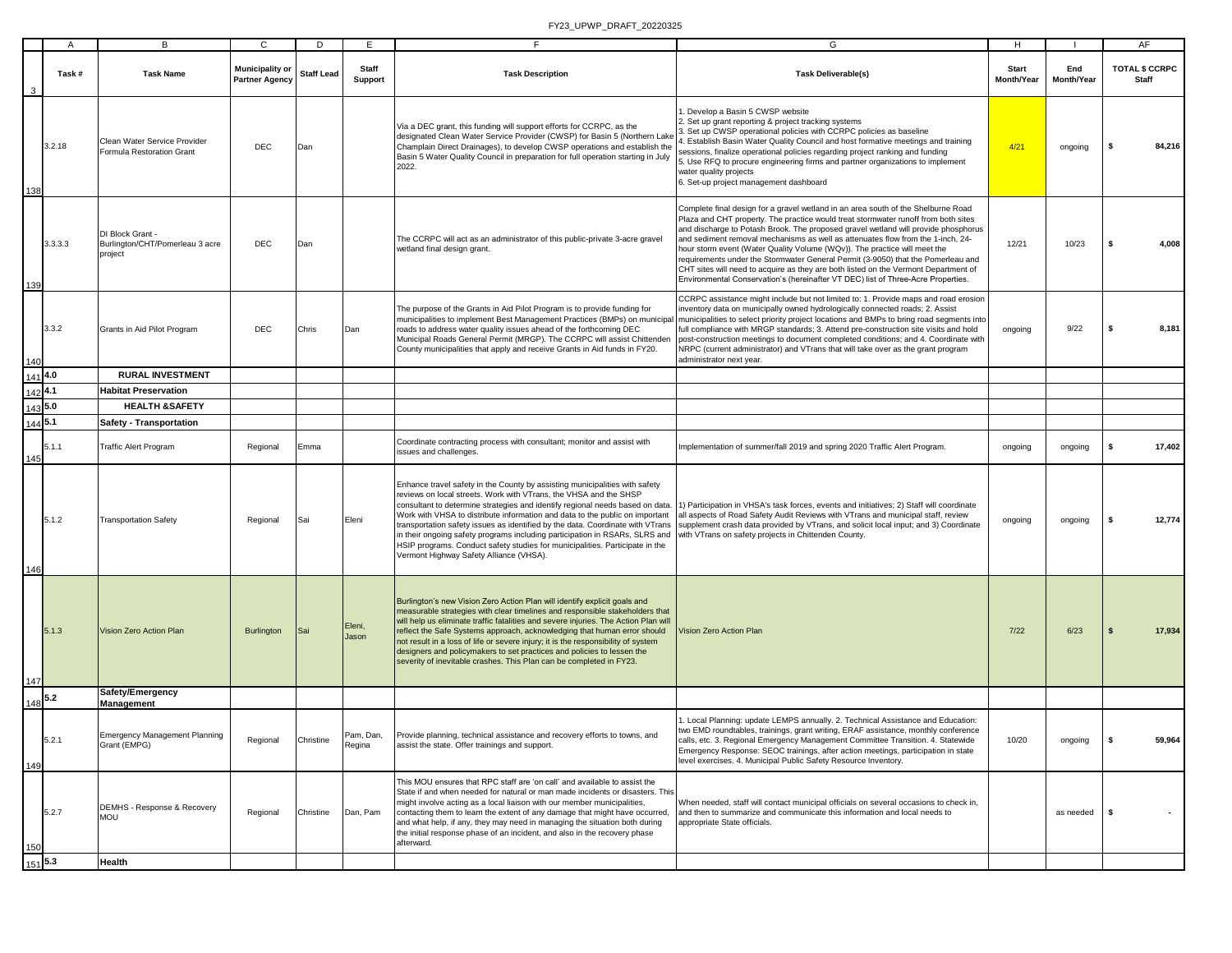|     | AG                    | AJ                                             | AK                    | <b>AL</b>                                          | AM             | AN                       | <b>BF</b>                                                 | BG                                  | BM                                                 | BN                    | <b>BO</b>             | <b>BP</b>            | BQ                                             | <b>BR</b>   | <b>BS</b>          |
|-----|-----------------------|------------------------------------------------|-----------------------|----------------------------------------------------|----------------|--------------------------|-----------------------------------------------------------|-------------------------------------|----------------------------------------------------|-----------------------|-----------------------|----------------------|------------------------------------------------|-------------|--------------------|
| 3   | Task#                 | Trans.<br>Consultants<br>Regionally<br>Matched | <b>Funding Source</b> | Consultant<br>Costs Match<br>with Local<br>Funding | $\mathsf{GMT}$ | Trans. Direct<br>Expense | <b>TOTAL NEW</b><br><b>Transportation<br/>BUDGET FY22</b> | <b>Total Carryover</b><br>from FY22 | Fed/State/Muni<br><b>Contract - Staff</b><br>Costs | ACCD - Staff<br>Costs | Muni - Staff<br>Costs | Muni<br>Contribution | <b>Planning Direct Total Planning</b><br>Costs | <b>FY22</b> | <b>GRAND TOTAL</b> |
| 138 | 3.2.18                |                                                | ANR                   |                                                    |                |                          |                                                           |                                     | \$<br>84,216                                       |                       |                       |                      | \$550,000                                      | \$634,216   | \$634,216          |
| 139 | 3.3.3.3               |                                                | ANR                   |                                                    |                |                          |                                                           |                                     | 4,008<br>\$                                        |                       |                       |                      | \$97,387                                       | \$101,395   | \$101,395          |
| 140 | 3.3.2                 |                                                | ANR                   |                                                    |                |                          | \$<br>$\sim$                                              |                                     | \$8,181                                            |                       |                       |                      |                                                | \$8,181     | \$8,181            |
|     | 1414.0                |                                                |                       |                                                    |                |                          |                                                           |                                     |                                                    |                       |                       |                      |                                                |             |                    |
|     | $142$ 4.1             |                                                |                       |                                                    |                |                          |                                                           |                                     |                                                    |                       |                       |                      |                                                |             |                    |
|     | 1435.0                |                                                |                       |                                                    |                |                          |                                                           |                                     |                                                    |                       |                       |                      |                                                |             |                    |
|     | $144$ 5.1             |                                                |                       |                                                    |                |                          |                                                           |                                     |                                                    |                       |                       |                      |                                                |             |                    |
| 145 | 5.1.1                 |                                                | PL                    |                                                    |                |                          | \$<br>17,402                                              |                                     |                                                    |                       |                       |                      |                                                |             | \$17,402           |
| 146 | 5.1.2                 |                                                | $\mathsf{PL}$         |                                                    |                |                          | \$<br>12,774                                              |                                     |                                                    |                       |                       |                      |                                                |             | \$12,774           |
| 147 | 5.1.3                 |                                                | PL                    | $\mathbb{S}$<br>60,000                             |                |                          | $\pmb{\mathsf{s}}$<br>77,934                              |                                     |                                                    |                       |                       |                      |                                                |             | \$77,934           |
|     | $148$ <sup>5.2</sup>  |                                                |                       |                                                    |                |                          |                                                           |                                     |                                                    |                       |                       |                      |                                                |             |                    |
| 149 | 5.2.1                 |                                                | DEMHS                 |                                                    |                |                          | \$<br>$\blacksquare$                                      |                                     | \$59,964                                           | \$0                   |                       |                      |                                                | \$59,964    | \$59,964           |
|     | 5.2.7                 |                                                | <b>DEMHS</b>          |                                                    |                |                          | \$<br>$\bullet$                                           |                                     | \$0                                                | \$0                   |                       |                      |                                                | \$0         | \$0                |
|     | $\frac{150}{151}$ 5.3 |                                                |                       |                                                    |                |                          |                                                           |                                     |                                                    |                       |                       |                      |                                                |             |                    |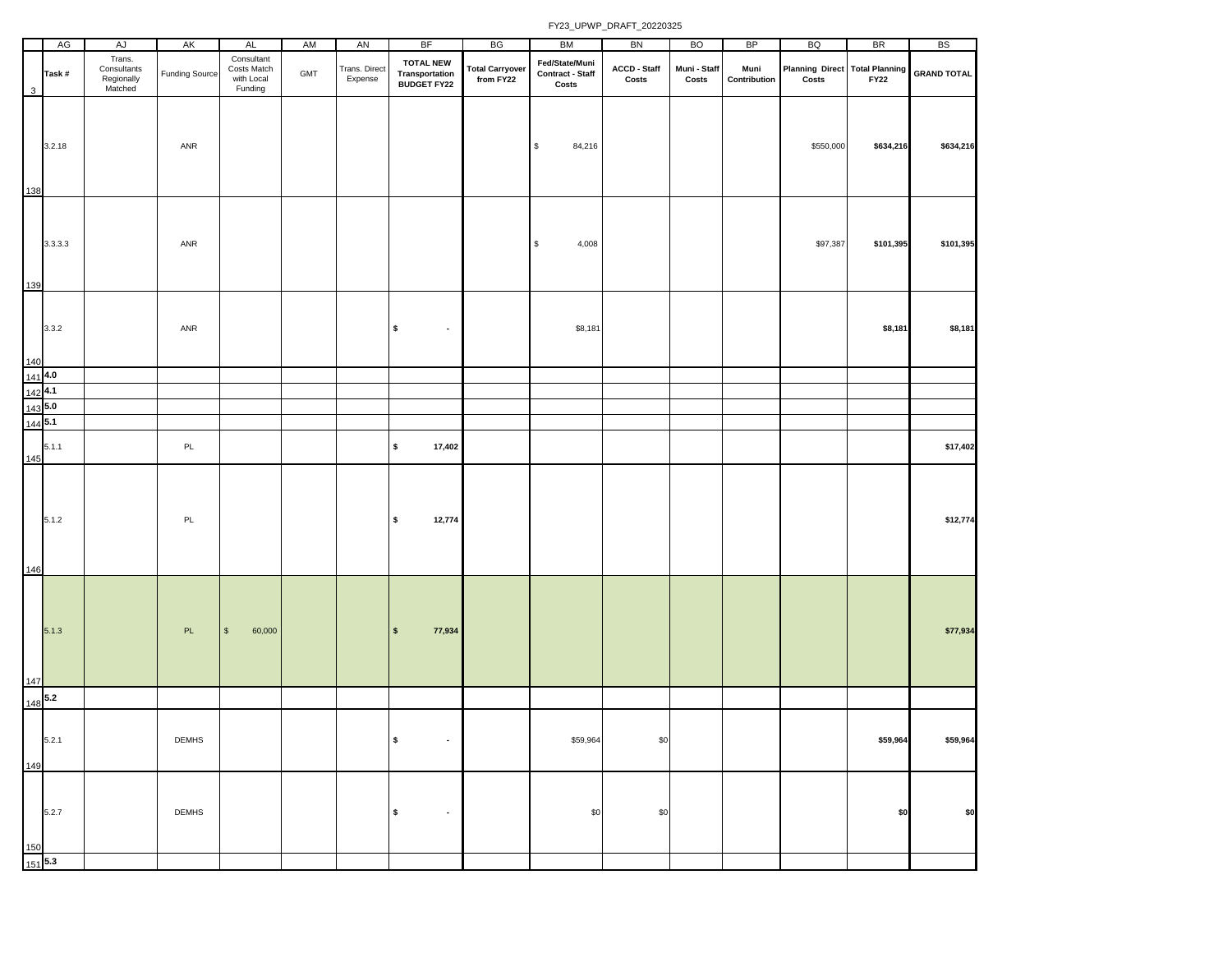|                         | A       | В                                                      | $\mathbf{C}$                                    | D                 | E                                              | F                                                                                                                                                                                                                                                                                                                                                                                                                                                                                                                                                                                                                                              | G                                                                                                                                                                                                                                                                                                                                                                                                                                                                                                                                                                                                                                                                                                                                                                                                                                                                                                                                                                                                                                                                                                                                                                                                                                                                                                                                                                                                                                                                                                                                                                                                                                                               | H                          |                   | AF                                    |
|-------------------------|---------|--------------------------------------------------------|-------------------------------------------------|-------------------|------------------------------------------------|------------------------------------------------------------------------------------------------------------------------------------------------------------------------------------------------------------------------------------------------------------------------------------------------------------------------------------------------------------------------------------------------------------------------------------------------------------------------------------------------------------------------------------------------------------------------------------------------------------------------------------------------|-----------------------------------------------------------------------------------------------------------------------------------------------------------------------------------------------------------------------------------------------------------------------------------------------------------------------------------------------------------------------------------------------------------------------------------------------------------------------------------------------------------------------------------------------------------------------------------------------------------------------------------------------------------------------------------------------------------------------------------------------------------------------------------------------------------------------------------------------------------------------------------------------------------------------------------------------------------------------------------------------------------------------------------------------------------------------------------------------------------------------------------------------------------------------------------------------------------------------------------------------------------------------------------------------------------------------------------------------------------------------------------------------------------------------------------------------------------------------------------------------------------------------------------------------------------------------------------------------------------------------------------------------------------------|----------------------------|-------------------|---------------------------------------|
| $\overline{\mathbf{3}}$ | Task#   | <b>Task Name</b>                                       | <b>Municipality or</b><br><b>Partner Agency</b> | <b>Staff Lead</b> | <b>Staff</b><br>Support                        | <b>Task Description</b>                                                                                                                                                                                                                                                                                                                                                                                                                                                                                                                                                                                                                        | <b>Task Deliverable(s)</b>                                                                                                                                                                                                                                                                                                                                                                                                                                                                                                                                                                                                                                                                                                                                                                                                                                                                                                                                                                                                                                                                                                                                                                                                                                                                                                                                                                                                                                                                                                                                                                                                                                      | <b>Start</b><br>Month/Year | End<br>Month/Year | <b>TOTAL \$ CCRPC</b><br><b>Staff</b> |
| 152                     | 5.3.6   | Prevention Center of Excellence                        | Regional                                        | Melanie           |                                                | Assist area organizations with preventing and reducing drug and alcohol use<br>and abuse in the region.                                                                                                                                                                                                                                                                                                                                                                                                                                                                                                                                        | Participate in regular meetings - 10-15 meetings between December 2020 and<br>September 2021, with a final debriefing meeting in October 2021. Direct contributions<br>of content related to the development of a 5-year strategic plan with a focus on youth<br>substance misuse prevention.                                                                                                                                                                                                                                                                                                                                                                                                                                                                                                                                                                                                                                                                                                                                                                                                                                                                                                                                                                                                                                                                                                                                                                                                                                                                                                                                                                   | 1/21                       | 6/23              | -S<br>4,285                           |
| 153                     | 5.3.7   | lealthy Community Design and<br>Equity                 | Regional                                        | Bryan             | Charlie,<br>Melanie                            | The Vermont Department of Health (VDH), Physical Activity and Nutrition<br>(PAN) program supports Implementation of projects that increase health<br>equity and improve access to physical activity and healthy food for all. This<br>project is intended to develop strategies to increase rates of physical activity<br>among populations in Vermont that have experienced historical, systems-<br>based discrimination and racism, that continues for many today. Strategies<br>implemented should be inclusive of individuals who have disabilities, are low-<br>income, LBGTQ+, or who are Black, Indigenous, or People of Color (BIPOC). | Task 1: Financial Reporting; Task 2: Participation StEM teams and health equity<br>training; Task 3: Develop and disseminate best practice language and tools for health<br>equity and planning; Task 4: Support a community grants to pilot health equity<br>planning tools in each region.                                                                                                                                                                                                                                                                                                                                                                                                                                                                                                                                                                                                                                                                                                                                                                                                                                                                                                                                                                                                                                                                                                                                                                                                                                                                                                                                                                    | 3/22                       | 6/23              | -S<br>19,169                          |
| 154                     | 5.3.8   | Hot Weather Emergency Response<br>Planning             | Regional                                        | Christine         | Melanie                                        |                                                                                                                                                                                                                                                                                                                                                                                                                                                                                                                                                                                                                                                |                                                                                                                                                                                                                                                                                                                                                                                                                                                                                                                                                                                                                                                                                                                                                                                                                                                                                                                                                                                                                                                                                                                                                                                                                                                                                                                                                                                                                                                                                                                                                                                                                                                                 | 1/22                       | 6/23              | 6,694<br>s.                           |
| 155 6.0                 |         | <b>EDUCATION</b>                                       |                                                 |                   |                                                |                                                                                                                                                                                                                                                                                                                                                                                                                                                                                                                                                                                                                                                |                                                                                                                                                                                                                                                                                                                                                                                                                                                                                                                                                                                                                                                                                                                                                                                                                                                                                                                                                                                                                                                                                                                                                                                                                                                                                                                                                                                                                                                                                                                                                                                                                                                                 |                            |                   |                                       |
| 156                     | 7.0     | <b>FINANCE AND GOVERNANCE</b>                          |                                                 |                   |                                                |                                                                                                                                                                                                                                                                                                                                                                                                                                                                                                                                                                                                                                                |                                                                                                                                                                                                                                                                                                                                                                                                                                                                                                                                                                                                                                                                                                                                                                                                                                                                                                                                                                                                                                                                                                                                                                                                                                                                                                                                                                                                                                                                                                                                                                                                                                                                 |                            |                   |                                       |
| $157$ <sup>7.1</sup>    |         | <b>Coordinated Data &amp; GIS</b><br>Programming       |                                                 |                   |                                                |                                                                                                                                                                                                                                                                                                                                                                                                                                                                                                                                                                                                                                                |                                                                                                                                                                                                                                                                                                                                                                                                                                                                                                                                                                                                                                                                                                                                                                                                                                                                                                                                                                                                                                                                                                                                                                                                                                                                                                                                                                                                                                                                                                                                                                                                                                                                 |                            |                   |                                       |
| 158                     | 7.1.1.2 | Online mapping & data                                  | Regional                                        | Pam               | Melanie                                        | To provide new and maintain existing online resource mapping tools. Work to<br>present the 2018 ECOS Plan in a more user friendly format.                                                                                                                                                                                                                                                                                                                                                                                                                                                                                                      | Continue to refine ChittendenCountyVT online map (ECOS plan) and other online<br>maps. 2. Work with VCGI to update our data in ESRI's World Topographic Map. 3.<br>Develop additional online maps as requested. 4. ECOS Plan regional analysis, data ir<br>an online format.                                                                                                                                                                                                                                                                                                                                                                                                                                                                                                                                                                                                                                                                                                                                                                                                                                                                                                                                                                                                                                                                                                                                                                                                                                                                                                                                                                                    | Ongoing                    | Ongoing           | s.<br>56,568                          |
| 159                     | 7.1.1.3 | Municipal Technology Hosting                           | Colchester,<br>Winooski                         | Pam               |                                                | Provide GIS mapping services for integration into Colchester's online<br>permitting software and Winooski's asset management software.                                                                                                                                                                                                                                                                                                                                                                                                                                                                                                         | Update and maintain online map services for Colchester and Winooski.                                                                                                                                                                                                                                                                                                                                                                                                                                                                                                                                                                                                                                                                                                                                                                                                                                                                                                                                                                                                                                                                                                                                                                                                                                                                                                                                                                                                                                                                                                                                                                                            | Ongoing                    | Ongoing           | s.<br>3,073                           |
| 160                     | 7.1.1.4 | <b>Transportation Resiliency Planning</b><br>& Mapping | Regional                                        | Pam               |                                                | Following implementation of TRPT in several watersheds over the last few<br>years, the next stage of resiliency planning is moving towards integrating the<br>results of the regional analysis and TRPT into town and regional<br>transportation planning efforts including, but not limited to, hazard mitigation<br>planning, capital planning, adopted town plans and regional transportation<br>plans. In addition to the TRPT, the Statewide Flood Vulnerability Assessment<br>and ANR River Corridor analysis could be used to support this planning.                                                                                    | 1) Review damage data, local road importance and other pieces that go into the TRPT<br>once consultant has provided information as they work through all watersheds in the<br>state; and 2) Use the Statewide Flood Vulnerability Assessment, ANR River Corridor<br>analysis and TRPT information to support hazard mitigation planning, capital planning,<br>transportation planning, and other work with individual municipalities.                                                                                                                                                                                                                                                                                                                                                                                                                                                                                                                                                                                                                                                                                                                                                                                                                                                                                                                                                                                                                                                                                                                                                                                                                           | 7/19                       | 6/22              | - \$                                  |
| 161                     | 7.1.1.7 | Vermont Municipal Bond Bank GIS<br>Tool                | Regional                                        | Pam               | Regina                                         | The Vermont Municipal Bond Bank (d/b/a Vermont Bond Bank) has requested<br>assistance in developing an online, interactive and public facing GIS tool so<br>decision makers can access their data on capital investments and projects.                                                                                                                                                                                                                                                                                                                                                                                                         | . Develop GIS dataset of Bond locations using spreadsheet provided by the Bond<br>Bank.<br>2. Incorporate developed data into a GIS application.<br>3. Incorporate additional data sets as requested and if accessible by CCRPC.<br>. Develop a customized Dashboard and HUB site (or equivalent) to display the Bond<br>Bank data, including widgets.<br>5. Along with the Bond Bank, investigate options for long-term hosting and<br>maintenance of the site.                                                                                                                                                                                                                                                                                                                                                                                                                                                                                                                                                                                                                                                                                                                                                                                                                                                                                                                                                                                                                                                                                                                                                                                                |                            | 12/22             | ls.<br>2,458                          |
| 162                     | 7.1.2   | Data Development & Maintenance<br>& GIS Programming    | Regional                                        | Pam/Chris         | Melanie,<br>Marshall,<br>Sai, Taylor,<br>Jason | Continue to develop and maintain the GIS data library and provide GIS<br>services and assistance. Continue to collect transportation data including<br>infrastructure inventories, traffic, bike/ped, park & ride, and other counts (as<br>requested by municipalities and stated in the TPI Guidance). Collect and<br>report data on the following programs: Town Highway Major Collector (HPMS)<br>and Model Inventory of Roadway Elements (MIRE).                                                                                                                                                                                           | 1) Update of Housing points data; 2) Update of Commercial/Industrial Sites data; 3)<br>Update bike/ped data; 4) Update of infrastructure inventories (culverts, signs,<br>sidewalks, etc.); 5) Updates to municipal zoning and regional future land use data as<br>needed; and submit updates to VCGI annually; 6) Update of TIP GIS data and maps:<br>7) Updates and/or data development as needed or requested; 8) Conduct traffic<br>counts as requested by municipalities and provide all relevant traffic data to VTrans<br>by the required deadline; 9) Report highway improvement data for TH Major Collectors<br>(HPMS) data to VTrans at the end of each calendar year; 10) Collect and provide<br>Bike, Pedestrian and Park & Ride count data to VTrans, based on the latest TPI<br>Guidance; 11) Use existing data/sources to identify and report to VTrans the surface<br>types on Class 2, 3 and 4 town highways in the county; 12) Update vtculvert.org and<br>provide annual summary of bridge & culvert inventories to VTrans as directed by TPI<br>Guidance; 13) Update data for inclusion in ESRI's World Topographic Basemap; 14)<br>Review 2020 Census materials as needed; 16) GIS services (maps, data, technical<br>assistance) to member municipalities, state agencies, regional partners and general<br>public as requested; and 17) South Burlington GIS inventory of on-street parking<br>spaces in the City Center area (and possibly other high-volume areas such as Farrell<br>Street). The inventory would identify the allowed parking areas, recognizing curb cuts,<br>etc. and assign to a GIS system by side of the street. | ongoing                    | ongoing           | 239,333<br>l S                        |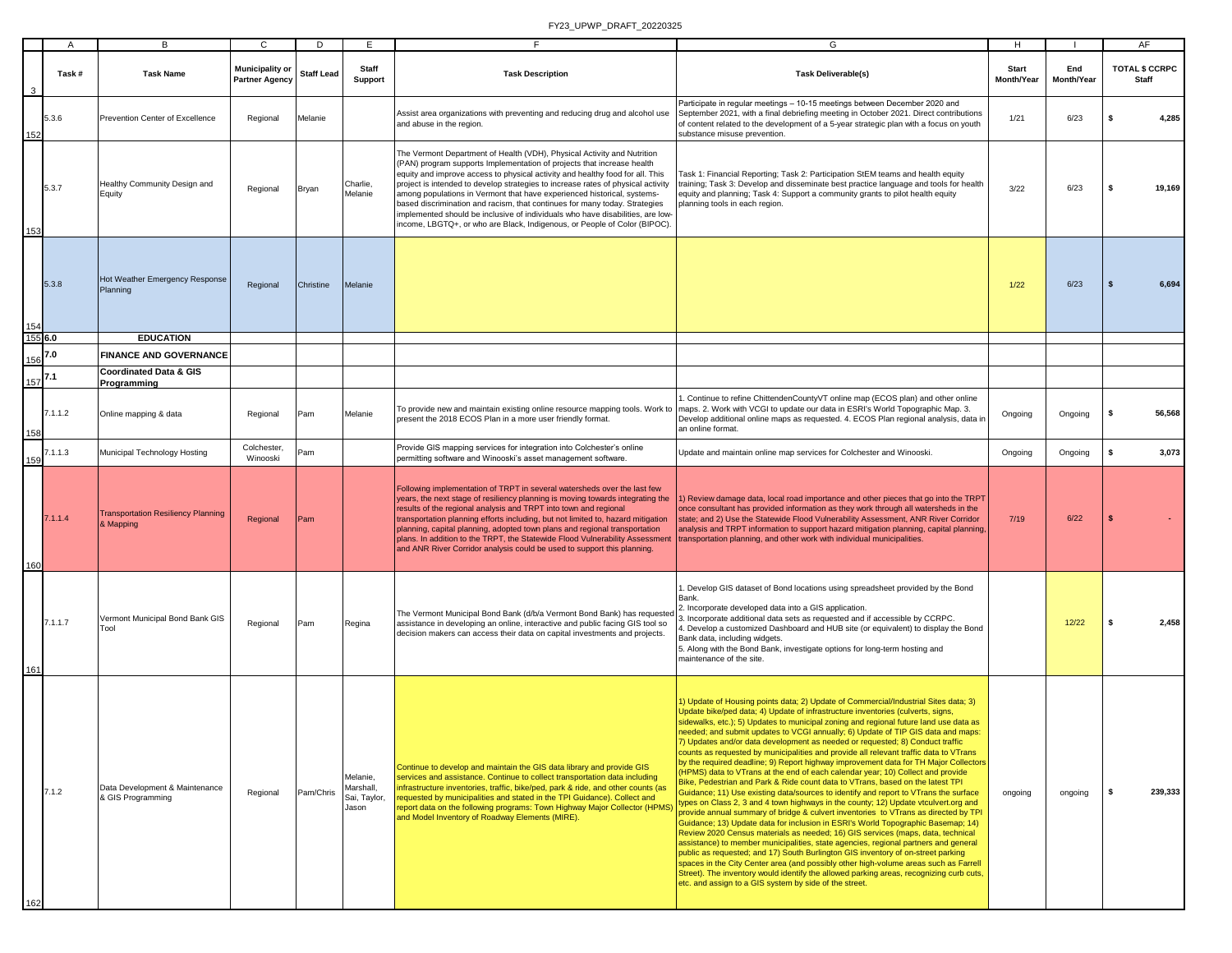|              | AG             | AJ                                             | AK                    | AL                                                 | AM  | AN                       | <b>BF</b>                                                | BG                                  | BM                                                 | BN                    | <b>BO</b>             | <b>BP</b>            | BQ                                      | <b>BR</b>   | <b>BS</b>          |
|--------------|----------------|------------------------------------------------|-----------------------|----------------------------------------------------|-----|--------------------------|----------------------------------------------------------|-------------------------------------|----------------------------------------------------|-----------------------|-----------------------|----------------------|-----------------------------------------|-------------|--------------------|
| $\mathbf{3}$ | Task#          | Trans.<br>Consultants<br>Regionally<br>Matched | <b>Funding Source</b> | Consultant<br>Costs Match<br>with Local<br>Funding | GMT | Trans. Direct<br>Expense | <b>TOTAL NEW</b><br>Transportation<br><b>BUDGET FY22</b> | <b>Total Carryover</b><br>from FY22 | Fed/State/Muni<br><b>Contract - Staff</b><br>Costs | ACCD - Staff<br>Costs | Muni - Staff<br>Costs | Muni<br>Contribution | Planning Direct Total Planning<br>Costs | <b>FY22</b> | <b>GRAND TOTAL</b> |
| 152          | 5.3.6          |                                                | <b>UWNWV</b>          |                                                    |     |                          |                                                          |                                     | \$5,972                                            |                       |                       |                      |                                         | \$5,972     | \$5,972            |
| 153          | 5.3.7          |                                                | Rutland RPC           |                                                    |     |                          |                                                          |                                     | \$19,169                                           |                       |                       |                      |                                         | \$19,169    | \$19,169           |
| 154          | 5.3.8          |                                                | Rutland RPC           |                                                    |     |                          |                                                          |                                     | \$6,694                                            |                       |                       |                      |                                         | \$6,694     | \$6,694            |
|              | 155 6.0<br>7.0 |                                                |                       |                                                    |     |                          |                                                          |                                     |                                                    |                       |                       |                      |                                         |             |                    |
| 156          | 7.1            |                                                |                       |                                                    |     |                          |                                                          |                                     |                                                    |                       |                       |                      |                                         |             |                    |
| 157          |                |                                                |                       |                                                    |     |                          |                                                          |                                     |                                                    |                       |                       |                      |                                         |             |                    |
| 158          | 7.1.1.2        |                                                | $\mathsf{PL}$         |                                                    |     |                          | \$<br>56,568                                             |                                     |                                                    |                       |                       |                      |                                         |             | \$56,568           |
| 159          | 7.1.1.3        |                                                | <b>MUNI</b>           |                                                    |     |                          | $\pmb{\mathsf{s}}$<br>$\blacksquare$                     |                                     | \$4,000                                            |                       |                       |                      |                                         | \$4,000     | \$4,000            |
| 160          | 7.1.1.4        | $\mathbb{S}$<br>$\bullet$                      | PL                    |                                                    |     | $\mathbb{S}$<br>$\sim$   | $\pmb{\mathsf{s}}$<br>$\bullet$                          | $\sqrt{3}$<br>1,750                 |                                                    |                       |                       |                      |                                         |             | \$1,750            |
| 161          | 7.1.1.7        |                                                | <b>Bond Bank</b>      |                                                    |     |                          | $\pmb{\mathsf{s}}$<br>$\bullet$                          |                                     | \$2,458                                            |                       |                       |                      |                                         | \$2,458     | \$2,458            |
| 162          | 7.1.2          |                                                | PL                    |                                                    |     | $$ 13,500$ \$            | 252,833                                                  |                                     |                                                    |                       |                       |                      |                                         |             | \$252,833          |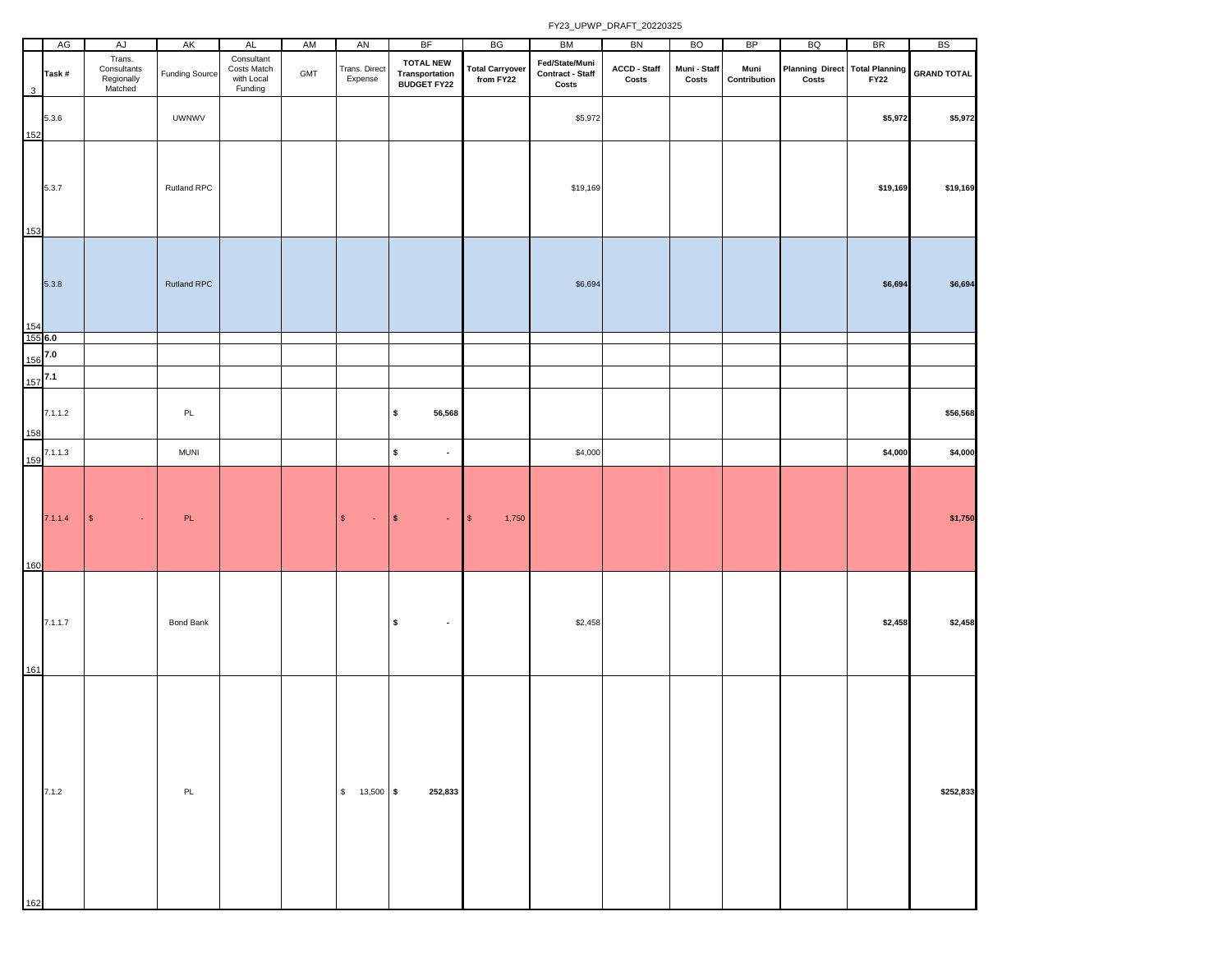|         | A       | В                                                                 | C                                                | D                 | Е                                      |                                                                                                                                                                                                                                                                                                                                                                                                                                                                                                                                                                                                                                                 | G                                                                                                                                                                                                                                                                                                                                                                                                      | н                          |                   | AF                                    |
|---------|---------|-------------------------------------------------------------------|--------------------------------------------------|-------------------|----------------------------------------|-------------------------------------------------------------------------------------------------------------------------------------------------------------------------------------------------------------------------------------------------------------------------------------------------------------------------------------------------------------------------------------------------------------------------------------------------------------------------------------------------------------------------------------------------------------------------------------------------------------------------------------------------|--------------------------------------------------------------------------------------------------------------------------------------------------------------------------------------------------------------------------------------------------------------------------------------------------------------------------------------------------------------------------------------------------------|----------------------------|-------------------|---------------------------------------|
|         | Task #  | <b>Task Name</b>                                                  | Municipality or<br><b>Partner Agency</b>         | <b>Staff Lead</b> | Staff<br><b>Support</b>                | <b>Task Description</b>                                                                                                                                                                                                                                                                                                                                                                                                                                                                                                                                                                                                                         | <b>Task Deliverable(s)</b>                                                                                                                                                                                                                                                                                                                                                                             | <b>Start</b><br>Month/Year | End<br>Month/Year | <b>TOTAL \$ CCRPC</b><br><b>Staff</b> |
| 163     | 7.1.3   | VT Online Bridge & Culvert<br>Inventory Tool (VTCulverts)         | Regional                                         | Pam               |                                        | CCRPC Staff will work with the consultant to improve the functionality of the<br>VTculverts website. Improvements will include improving the bulk update<br>process and streamlining the access to the data in other platforms (online<br>maps, for example). Staff will also continue to maintain and provide technical<br>assistance for user's of the VOBCIT program (www.vtculverts.org).                                                                                                                                                                                                                                                   | . Work with the consultant and project partners to improve and enhance the<br>functionality of the VOBCIT website. 2. Provide technical support to users of the<br>vebsite. 3. Provide Training to municipal staff (public works, road foremen) on using<br>OBCIT. 4. Input updated bridge and culvert inventories into vtculverts.                                                                    | ongoing                    | ongoing           | 12,291<br>-S                          |
|         | 7.2     | Coordinated County<br><b>Performance Monitoring</b>               |                                                  |                   |                                        |                                                                                                                                                                                                                                                                                                                                                                                                                                                                                                                                                                                                                                                 |                                                                                                                                                                                                                                                                                                                                                                                                        |                            |                   |                                       |
| 165     | 7.2.1   | ECOS Annual Report: Non-<br>Transportation                        | Regional                                         | Melanie           | Emma                                   | Orchestrate the creation of 2020 ECOS Annual Report including the<br>development of an online indicator system.                                                                                                                                                                                                                                                                                                                                                                                                                                                                                                                                 | Update online indicators. 2. 2021 accomplishments of partners in implementing<br>ECOS Plan. 3. 2021 ECOS Annual Report. 3. Provide annual reporting to DHCD<br>$(9/30)$ .                                                                                                                                                                                                                              | ongoing                    | ongoing           | \$<br>16,121                          |
| 166     | 7.2.2   | <b>ECOS Annual Report:</b><br>Transportation                      | Regional                                         | Melanie           | Eleni, Emma                            | Orchestrate the creation of 2020 ECOS Annual Report including the<br>development of an online indicator system.                                                                                                                                                                                                                                                                                                                                                                                                                                                                                                                                 | Update indicators. 2. Draft of online indicators website. 3. 2021 accomplishments of<br>partners in implementing ECOS Plan. 4. 2021 ECOS Annual Report.                                                                                                                                                                                                                                                | ongoing                    | ongoing           | 10,537<br>\$                          |
| 167     | 7.2.4   | <b>ECOS Plan Updates</b>                                          | Regional                                         | Regina            | Melanie,<br>Emma, Dan<br>Taylor        | Full update of the regional plan for Chittenden County updated on a five-year<br>cycle to comply with Economic Development Administration regulations<br>governing the Comprehensive Economic Development Strategy (CEDS).                                                                                                                                                                                                                                                                                                                                                                                                                      | Draft 2023 ECOS Plan update and public process for adoption.                                                                                                                                                                                                                                                                                                                                           | 4/21                       | 6/23              | s<br>74,073                           |
|         | 7.2.5   | ECOS MTP Plan Update -<br>Transportation                          | Regional                                         | Eleni             | Jason,<br>Christine<br>Pam,<br>Melanie | Full update of the regional plan for Chittenden County updated on a five-year<br>cycle to comply with federal Department of Transportation regulations<br>governing the Metropolitan Transportation Plan (MTP).                                                                                                                                                                                                                                                                                                                                                                                                                                 | Draft 2023 ECOS MTP Plan update and public process for adoption.                                                                                                                                                                                                                                                                                                                                       | 4/21                       | 6/23              | s<br>57,001                           |
| 169 7.3 |         | <b>Education &amp; Outreach</b>                                   |                                                  |                   |                                        |                                                                                                                                                                                                                                                                                                                                                                                                                                                                                                                                                                                                                                                 |                                                                                                                                                                                                                                                                                                                                                                                                        |                            |                   |                                       |
| 170     | 7.3.1   | Municipal Training: Non-<br>Transportation                        | Regional                                         | Taylor            | Regina                                 | Provide municipal trainings on potential topics as described in FY22 ACCD<br>contract.                                                                                                                                                                                                                                                                                                                                                                                                                                                                                                                                                          | Conduct at least two training sessions to promote statewide awareness with<br>participant surveys. 2. Report on training needs received on survey forms or municipa<br>consultations. 3. Publicize and assist as needed to deliver statewide training<br>requested by DHCD in our region.                                                                                                              | ongoing                    | ongoing           | \$<br>3,234                           |
| 171     | 7.3.2   | Municipal Training: Transportation                                | Regional                                         | Chris             | Bryan                                  | Deliver regular trainings on a variety of transportation topics using statewide<br>training modules where applicable. Training topics may include: Highway<br>Foremen's Meetings, complete streets, stormwater management, etc.                                                                                                                                                                                                                                                                                                                                                                                                                 | Host at least one road foremen meetings. 2. Present specific topics or other<br>nformation (e.g., complete streets, road and bridge standards, etc.) to municipalities<br>as needed. 3. Education and outreach events as requested.                                                                                                                                                                    | ongoing                    | ongoing           | s<br>2,668                            |
| 172     | 7.3.3.1 | Community Outreach &<br>Partnerships: Non-Transportation          | Regional                                         | Charlie           | Regina,<br>Emma                        | Participate in member, legislative and partner outreach to achieve the<br>partnerships necessary to realize the ECOS Plan goals not related to<br>transportation.                                                                                                                                                                                                                                                                                                                                                                                                                                                                               | Von-transportation related: 1. Ongoing outreach to community through web, notices<br>and newsletter. 2. Continue and build partnerships with ECOS Partners to further<br>ECOS Plan strategy implementation. 3. Monitor and participate as needed in policy<br>and legislative discussions.                                                                                                             | ongoing                    | ongoing           | 113,651<br>\$                         |
| 173     | 7.3.3.2 | Community Outreach &<br>Partnerships: Transportation              | Regional                                         | Charlie           | Eleni, Emma                            | Participate in member, legislative and partner outreach to reinforce<br>partnerships necessary to realize the ECOS/MTP transportation goals. Work<br>with municipalities and partners to develop a transportation program that<br>meets the ECOS/MTP goals.                                                                                                                                                                                                                                                                                                                                                                                     | Transportation-related: 1. Ongoing outreach to community through web, notices and<br>newsletter. 2. Continue and build partnerships with ECOS Partners to further MTP<br>mplementation. 3. Monitor and participate as needed in policy and legislative<br>discussions. 4. Outreach to municipalities on projects and needs as part of the UPWP<br>development.                                         | ongoing                    | ongoing           | 80,014<br>s                           |
| 174     | 7.4     | <b>Regional or Shared Services</b>                                |                                                  |                   |                                        |                                                                                                                                                                                                                                                                                                                                                                                                                                                                                                                                                                                                                                                 |                                                                                                                                                                                                                                                                                                                                                                                                        |                            |                   |                                       |
| 175     | 7.4.1   | Regional or Shared Services                                       | Regional                                         | Charlie           | Emma.<br>Regina                        | Provide staff support to municipally requested assistance on potential shared<br>services.                                                                                                                                                                                                                                                                                                                                                                                                                                                                                                                                                      | Facilitate regional dispatch implementation process as needed, primarily as Assistant<br>Secretary to the CCPSA board.                                                                                                                                                                                                                                                                                 | ongoing                    | ongoing           | s.<br>5,613                           |
| 176     | 7.4.2   | ARPA Municipal Assistance                                         | Regional                                         | Regina            | Charlie, Pam                           | Provide staff support to municipalities as directed by the legislature to assist<br>with ARPA compliance reporting.                                                                                                                                                                                                                                                                                                                                                                                                                                                                                                                             | Assistance on deployment of COVID funds for infrastructure: water, wastewater and<br>roadband. Money needs to be spent by 2024. Municipal documentation of ARPA<br>eligible costs. Information and/or training provided to municipalities.                                                                                                                                                             | 7/21                       | 4/24              | s.<br>13,619                          |
| 1778.0  |         | <b>EQUITY &amp; ENGAGEMENT</b>                                    |                                                  |                   |                                        |                                                                                                                                                                                                                                                                                                                                                                                                                                                                                                                                                                                                                                                 |                                                                                                                                                                                                                                                                                                                                                                                                        |                            |                   |                                       |
| 178     | 8.1     | <b>Equity &amp; Engagement</b><br><b>Programming and Planning</b> |                                                  |                   |                                        |                                                                                                                                                                                                                                                                                                                                                                                                                                                                                                                                                                                                                                                 |                                                                                                                                                                                                                                                                                                                                                                                                        |                            |                   |                                       |
| 179     | 8.1.1   | Title VI and Public Participation<br>lan                          | Regional                                         | Emma              | ∶harlie                                | Continue to implement Title VI strategy and the Public Participation Plan<br>(PPP) including the advancement of new forms of engagement as detailed in<br>Bryan, Eleni, the PPP such as small engagement grants to target special interest<br>assist in equity work, especially training.                                                                                                                                                                                                                                                                                                                                                       | ) Reporting and implementation of Title VI program outreach. 2) Implementation of<br>PPP. 3) Hire special interest constituencies as needed. 4) Update PPP elements as<br>constituencies for key regional transportation projects. Engage a consultant to needed. 5) Conduct training of board and staff as appropriate. 6) Begin to implement<br>recommendations from the equity work as appropriate. | ongoing                    | ongoing           | 174,363<br>I\$                        |
| 180     | 8.1.2   | <b>COVID-19 Impact on Racial Health</b><br><b>Disparities</b>     | <b>Vermont Racial</b><br><b>Justice Alliance</b> | Charlie           | Forest                                 | The Chittenden County Regional Planning Commission will serve as fiscal<br>sponsor for the Vermont Racial Justice Alliance (RJA). RJA will partner with<br>the Vermont Department of Health by providing technical support and<br>expertise relative to African Descendants of Slavery (ADOS) and Black,<br>Indigenous, People of Color (BIPOC) communities it represents statewide.<br>This work will include vaccine efficacy and safety information dissemination<br>planning and coordination for those identified as desiring to be receive the<br>vaccine, COVID recovery, and efforts addressing racism as a public health<br>emergency. | 1. Subgrant VDH funds to RJA to carry out and deliver the purposes of COVID-19<br>accine technical assistance, outreach, and messaging grant from the Vermont<br>Department of Health. 2. Submit invoices to VDH for RJA and CCRPC expenses. 3.<br>Provide subrecipient monitoring to RJA.                                                                                                             | 3/21                       | 2/22              | 1,212                                 |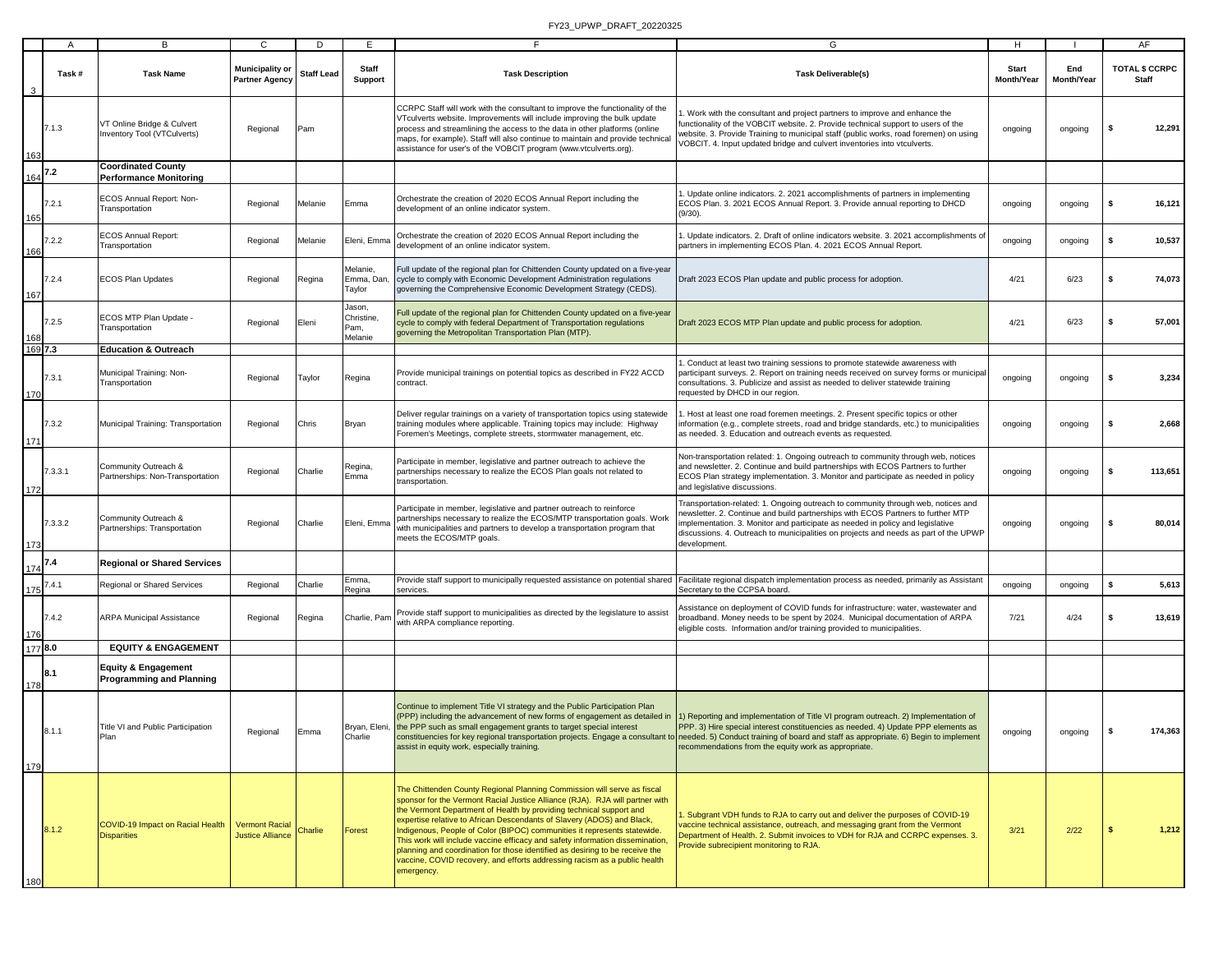|     | AG               | AJ                                             | AK                    | AL                                                 | AM             | AN                       | <b>BF</b>                                                 | BG                                  | BM                                                 | <b>BN</b>             | <b>BO</b>             | <b>BP</b>            | BQ                                             | <b>BR</b>   | <b>BS</b>          |
|-----|------------------|------------------------------------------------|-----------------------|----------------------------------------------------|----------------|--------------------------|-----------------------------------------------------------|-------------------------------------|----------------------------------------------------|-----------------------|-----------------------|----------------------|------------------------------------------------|-------------|--------------------|
| 3   | Task#            | Trans.<br>Consultants<br>Regionally<br>Matched | <b>Funding Source</b> | Consultant<br>Costs Match<br>with Local<br>Funding | $\mathsf{GMT}$ | Trans. Direct<br>Expense | <b>TOTAL NEW</b><br><b>Transportation<br/>BUDGET FY22</b> | <b>Total Carryover</b><br>from FY22 | Fed/State/Muni<br><b>Contract - Staff</b><br>Costs | ACCD - Staff<br>Costs | Muni - Staff<br>Costs | Muni<br>Contribution | <b>Planning Direct Total Planning</b><br>Costs | <b>FY22</b> | <b>GRAND TOTAL</b> |
| 163 | 7.1.3            |                                                | SPR                   |                                                    |                | \$<br>$2,000$ \$         | $14,291$ \$                                               | 25,000                              |                                                    |                       |                       |                      |                                                |             | \$39,291           |
| 164 | 7.2              |                                                |                       |                                                    |                |                          |                                                           |                                     |                                                    |                       |                       |                      |                                                |             |                    |
| 165 | 7.2.1            |                                                | ACCD                  |                                                    |                |                          | \$<br>$\blacksquare$                                      |                                     |                                                    | \$16,121              |                       |                      |                                                | \$16,121    | \$16,121           |
| 166 | 7.2.2            |                                                | PL                    |                                                    |                |                          | \$<br>10,537                                              |                                     |                                                    |                       |                       |                      |                                                | \$0         | \$10,537           |
| 167 | 7.2.4            |                                                | ACCD                  |                                                    |                |                          | \$<br>$\blacksquare$                                      |                                     |                                                    | \$74,073              |                       |                      |                                                | \$74,073    | \$74,073           |
| 168 | 7.2.5            |                                                | PL                    |                                                    |                |                          | \$<br>57,001                                              |                                     |                                                    |                       |                       |                      |                                                |             | \$57,001           |
| 170 | 169 7.3<br>7.3.1 |                                                | $\mathsf{ACCD}$       |                                                    |                |                          | \$<br>$\bullet$                                           |                                     |                                                    | \$3,234               |                       |                      |                                                | \$3,234     | \$3,234            |
| 171 | 7.3.2            |                                                | PL                    |                                                    |                |                          | \$<br>2,668                                               |                                     |                                                    |                       |                       |                      |                                                |             | \$2,668            |
| 172 | 7.3.3.1          |                                                | $\mathsf{ACCD}$       |                                                    |                |                          | \$<br>$\bullet$                                           |                                     |                                                    | \$113,651             |                       |                      | \$8,000                                        | \$121,651   | \$121,651          |
| 173 | 7.3.3.2          |                                                | PL                    |                                                    |                |                          | \$<br>80,014                                              |                                     |                                                    |                       |                       |                      |                                                |             | \$80,014           |
| 174 | 7.4              |                                                |                       |                                                    |                |                          |                                                           |                                     |                                                    |                       |                       |                      |                                                |             |                    |
| 175 | 7.4.1            |                                                | $\mathsf{ACCD}$       |                                                    |                |                          | \$<br>$\blacksquare$                                      |                                     |                                                    | \$5,613               | \$0                   |                      | \$0                                            | \$5,613     | \$5,613            |
| 176 | 7.4.2            |                                                | $\mathsf{ACCD}$       |                                                    |                |                          | \$<br>$\bullet$                                           |                                     | \$13,636                                           | \$0                   | \$0                   |                      | \$0                                            | \$13,636    | \$13,636           |
|     | 1778.0           |                                                |                       |                                                    |                |                          |                                                           |                                     |                                                    |                       |                       |                      |                                                |             |                    |
| 178 | 8.1              |                                                |                       |                                                    |                |                          |                                                           |                                     |                                                    |                       |                       |                      |                                                |             |                    |
| 179 | 8.1.1            | $$\mathbb{S}$$<br>30,000                       | PL                    |                                                    |                |                          | \$<br>$204,363$ \$                                        | 65,966                              |                                                    |                       |                       |                      |                                                |             | \$270,329          |
| 180 | 8.1.2            |                                                | <b>VDH</b>            |                                                    |                |                          | $\mathsf{s}$<br>$\bullet$                                 | 80,000<br>$\sqrt{3}$                | \$1,212                                            |                       |                       |                      | \$168,416                                      | \$169,628   | \$249,628          |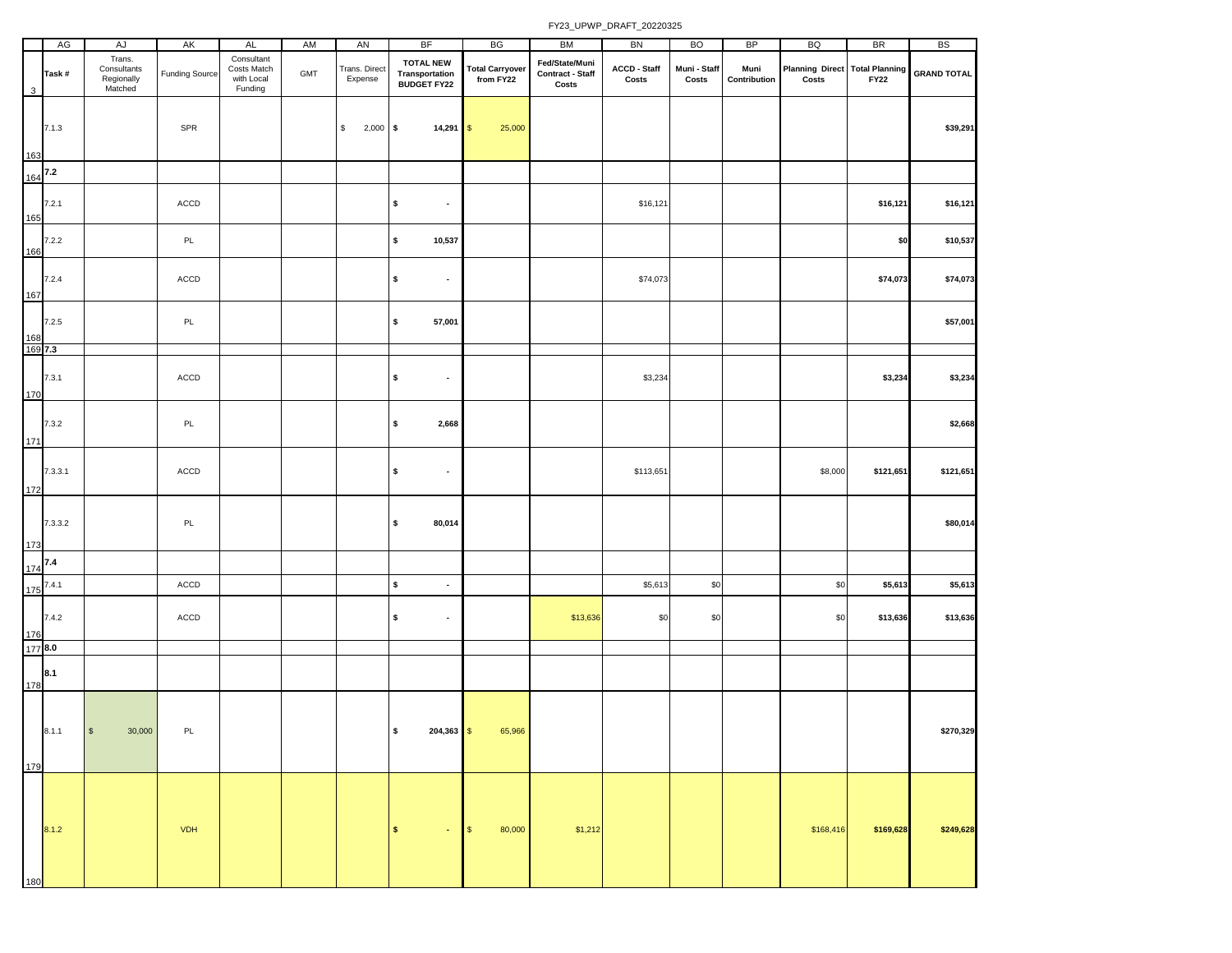| Task #<br>3<br>8.1.3<br>181<br>8.1.3.1<br>VTrans consultant<br>182<br>8.1.4 |                                                                        |                                                 |                   |                                                     |                                                                                                                                                                                                                                                                                                                                                                                                                                                                                                                                                                                                                                                                                            |                                                                                                                                                                                                                                                                                                                                                                                                                                                                                                                                                                                                                                                                                                                                                                                                                                                                                  | H                                 |                   | AF                                    |
|-----------------------------------------------------------------------------|------------------------------------------------------------------------|-------------------------------------------------|-------------------|-----------------------------------------------------|--------------------------------------------------------------------------------------------------------------------------------------------------------------------------------------------------------------------------------------------------------------------------------------------------------------------------------------------------------------------------------------------------------------------------------------------------------------------------------------------------------------------------------------------------------------------------------------------------------------------------------------------------------------------------------------------|----------------------------------------------------------------------------------------------------------------------------------------------------------------------------------------------------------------------------------------------------------------------------------------------------------------------------------------------------------------------------------------------------------------------------------------------------------------------------------------------------------------------------------------------------------------------------------------------------------------------------------------------------------------------------------------------------------------------------------------------------------------------------------------------------------------------------------------------------------------------------------|-----------------------------------|-------------------|---------------------------------------|
|                                                                             | <b>Task Name</b>                                                       | <b>Municipality or</b><br><b>Partner Agency</b> | <b>Staff Lead</b> | <b>Staff</b><br>Support                             | <b>Task Description</b>                                                                                                                                                                                                                                                                                                                                                                                                                                                                                                                                                                                                                                                                    | <b>Task Deliverable(s)</b>                                                                                                                                                                                                                                                                                                                                                                                                                                                                                                                                                                                                                                                                                                                                                                                                                                                       | <b>Start</b><br><b>Month/Year</b> | End<br>Month/Year | <b>TOTAL \$ CCRPC</b><br><b>Staff</b> |
|                                                                             | <b>Transportation Equity Framework</b>                                 | Regional                                        | Charlie           | Christine.<br>Eleni                                 | The Agency of Transportation, in consultation with the State's 11 Regional<br>Planning Commissions (RPCs), shall undertake a comprehensive analysis of<br>the State's existing transportation programs and develop a recommendation<br>on a transportation equity framework through which the annual Transportation<br>Program, and the Agency's Annual Project Prioritization Process, can be<br>evaluated so as to advance mobility equity, which is a transportation system<br>that increases access to mobility options, reduces air pollution, and enhances<br>economic opportunity for Vermonters in communities that have been<br>underserved by the State's transportation system. | . In conducting the analysis, the Agency, in coordination with the State's 11 RPCs,<br>shall seek input from individuals who are underserved by the State's current<br>transportation system or who may not have previously been consulted as part of the<br>Agency's planning processes. 2. In order to aid the Agency in conducting the analysis<br>required under subsection (a) of this section, the State's 11 RPCs shall convene<br>regional meetings focused on achieving equity and inclusion in the transportation<br>planning process. Meeting facilitation shall include identification of and outreach to<br>underrepresented local communities and solicitation of input on the transportation<br>planning process pursuant to the transportation planning efforts required under 19<br>V.S.A. § 10l. 3. Review draft report before it is sent to the legislature.  | 1/22                              | 2/23              | 17,097                                |
|                                                                             | Transportation Equity Framework -                                      | Regional                                        | Charlie           | Christine,<br>Eleni                                 | The Agency of Transportation, in consultation with the State's 11 Regional<br>Planning Commissions (RPCs), shall undertake a comprehensive analysis of<br>the State's existing transportation programs and develop a recommendation<br>on a transportation equity framework through which the annual Transportation<br>Program, and the Agency's Annual Project Prioritization Process, can be<br>evaluated so as to advance mobility equity, which is a transportation system<br>that increases access to mobility options, reduces air pollution, and enhances<br>economic opportunity for Vermonters in communities that have been<br>underserved by the State's transportation system. | I. In conducting the analysis, the Agency, in coordination with the State's 11 RPCs,<br>shall seek input from individuals who are underserved by the State's current<br>transportation system or who may not have previously been consulted as part of the<br>Agency's planning processes. 2. In order to aid the Agency in conducting the analysis<br>required under subsection (a) of this section, the State's 11 RPCs shall convene<br>regional meetings focused on achieving equity and inclusion in the transportation<br>planning process. Meeting facilitation shall include identification of and outreach to<br>underrepresented local communities and solicitation of input on the transportation<br>planning process pursuant to the transportation planning efforts required under 19<br>V.S.A. § 10l. 3. Review draft report before it is sent to the legislature. | 1/22                              | 2/23              |                                       |
| $\frac{183}{184}$<br>185                                                    | Burlington Racial Equity Analysis of<br><b>City Projects - pending</b> | Burlington                                      | Pam               | Melanie.<br>Bryan,<br>Charlie.<br>Equity<br>Manager | The racial equity analysis of City transportation projects is a technical<br>assistance project that would result in maps by city block or block group (as<br>data are available) and lightweight data analysis showing the impacted city<br>constituents by racial and ethnic group per project, compared to the city<br>demographics overall. We would also request a documented methodology<br>that could be repeated for future projects to perform this same analysis and<br>anticipate any inequities by race/ethnicity in project benefits.                                                                                                                                         | . maps by city block or block group (as data are available) and lightweight data<br>analysis showing the impacted city constituents by racial and ethnic group per project.<br>2. documented methodology that could be repeated for future projects to perform this<br>same analysis and anticipate any inequities by race/ethnicity in project benefits.                                                                                                                                                                                                                                                                                                                                                                                                                                                                                                                        | 1/23                              | 6/23              | 8,194                                 |
|                                                                             |                                                                        |                                                 |                   |                                                     |                                                                                                                                                                                                                                                                                                                                                                                                                                                                                                                                                                                                                                                                                            |                                                                                                                                                                                                                                                                                                                                                                                                                                                                                                                                                                                                                                                                                                                                                                                                                                                                                  |                                   |                   | 2.603.551                             |
| 186                                                                         |                                                                        |                                                 |                   |                                                     |                                                                                                                                                                                                                                                                                                                                                                                                                                                                                                                                                                                                                                                                                            |                                                                                                                                                                                                                                                                                                                                                                                                                                                                                                                                                                                                                                                                                                                                                                                                                                                                                  |                                   |                   |                                       |